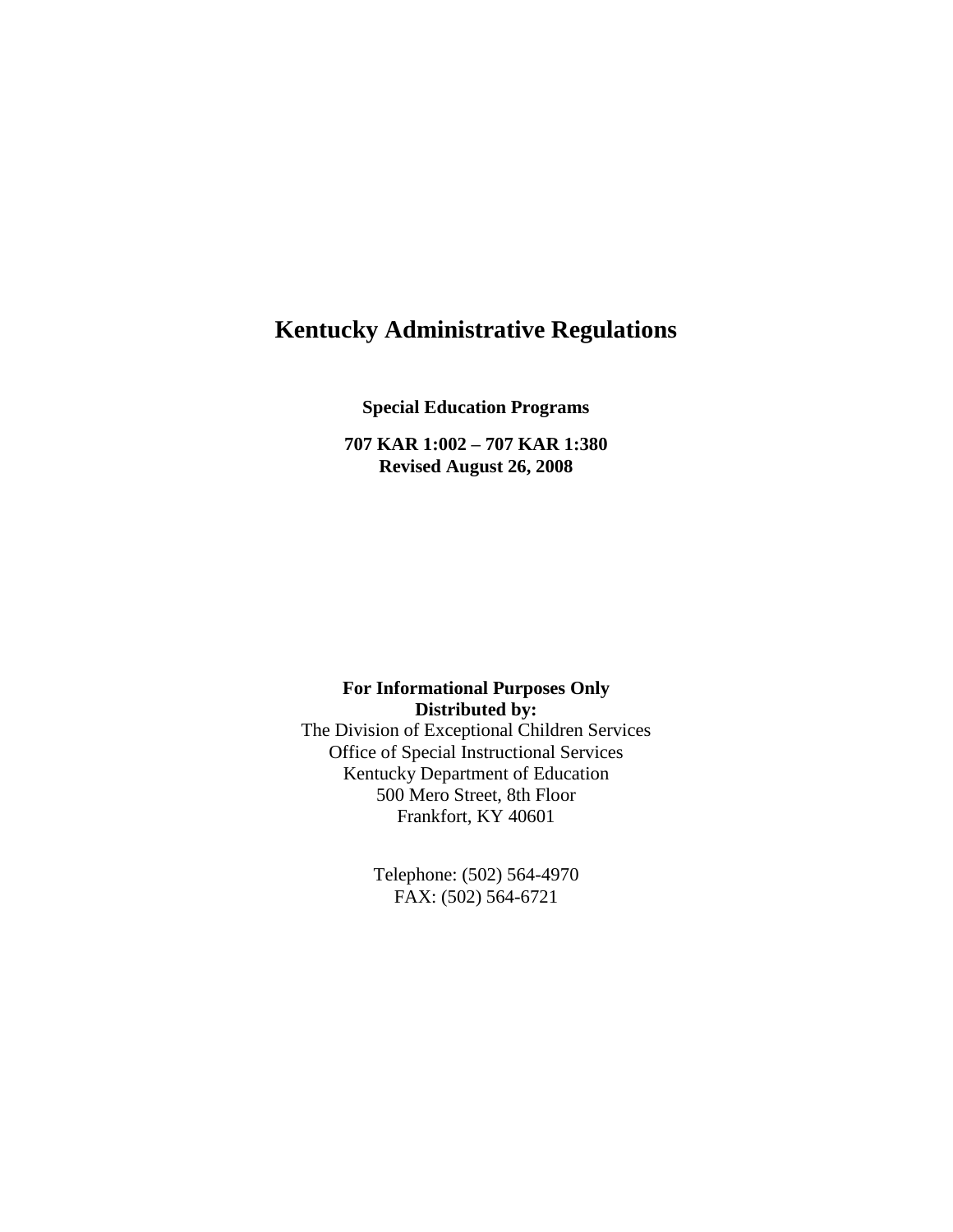### **CONTENTS**

<span id="page-1-0"></span>

| <b>Regulations:</b> | Page |
|---------------------|------|
|                     |      |
|                     |      |
|                     |      |
|                     |      |
|                     |      |
|                     |      |
|                     |      |
|                     |      |
|                     |      |
|                     |      |
|                     |      |
|                     |      |

Printed by the Kentucky Department of Education (KDE) under authority of state and federal regulations. The KDE does not discriminate on the basis of race, color, national origin, sex, religion, age, or disability in employment or the provision of services and provides, upon request, reasonable accommodation including auxiliary aids and services necessary to afford individuals with disabilities an equal opportunity to participate in all programs and activities.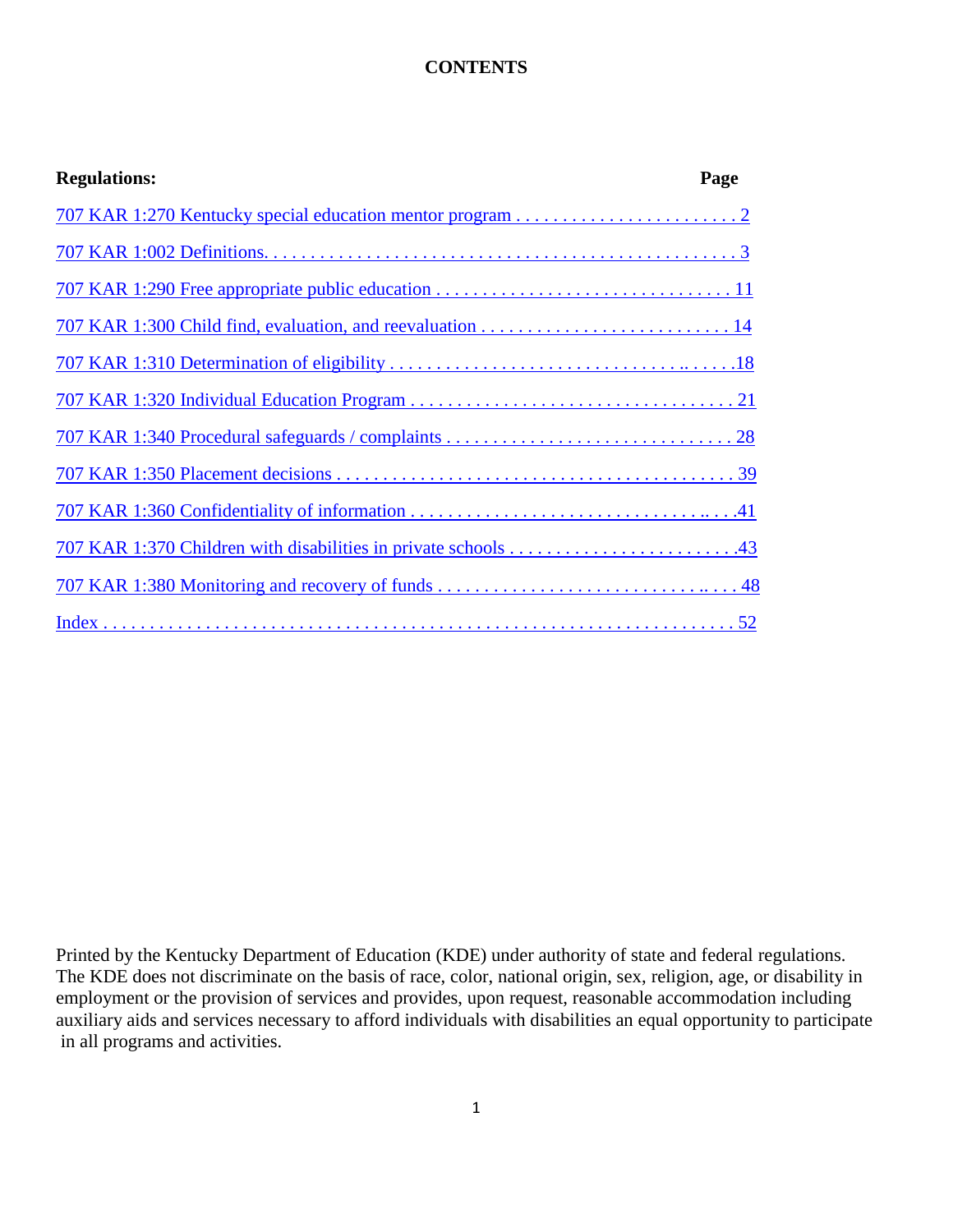# <span id="page-2-0"></span>**707 KAR 1:270. Kentucky Special Education Mentor Program.**

RELATES TO: KRS 157.197, 157.224

STATUTORY AUTHORITY: KRS 156.029(7), 156.070(4), 157.197(1)

NECESSITY, CONFORMITY, AND FUNCTION: KRS 157.197(3) requires the Kentucky Board of Education to promulgate an administrative regulation to establish the criteria for the Kentucky Special Education Mentor Program. This administrative regulation establishes that criteria.

**Section 1. Definition. "Special education mentor"** means an individual with exceptional expertise, experience, and certification in special education administration or teaching granted the authority described in KRS 157.197.

**Section 2.** (1) The Kentucky Department of Education shall assign a special education mentor to: (a) Assist a:

1. Local school district in remedying district-wide deficiencies; or

2. Specific school in remedying school-specific deficiencies; and

(b) Obtain voluntary compliance with applicable federal and state laws and regulations before imposing sanctions under 707 KAR 1:015.

(2) The assignment shall be completed upon verification by the Division of Exceptional Children Services of compliance with the applicable federal and state laws and regulations.

**Section 3.** Special Education Mentor Criteria.

(1) An individual wishing to become a special education mentor shall submit a letter of request and curriculum vitae to the Special Education Mentor Selection Committee. An eligible individual shall be certified in an area of special education.

(2) A Special Education Mentor Selection Committee appointed by the Commissioner of Education shall be involved in development of the selection process for the special education mentors and review of the applicants. The Director, Division of Exceptional Children Services, shall serve as committee chairperson. Members of the Special Education Mentor Selection Committee shall serve for a period of three (3) years and shall include:

(a) One (1) representative of the State Advisory Panel for Exceptional Children;

(b) One (1) superintendent and one (1) principal representing the Kentucky Association of School Administrators;

(c) One (1) special education teacher and one (1) regular education teacher representing the Kentucky Education Association;

(d) One (1) special education administrator representing the Council of Special Education Administrators;

(e) Two (2) parents from Kentucky's parent project funded under the Individuals with Disabilities in Education Act (IDEA), 20 USC Sections 1400-1487; and

(f) One (1) representative from a parent advocacy organization. (25 Ky.R. 1771; Am. 2153; eff. 3-1-99.)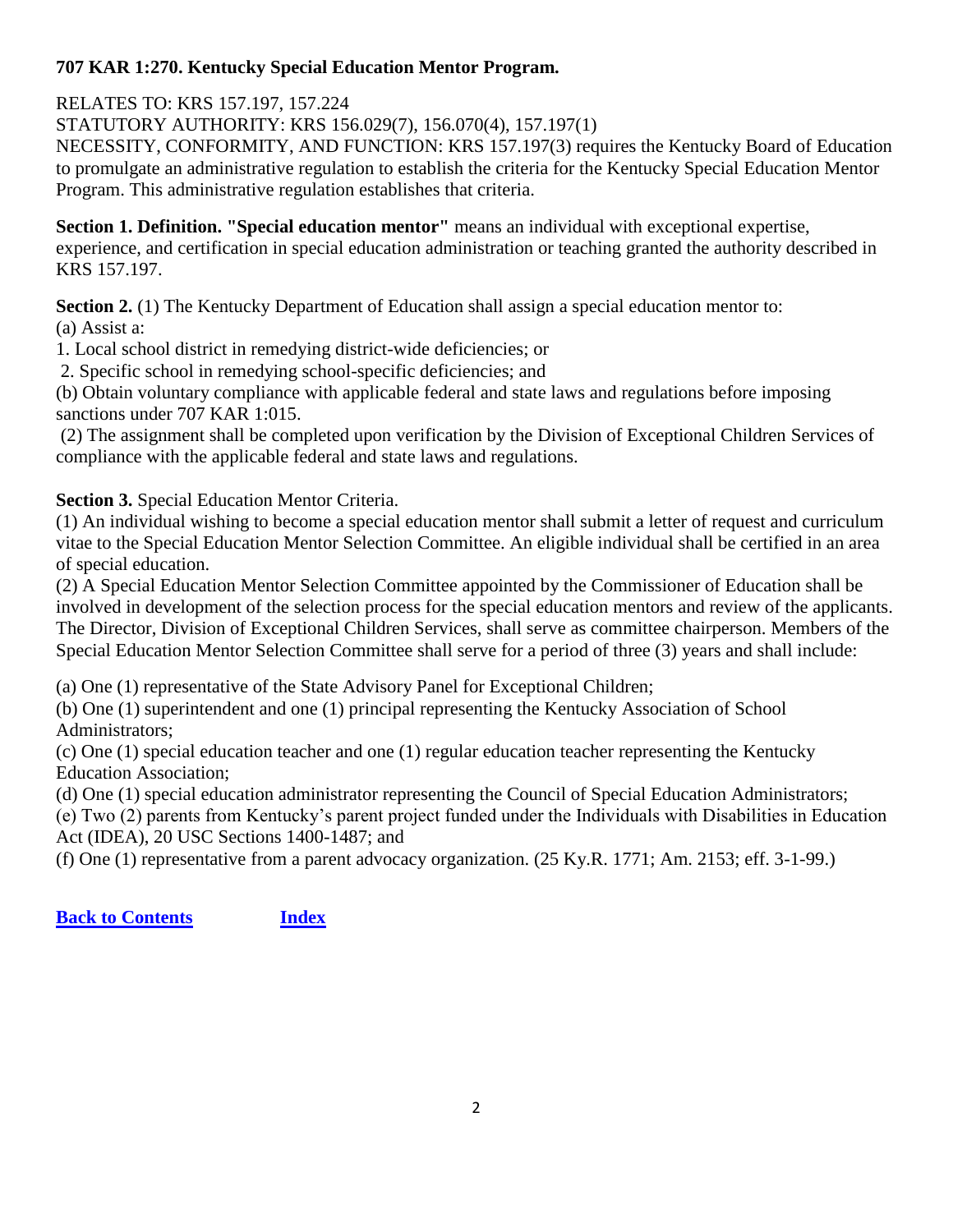### <span id="page-3-0"></span>**707 KAR 1:002. Definitions.**

RELATES TO: KRS 157.200, 157.220, 157.224, 157.226, 157.230, 157.250, 157.260, 157.270, 157.280, 157.285, 157.290, 157.360, 158.030, 158.100, 158.150, 160.290, 34 C.F.R. 300.1-300.818, 20 U.S.C. 1400- 1419 STATUTORY AUTHORITY: KRS 156.070(1), 156.160, 57.220, 57.224, 157.260, 167.015 NECESSITY, FUNCTION, AND CONFORMITY: KRS 157.200 to 157.290 establish the statutory framework for special education programs in local school districts. KRS 157.220 requires the Kentucky Board of Education to adopt rules and administrative regulations for proper administration of these programs. KRS 156.035 authorizes the Kentucky Board of Education to implement any act of Congress appropriating funds to the state and to provide for the proper apportionment and disbursement of these funds in accordance with state and federal laws. 20 U.S.C. 1407 and 1412 and 34 C.F.R. 300.100 require that policies and procedures be adopted to assure the apportionment and disbursement of federal funds for exceptional children programs in accordance with applicable laws. This administrative regulation establishes definitions for this chapter of administrative regulations regarding special education.

### **Section 1. Definitions.**

**(1) "Admissions and release committee or "ARC"** means a group of individuals described in 707 KAR 1:320, Section 3, that is responsible for developing, reviewing, or revising an individual education program (IEP) for a child with a disability.

**(2) "Adverse effect"** means that the progress of the child is impeded by the disability to the extent that the educational performance is significantly and consistently below the level of similar age peers.

**(3) "Assistive technology device"** means any item, piece of equipment, or product system, whether acquired commercially, off the shelf, modified, or customized, that is used to increase, maintain, or improve the functional capabilities of a child with a disability. The term does not mean a medical device that is surgically implanted, or the replacement of such a device.

**(4) "Assistive technology service**" means any service that directly assists a child with a disability in the selection, acquisition, or use of an assistive technology device. This term shall include: (a) The evaluation of the needs of a child with a disability, including a functional evaluation of the child in the child's customary environment; (b) Purchasing, leasing, or otherwise providing for the acquisition of assistive technology devices by children with disabilities; (c) Selecting, designing, fitting, customizing, adapting, applying, maintaining, repairing, or replacing assistive technology devices; (d) Coordinating and using other therapies, interventions, or services with assistive technology devices, like those associated with existing education and rehabilitation plans and programs;(e) Training or technical assistance for a child with a disability or, if appropriate, that child's family; and (f) Training or technical assistance for professionals (including individuals providing education or rehabilitation services), employers, or other individuals who provide services to, employ, or are otherwise substantially involved in the major life functions of the child.

**(5) "Autism"** means a developmental disability significantly affecting and nonverbal communication and social interaction, generally evident before age three (3) that adversely affects a child's educational performance. Other characteristics often associated with autism are engagement in repetitive activities and stereotyped movements, resistance to environmental change or change in daily routines, and unusual responses to sensory experiences. The term shall not apply if a child's educational performance is adversely affected primarily because the child has an emotional-behavior disability.

**(6) "Business day"** means Monday through Friday except for federal and state holidays, unless a holiday is specifically included in the designation of business day as in 707 KAR 1:370, Section 1.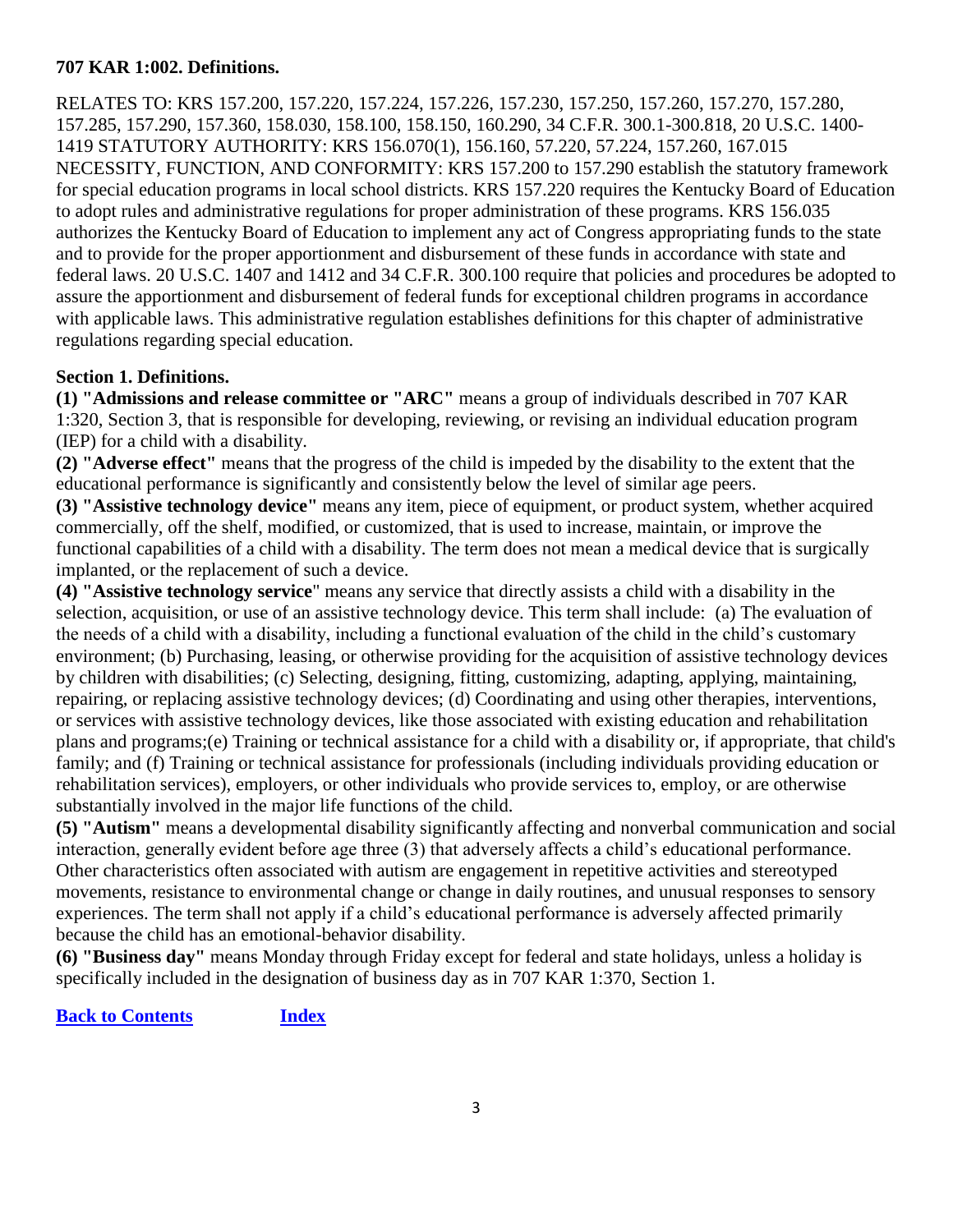**(7) "Caseload for special classes"** means the number of children with disabilities assigned to a teacher of exceptional children for the purpose of providing individualized specially designed instruction and related services in a special class setting.

**(8) "Change of placement because of disciplinary removals"** means a change of placement occurs if: (a) The removal is for more than ten (10) consecutive schools days; or (b) The child has been subjected to a series of removals that constitute a pattern (which is determined on a case-by-case basis) because:

1. The series of removals total more than ten (10) school days in a school year;

2. The child's behavior is substantially similar to the child's behavior in previous incidents that resulted in the series of removals; and

3. Of additional factors, including the length of each removal, the total amount of time the child has been removed, and the proximity of the removals to one (1) another.

**(9) "Child with a disability"** means a child evaluated in accordance with 707 KAR 1:300, as meeting the criteria listed in the definitions in this section for autism, deaf-blindness, developmental delay, emotionalbehavior disability, hearing impairment, mental disability, multiple disabilities, orthopedic impairment, other health impairment, specific learning disability, speech or language impairment, traumatic brain injury, or visual impairment which has an adverse effect on the child's educational performance and who, as a result, needs special education and related services.

**(10) "Class size for resource classes"** means the number of children with disabilities assigned to a teacher of exceptional children per period, block, or the specified length of time set by the individual school.

**(11) "Collaboration"** means, for purposes of determining class size in 707 KAR 1:350, Section 2, a teacher of exceptional children works with children with disabilities in the regular classroom to provide specially-designed instruction and related services.

**(12) "Complaint"** means a written allegation that a local education agency (LEA) has violated a requirement of the Individuals with Disabilities Education Act (IDEA) or an implementing administrative regulation, and the facts on which the statement is based.

**(13) "Compliance"** means the obligations of state or federal requirements are met.

**(14) "Compliance monitoring report"** means a written description of the findings of an investigation, like onsite monitoring, citing each requirement found in noncompliance.

**(15) "Consent"** means: (a) A parent has been fully informed of all information relevant to the activity for which consent is sought, in his native language, or other mode of communication; (b) A parent understands and agrees in writing to the carrying out of the activity for which his consent is sought, and the consent describes the activity and lists the records, if any, that will be released and to whom; (c) A parent understands that the granting of consent is voluntary on the part of the parent and may be revoked at any time; and (d) If a parent revokes consent, that revocation does not negate an action that has occurred after the consent was given and before the consent was revoked. (16) "Controlled substance" means a drug or other substance identified under 21 U.S.C. Section 812(c). (17) "Core academic subjects" means English, reading or language arts, mathematics, science, foreign language, civics and government, economics, arts, history, and geography. (18) "Corrective action plan or "CAP" " means a written improvement plan describing activities and timelines, with persons responsible for implementation, developed to correct identified areas of noncompliance, including directives from the Kentucky Department of Education, specifying actions to be taken to fulfill a legal obligation.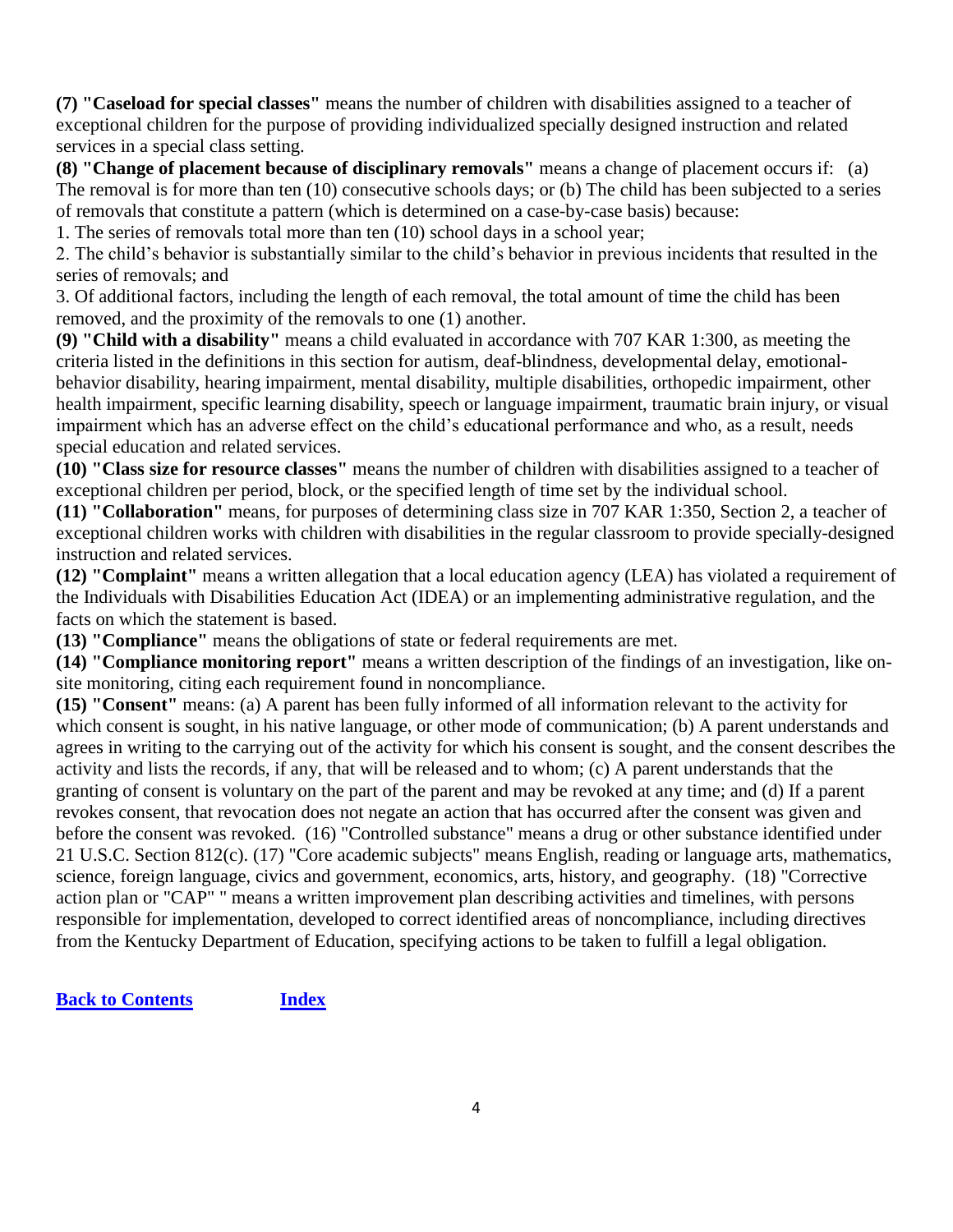**(19) "Course of study"** means a multiyear description of coursework from the student's current school year to the anticipated exit year designed to achieve the student's desired post school goals.

**(20) "Day"** means calendar day unless otherwise indicated as business day or school day.

**(21) "Deaf-blindness"** means concomitant hearing and visual impairments that have an adverse effect on the child's education performance, the combination of which causes severe communication and other developmental and educational needs that cannot be accommodated in special education programs solely for children with deafness or children with blindness, unless supplementary assistance is provided to address educational needs resulting from the two (2) disabilities.

**(22) "Developmental delay" or "DD"** means that a child within the ages of three (3) through eight (8) has not acquired skills, or achieved commensurate with recognized performance expectations for his age in one (1) or more of the following developmental areas: cognition, communication, motor development, social-emotional development, or self-help-adaptive behavior. Developmental delay includes a child who demonstrates a measurable, verifiable discrepancy between expected performance for the child's chronological age and current level of performance. The discrepancy shall be documented by:

(a) Scores of two (2) standard deviations or more below the mean in one (1) of the areas listed above as obtained using norm-referenced instruments and procedures;

(b) Scores of one and one-half (1 1/2) standard deviations below the mean in two (2) or more of the areas listed above using norm-referenced instruments and procedures; or

(c) The professional judgment of the ARC that there is a significant atypical quality or pattern of development. Professional judgment shall be used only where normal scores are inconclusive and the ARC documents in a written report the reasons for concluding that a child has a developmental delay.

**(23) "Education records"** means records as defined in the Family Educational Rights and Privacy Act of 1974, 20 U.S.C. Section 1232g.

**(24)(a) "Emotional-behavioral disability" or "EBD"** means that a child, when provided with interventions to meet instructional and social-emotional needs, continues to exhibit one (1) or more of the following, when compared to the child's peer and cultural reference groups, across settings, over a long period of time and to a marked degree:

1. Severe deficits in social competence or appropriate behavior which cause an inability to build or maintain satisfactory interpersonal relationships with adults or peers;

2. Severe deficits in academic performance which are not commensurate with the student's ability level and are not solely a result of intellectual, sensory, or other health factors but are related to the child's social-emotional problem;

3. A general pervasive mood of unhappiness or depression; or

4. A tendency to develop physical symptoms or fears associated with personal or school problems.

(b) This term does not apply to children who display isolated (not necessarily one (1)) inappropriate behaviors that are the result of willful, intentional, or wanton actions unless it is determined through the evaluations process that the child does have an emotional-behavioral disability.

**(25) "Enforcement"** means the Kentucky Department of Education takes steps to ensure federal and state special education requirements are implemented.

**(26) "Extended school year services"** means specially designed instruction and related services that are provided to a child with a disability beyond the normal school year in accordance with the child's IEP at no cost to the parents.

**(27) "Free appropriate public education" or "FAPE"** means special education and related services that: (a) Are provided at public expense, under public supervision and direction, and without charge; (b) Meet the standards of the Kentucky Department of Education included in 707 KAR Chapter 1 and the Program of Studies, 704 KAR 3:303, as appropriate;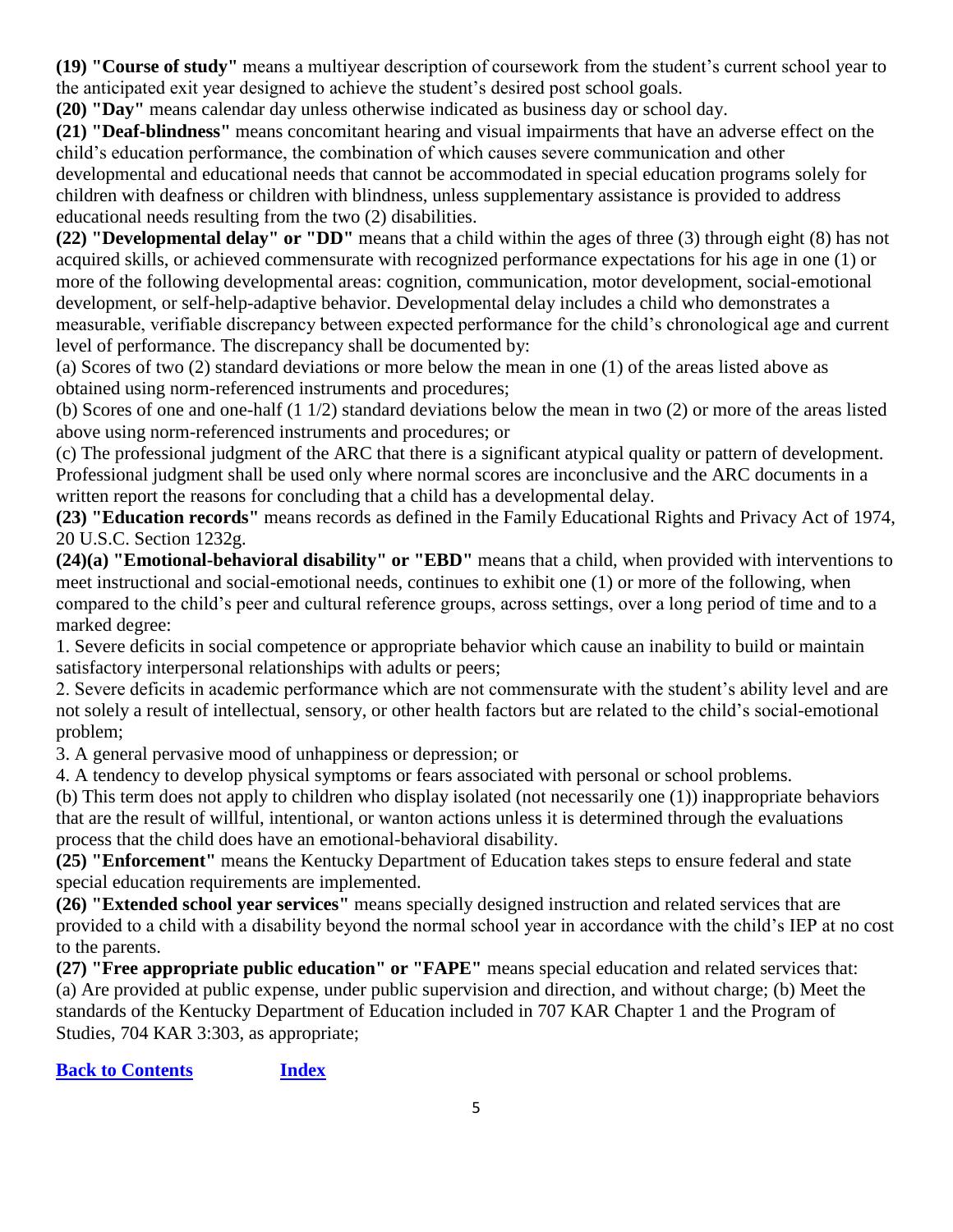(c) Include preschool, elementary school, or secondary school education in the state; and

(d) Are provided in conformity with an individual education program (IEP) that meets the requirements of 707 KAR 1:320.

**(28) "Functional"** means activities and skills that are not considered academic or related to a child's academic achievement as measured on statewide assessments pursuant to 703 KAR Chapter 5.

**(29) "Hearing impairment"**, sometimes referred to as "deaf" or "hard of hearing", means a hearing loss that: (a) May be mild to profound, unilateral or bilateral, permanent or fluctuating, and is determined by:

1. An average pure-tone hearing loss in the speech range (500Hz, 1000Hz, and 2000Hz) of at least 25dB in the better ear;

2. An average pure-tone hearing loss in the high-frequency range (2000Hz, 4000Hz, and 6000Hz) of at least 45dB in the better ear; or

3. An average pure-tone unilateral hearing loss in the speech range (500Hz, 1000Hz, and 2000Hz) of at least 60dB in the impaired ear;

(b) Results in difficulty identifying linguistic information through hearing; and

(c) Has an adverse effect on the child's educational performance.

**(30) "High school diploma"** means the student has completed the required course of study with the minimum number of credit hours as required by 704 KAR 3:305 and any applicable local district requirements. "High school diploma" does not mean a certificate of completion or a GED.

**(31) "Home school"** means for purposes of 707 KAR Chapter 1 only, a private school primarily conducted in one's residence.

**(32) "IDEA"** means the Individuals with Disabilities Education Act, 20 U.S.C. Section 1400 through 1450, as amended.

**(33) "Independent educational evaluation"** means an evaluation conducted by a qualified examiner who is not employed by the LEA responsible for the education of the child in question.

**(34) "Individual education program" or "IEP"** means a written statement for a child with a disability that is developed, reviewed and revised in accordance with 707 KAR 1:320.

(**35) "Interpreting services"** means, with respect to children who are deaf or hard of hearing, oral transliteration services, cued language transliteration services, sign language transliteration and interpreting services, and transcription services such as communication access real-time translation (CART) C-Print and Type Well and special interpreting services for children who are deaf-blind.

**(36) "Local educational agency" or "LEA"** means a public local board of education or other legally constituted public authority that has either administrative control or direction of public elementary or secondary schools in a school district or other political subdivision of the Commonwealth. LEA also means any other public institution or agency, including the Kentucky School for the Blind (KSB) and the Kentucky School for the Deaf (KSD), that is charged by state statute with the responsibility of providing educational services to children with disabilities.

**(37) "Mental disability"** means that a child has one (1) of the following: (a) A mild mental disability (MMD) in which: 1. Cognitive functioning is at least two (2) but no more than three (3) standard deviations below the mean; 2. Adaptive behavior deficit is at least two (2) standard deviations below the mean; 3. A severe deficit exists in overall academic performance including acquisition, retention, and application of knowledge; and 4. Manifestation is typically during the developmental period; or (b) A functional mental disability (FMD) in which: 1. Cognitive functioning is at least three (3) or more standard deviations below the mean; 2. Adaptive behavior deficits are at least three (3) or more standard deviations below the mean;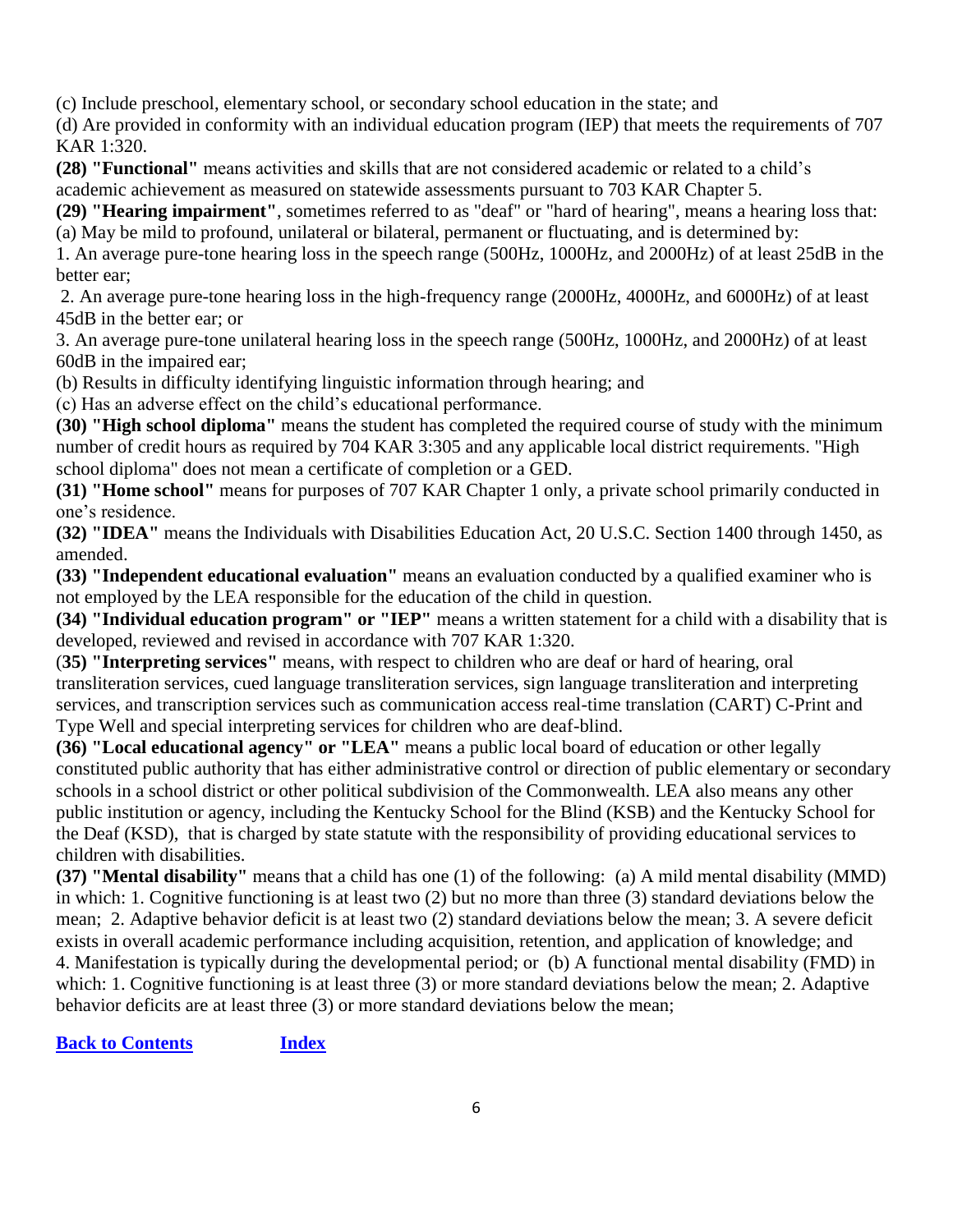3. A severe deficit exists in overall academic performance including acquisition, retention, and application of knowledge; and

4. Manifestation is typically during the developmental period.

**(38) "Monitoring"** means gathering and reviewing information to determine if a project or program meets state and IDEA requirements including the implementation of corrective action plans.

**(39) "Multiple disabilities " or "MD"** means concomitant impairments that have an adverse effect on the child's educational performance, the combination of which causes severe educational needs that cannot be accommodated in special education programs solely for one (1) of the impairments. Examples of MD include mental disability-blindness, and mental disability-orthopedic impairment. Multiple disabilities does not mean deaf-blindness nor does it mean a speech or language impairment in combination with another category of disability.

**(40) "Native language"** means, if used in reference to an individual of limited English proficiency, the following:

(a) The language normally used by that individual, or, in the case of a child, the language normally used by the parents of the child;

(b) In all direct contact with a child (including evaluation of the child), the language normally used by the child in the home or learning environment; or

(c) For an individual with deafness or blindness, or for an individual with no written language, the mode of communication that is normally used by the individual, such as sign language, Braille, or oral communication.

**(41) "Orthopedic impairment" or "OI"** means a severe orthopedic impairment that adversely affects a child's educational performance. The term includes:

(a) An Impairment caused by a congenital anomaly such as clubfoot, or absence of some member;

(b) An Impairment caused by disease such as poliomyelitis, or bone tuberculosis; and

(c) An impairment from other causes such as cerebral palsy, amputations, and fractures or burns that causes contractures.

**(42) "Other health impairment " or "OHI"** means having limited strength, vitality, or alertness, including a heightened alertness to environmental stimuli, that results in limited alertness with respect to the educational environment, that:

(a) Is due to a chronic or acute health problem, such as acquired immune deficiency syndrome, asthma, attention deficit disorder, attention deficit hyperactivity disorder, diabetes, epilepsy, a heart condition, hemophilia, lead poisoning, leukemia, nephritis, rheumatic fever, sickle cell anemia, Tourette's syndrome, or tuberculosis; and

(b) Adversely affects a child's educational performance.

**(43) "Parent"** means: (a) A biological or adoptive parent of a child;

(b) A guardian generally authorized to act as the child's parent, or authorized to make educational decisions for the child, but not the state if the child is a ward of the state;

(c) A person acting in the place of a biological or adoptive parent such as a grandparent, stepparent, or other relative with whom the child lives, or a person who is legally responsible for the child's welfare;

(d) A foster parent if the biological or adoptive parents' authority to make educational decisions on the child's behalf has been extinguished and the foster parent has an ongoing, long-term parental relationship with the child, is willing to make the educational decisions required of parents under 707 KAR Chapter 1, and has no interest that would conflict with the interests of the child;

(e) A foster parent if the biological or adoptive parents grant authority in writing for the foster parent to make educational decisions on the child's behalf, and the foster parent is willing to make educational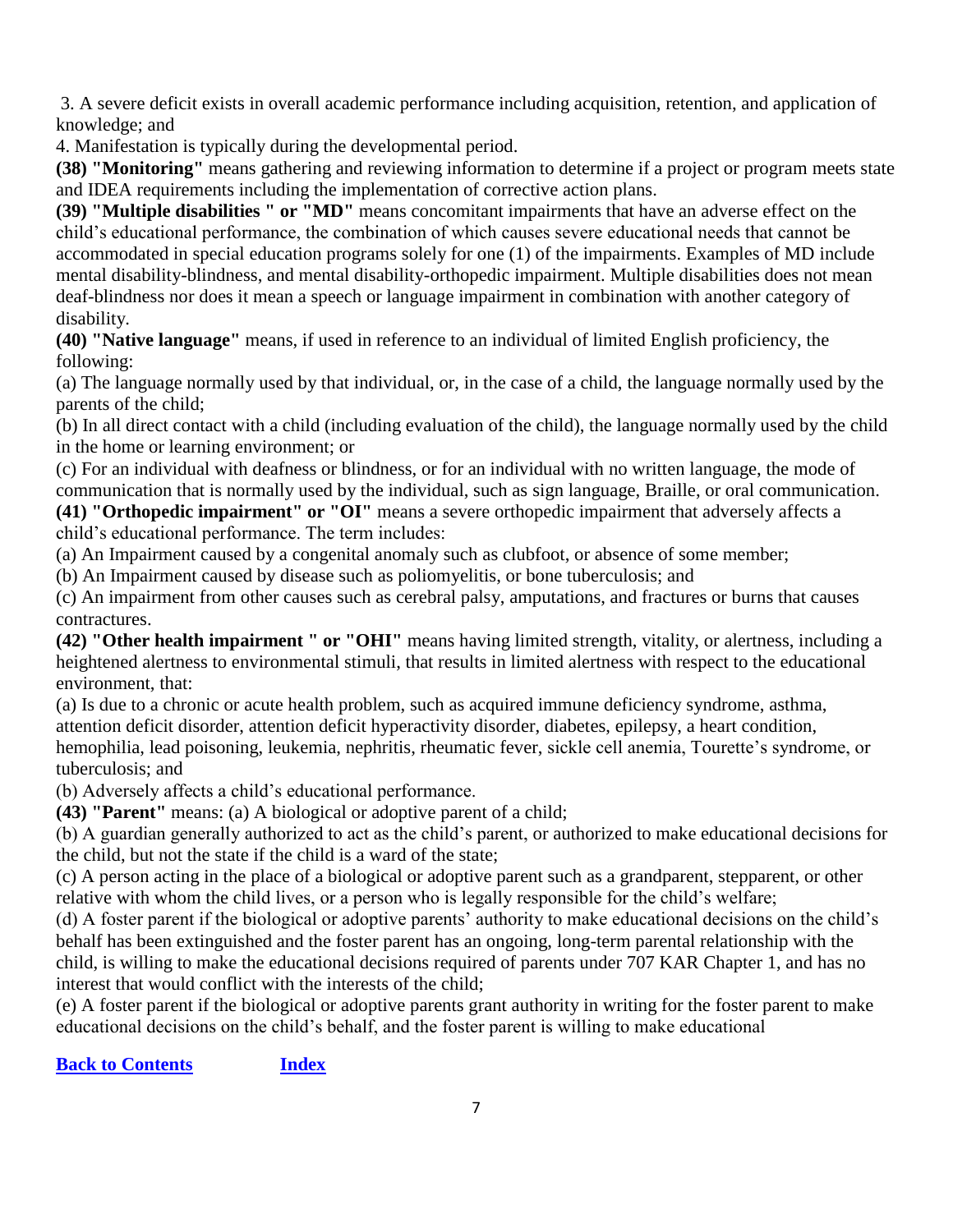decisions required of parents under 707 KAR Chapter 1, and has no interest that would conflict with the interests of the child; or

(f) A surrogate parent who has been appointed in accordance with 707 KAR 1:340, Section 6.

(**44) "Participating agency"** means a state or local agency other than the LEA that is financially and legally responsible for providing transition services to a child with a disability.

**(45) "Personally identifiable information"** means information that includes the name of the child, thechild's parents, or other family member, the address of the child, a personal identifier, including the child's Social Security number or student number, or a list of personal characteristics or other information that would make it possible to identify the child with reasonable certainty.

**(46) "Postsecondary goals"** means those goals that a student hopes to achieve after leaving high school.

**(47) "Private school children with disabilities"** means children with disabilities enrolled by their parents in private elementary or secondary school as defined by IDEA regulations, 34 C.F.R. Part 300.13 and 300.36, and not children with disabilities enrolled in private schools upon referral by a LEA.

**(48) "Public expense"** means that the LEA either pays for the full cost of the services to meet the requirements of 707 KAR Chapter 1 or ensures that the services are otherwise provided at no cost to the parent. Nothing in these administrative regulations shall relieve an insurer or similar third party from an otherwise valid obligation to provide or to pay for services provided to a child with a disability.

**(49) "Qualified personnel**" means personnel who meet the statutory or regulatory qualifications for each respective profession currently applicable in this state.

**(50) "Reasonable efforts to obtain voluntary compliance"** means active and ongoing efforts by the Kentucky Department of Education through technical assistance and negotiation to arrive at an acceptable corrective action plan and follow through on an agreed-upon corrective action plan.

**(51)(a) "Related services"** means transportation and such developmental, corrective, or supportive services as are required to assist a child with a disability to benefit from special education. It includes speech-language pathology and audiology services, interpreting services, psychological services, physical and occupational therapy, recreation including therapeutic recreation, early identification and assessment of disabilities in children, counseling services including rehabilitation counseling, orientation and mobility services, and medical services for diagnostic or evaluation purposes. (b) "Related services" also means school health services and school nurse services, social work services in school, and parent counseling and training. (c) "Related services" do not include a medical device that is surgically implanted, the optimization of that device's functioning (such as mapping) maintenance of that device, or the replacement of that device. (d) The definition of "related services" does not: 1. Limit the responsibility of the LEA to appropriately monitor and maintain medical devices that are needed to maintain the health and safety of the child, including breathing, nutrition, or operation of other bodily functions, while the child is transported to and from school or is at school;

2. Prevent the routine checking of an external component of a surgically implanted device to make sure it is functioning properly; or 3. Limit the right of a child with a surgically-implanted device to receive related services that are determined by the ARC to be necessary for the child to receive FAPE.

**(52) "Sanctions"** means actions such as technical assistance, consultation, or training, that are taken by the Kentucky Department of Education in response to a LEA's failure to comply with the required standards in state and federal laws and administrative regulations.

**(53) "School day"** means any day, including a partial day, that children are in attendance at school for instructional purposes. School day means the same thing for all children in school, including children with or without disabilities.

**(54) "Serious bodily injury"** means bodily injury as defined in 18 U.S.C. Section 1365(h)(3).

**[Back to Contents](#page-1-0) [Index](#page-52-0)**

8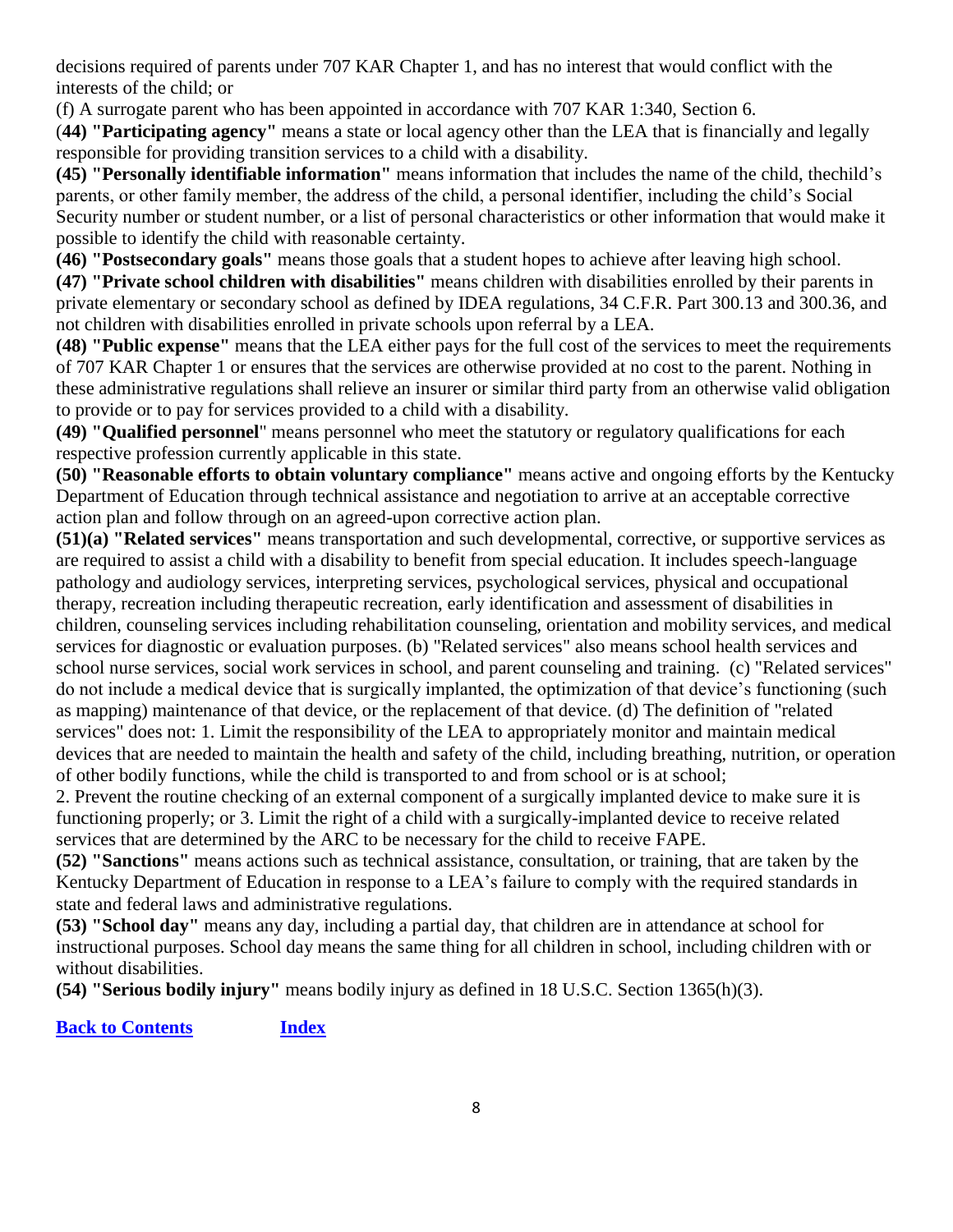**(55) "Services plan"** means a written statement that describes the special education or related services that the LEA will provide to a parentally-placed child with a disability enrolled in a private school who has been designated to receive services, including the location of the services and any transportation necessary that is developed in accordance with 707 KAR 1:370.

**(56) "Special education"** means specially designed instruction, at no cost to the parents, to meet the unique needs of the child with a disability including instruction in the classroom, in the home, in hospitals and institutions, and in other settings. Special education means speech-language pathology services, (if the service is considered special education rather than a related service), travel training, and vocational education.

**(57) "Special education mentor"** means individuals with exceptional expertise, experience, and certification in special education administration or teaching granted the authority described in KRS 157.197.

**(58) "Specially-designed instruction"** means adapting as appropriate the content, methodology, or delivery of instruction to address the unique needs of the child with a disability and to ensure access of the child to the general curriculum included in the Program of Studies, 704 KAR 3:303.

**(59) "Specific learning disability" or "LD"** means a disorder that adversely affects the ability to acquire, comprehend, or apply reading, mathematical, writing, reasoning, listening, or speaking skills to the extent that specially designed instruction is required to benefit from education. The specific learning disability (LD) may include dyslexia, dyscalculia, dysgraphia, developmental aphasia, and perceptual/motor disabilities. The term does not include deficits that are the result of other primary determinant or disabling factors such as vision, hearing, motor impairment, mental disability, emotional-behavioral disability, environmental or economic disadvantaged, cultural factors, limited English proficiency, or lack of relevant research-based instruction in the deficit area.

**(60) "Speech or language impairment"** means a communication disorder, including stuttering, impaired articulation, a language impairment, a voice impairment, delayed acquisition of language, or an absence of language, that adversely affects a child's educational performance.

**(61) "Supplementary aids and services"** means aids, services, and other supports that are provided in regular education classes or other education-related settings to enable a child with disabilities to be educated with nondisabled children to the maximum extent appropriate in accordance with 707 KAR 1:350.

(**62) "Transition services"** means a coordinated set of activities for a child with a disability that: (a) Is designed to be within a results-oriented process, that is focused on improving the academic and functional achievement of the child with a disability to facilitate the child's movement from school to post-school activities, including postsecondary education, vocational training, integrated employment (including supported employment), continuing and adult education, adult services, independent living, or community participation; (b) Is based on the individual student's needs, taking into account the child's strengths, preferences, and

- interests; and
- (c) Includes:
- 1. Instruction;
- 2. Related services;
- 3. Community experiences;

4. The development of employment and other post-school adult living objectives; and

5. If appropriate, acquisition of daily living skills and functional vocational evaluation.

**(63) "Traumatic brain injury" or "TBI"** means an acquired injury to the brain caused by an external physical force, resulting in total or partial functional disability or psychosocial impairment, or both, that adversely affects a child's educational performance. Traumatic brain injury does not mean brain injuries that are congenital or degenerative, or brain injuries induced by birth trauma. Traumatic brain injury means open or closed head injuries resulting in impairments in one (1) or more areas, including: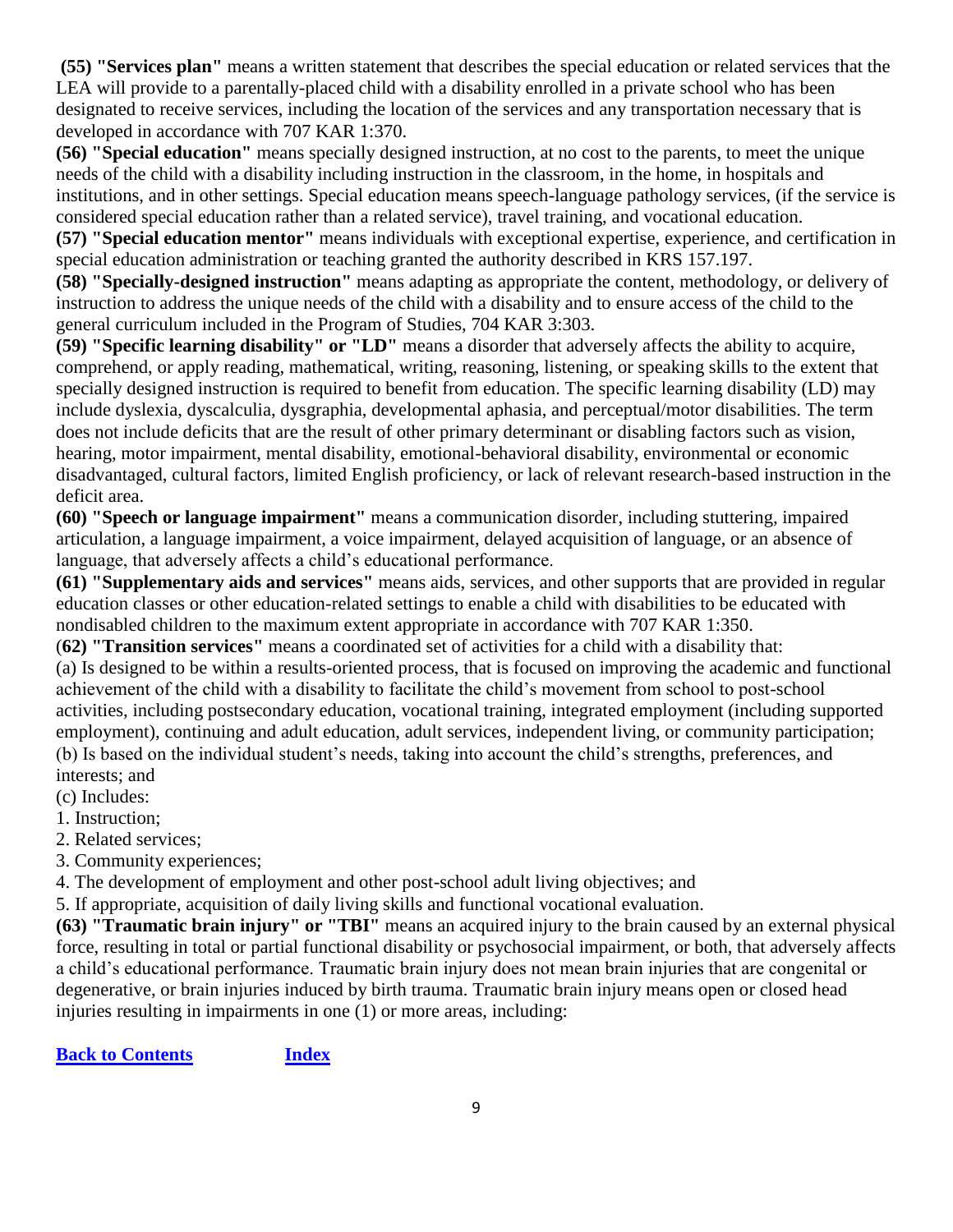(a) Cognition;

- (b) Language;
- (c) Memory;
- (d) Attention;
- (e) Reasoning;
- (f) Abstract thinking;

(g) Judgment;

(h) Problem-solving;

(i) Sensory, perceptual, and motor abilities;

(j) Psychosocial behavior;

(k) Physical functions;

(l) Information processing; and

(m) Speech.

**(64) "Travel training"** means instruction to children with significant cognitive disabilities and any other children with disabilities, as appropriate, to enable them to develop an awareness of the environment in which they live and to learn the skills necessary to move effectively and safely from place to place within that environment, such as school, home, work and community.

**(65) "Visual impairment" or "VI"** means a vision loss, even with correction that:

(a) Requires specialized materials, instruction in orientation and mobility, Braille, visual efficiency, or tactile exploration;

(b) Has an adverse effect on the child's educational performance; and

(c) Meets the following:

1. The child has visual acuity with prescribed lenses that is 20/70 or worse in the better eye; or

2. The child has visual acuity that is better than 20/70 and the child has one (1) of the following conditions: a. A medically-diagnosed progressive loss of vision; b. A visual field of twenty (20) degrees or worse; c. A medically-diagnosed condition of cortical blindness; or d. A functional vision loss.

(**66) "Ward of the state"** means a child who has been committed to the Cabinet for Families and Children or the Department of Juvenile Justice through a legal process, whether the commitment is voluntary or nonvoluntary and the biological or adoptive parental rights have been terminated.

**(67) "Weapon" means "dangerous weapon"** as defined in 18 U.S.C. 930(g)(2).

**(68) "Withholding"** means no further payment of specified funds are made to an approved recipient.

(26 Ky.R. 2127; Am. 27 Ky.R. 153; 496; eff. 8-14-2000; 33 Ky.R. 3463; 34 Ky.R. 41; 977; eff. 12-7-2007.)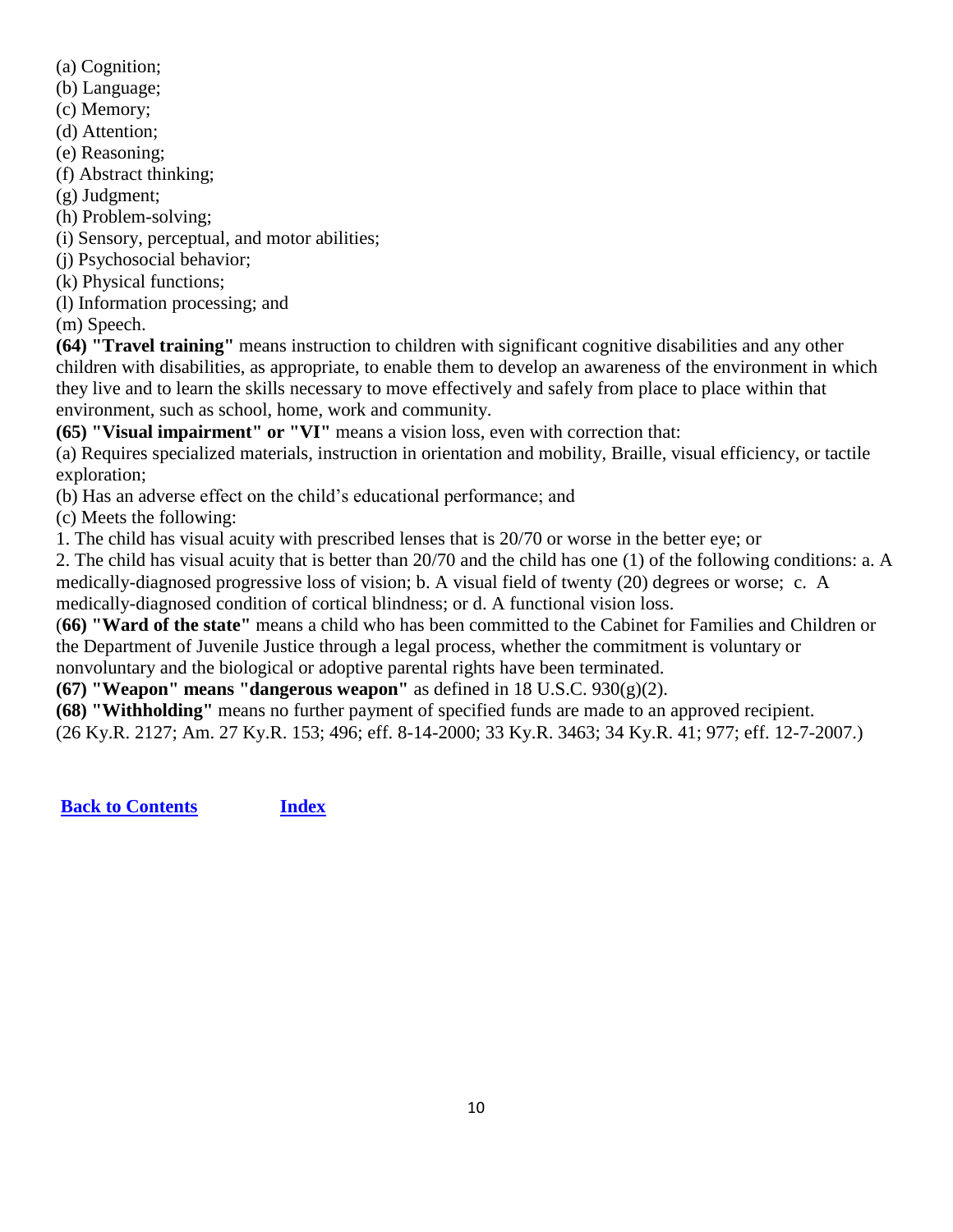### <span id="page-11-0"></span>**707 KAR 1:290. Free appropriate public education.**

RELATES TO: KRS 157.200, 157.220, 157.224, 157.226, 157.230, 157.250, 157.260, 157.270, 157.280, 157.285, 157.290, 157.360, 158.030, 158.100, 158.150, 160.290, 34 C.F.R. 300.1-300.818, 20 U.S.C., 1400- 1419, 6398

STATUTORY AUTHORITY: KRS 156.070(1), 156.160, 157.220, 157.224, 157.260, 167.015 NECESSITY, FUNCTION, AND CONFORMITY: KRS 157.200 to 157.290 establish the statutory framework for special education programs in local school districts. KRS 157.220 requires the Kentucky Board of Education to adopt rules and administrative regulations for proper administration of these programs. KRS 156.035 authorizes the Kentucky Board of Education to implement any act of Congress appropriating funds to the state and to provide for the proper apportionment and disbursement of these funds in accordance with state and federal laws. 20 U.S.C. 1407 and 1412, and 34 C.F.R. 300.100 require that policies and procedures be adopted to assure the apportionment and disbursement of federal funds for exceptional children programs in accordance with applicable laws. This administrative regulation establishes requirements for providing a free, appropriate, public education for children identified as eligible for special education services.

**Section 1. Free Appropriate Public Education.** (1) AN LEA shall make a free appropriate public education (FAPE) available to all children with disabilities aged three (3) to twenty-one (21) residing within its district's boundaries who have not received a high school diploma, including children with disabilities who have been suspended or expelled for more than ten (10) school days in a school year. FAPE shall be provided to each child with a disability even though the child has not failed or been retained in a course and is advancing from grade to grade based on the child's unique needs and not on the child's disability. An LEA shall not be required to provide FAPE to a student eighteen (18) years old or older, who is placed in an adult correctional facility if, in the educational placement prior to placement in the correctional facility, the student was not identified as a child with a disability and did not have an IEP.

(2) AN LEA shall be responsible for ensuring the rights and protections under 707 KAR Chapter 1 are given to children with disabilities referred to or placed in private schools and facilities by that LEA. (3) State agencies charged with the responsibility of providing educational services to children with disabilities within their care shall provide those services in accordance with 707 KAR Chapter 1. (4) If payment for services under 707 KAR Chapter 1 is to be provided by an agency other than the LEA, the LEA shall ensure the services are provided without delay even if there is a delay in the payment for those services.

**Section 2. Residential Placement**. If it is determined necessary by an ARC to place a child with a disability for educational purposes in a private residential educational program, the program, including nonmedical care and room and board, shall be provided by the LEA which convened the ARC. An LEA may fulfill its responsibility under this section by providing the services directly or by contracting for those services.

**Section 3. Proper Functioning of Hearing Aids**. An LEA shall ensure that a hearing aid worn in school by a child with a hearing impairment is functioning properly. A LEA shall ensure that the external components of surgically implanted devices of children with disabilities are functioning properly; however, an LEA shall not be responsible for the postsurgical maintenance, programming, or replacement of the medical device that has been surgically implanted.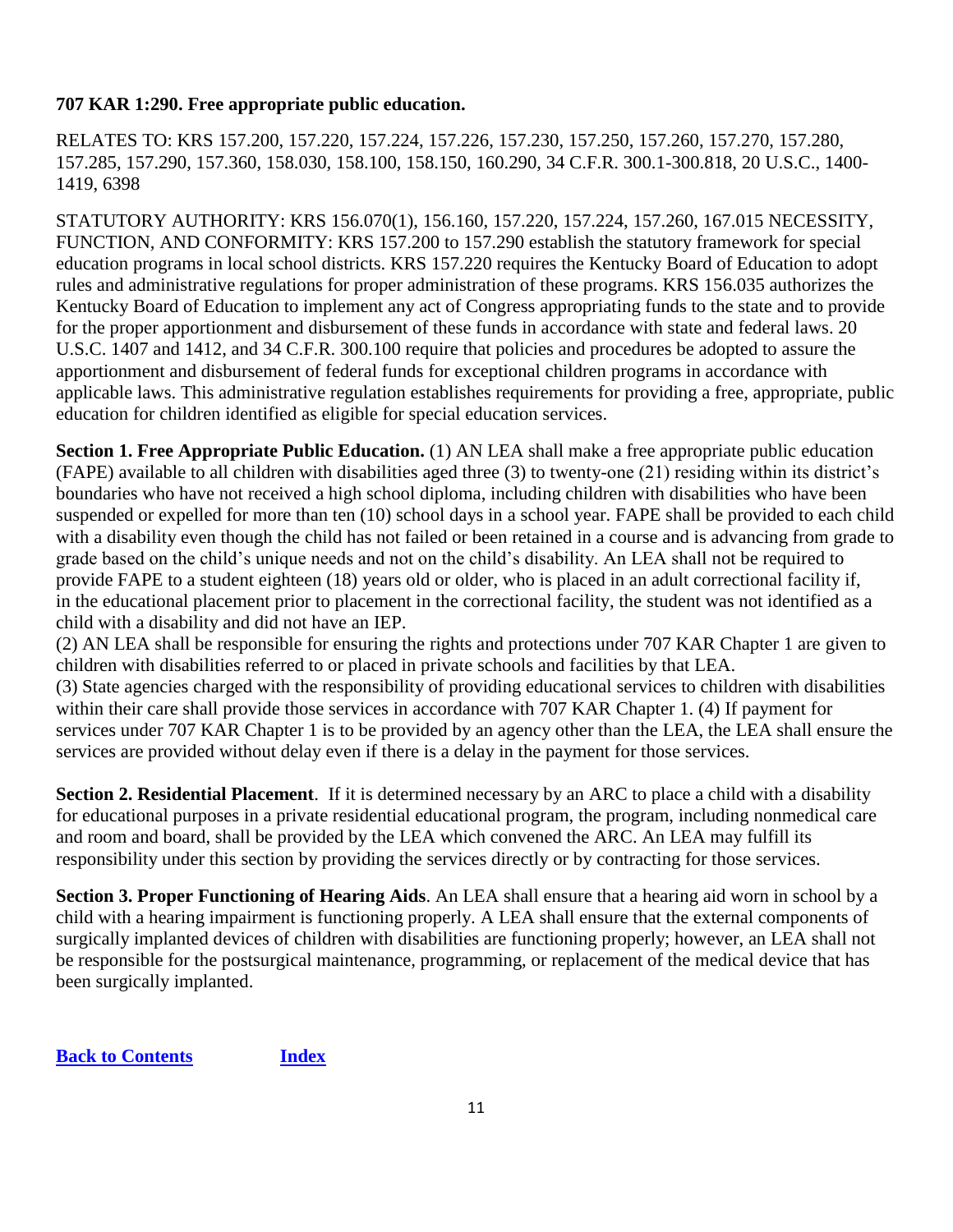**Section 4. Program Options.** An LEA shall ensure that all children with disabilities have available to them the variety of educational programs, services, and curriculum as described in the Kentucky Program of Studies, 704 KAR 3:303, that is available to children without disabilities. These educational services may include art, music, industrial arts, consumer and family science education, career and technical education, and other educational services.

**Section 5. Nonacademic Services.** An LEA shall take steps, including the provision of supplementary aids and services as determined appropriate and necessary by the child's ARC, to provide all children with disabilities the nonacademic and extracurricular services and activities that give children with disabilities an equal opportunity for participation in those services and activities. These services and activities may include: (1) Counseling services;

- (2) Athletics;
- (3) Transportation;
- (4) Health services;
- (5) Recreational activities;

(6) Special interest groups or clubs sponsored by the LEA;

(7) Referrals to agencies that provide assistance to individuals with disabilities; and

(8)Employment of students, including both employment by the LEA and assistance in making outside employment available.

**Section 6. Physical Education.** (1) Unless the provisions of subsection (2) of this section apply, an LEA shall make available to every child with a disability:

(a) Physical education services, specially designed if prescribed in the child's IEP; or

(b) The opportunity to participate in the regular physical education program available to children without disabilities.

(2) An LEA is not required to make available physical education services to a child with a disability if:

(a) The child is enrolled full time in a separate facility in which case the agency responsible for the education of the child in that facility shall ensure the child receives appropriate physical education; or

(b) The LEA enrolls children without disabilities and does not provide physical education to children without disabilities in the same grades.

**Section 7. Assistive Technology.** (1) AN LEA shall ensure that assistive technology devices or assistive technology services, or both, as defined in 707 KAR 1:002(3) or (4) are made available to a child with a disability if required as part of the child's special education, related services, or supplemental aids and services. (2) On a case-by-case basis, the use of school-purchased assistive technology devices in a child's home or in other settings is required if the ARC determines that the child needs access to those devices in order to receive FAPE.

**Section 8. Extended School Year Services.** AN LEA shall ensure that extended school year services (ESY) are available to each child with a disability, as necessary, to provide FAPE. The determination of the need for extended year services shall be made on an individual basis. In making this determination, the LEA shall not: (1) Limit the provision of extended year services to a particular category(s) of disability; or (2) Unilaterally limit the type, amount, or duration of those services.

**Section 9. Prohibition of Mandatory Medication.** LEA personnel shall not require a child to obtain a prescription for a substance covered by schedules I, II, III, IV, or V the Controlled Substance Act (21Back to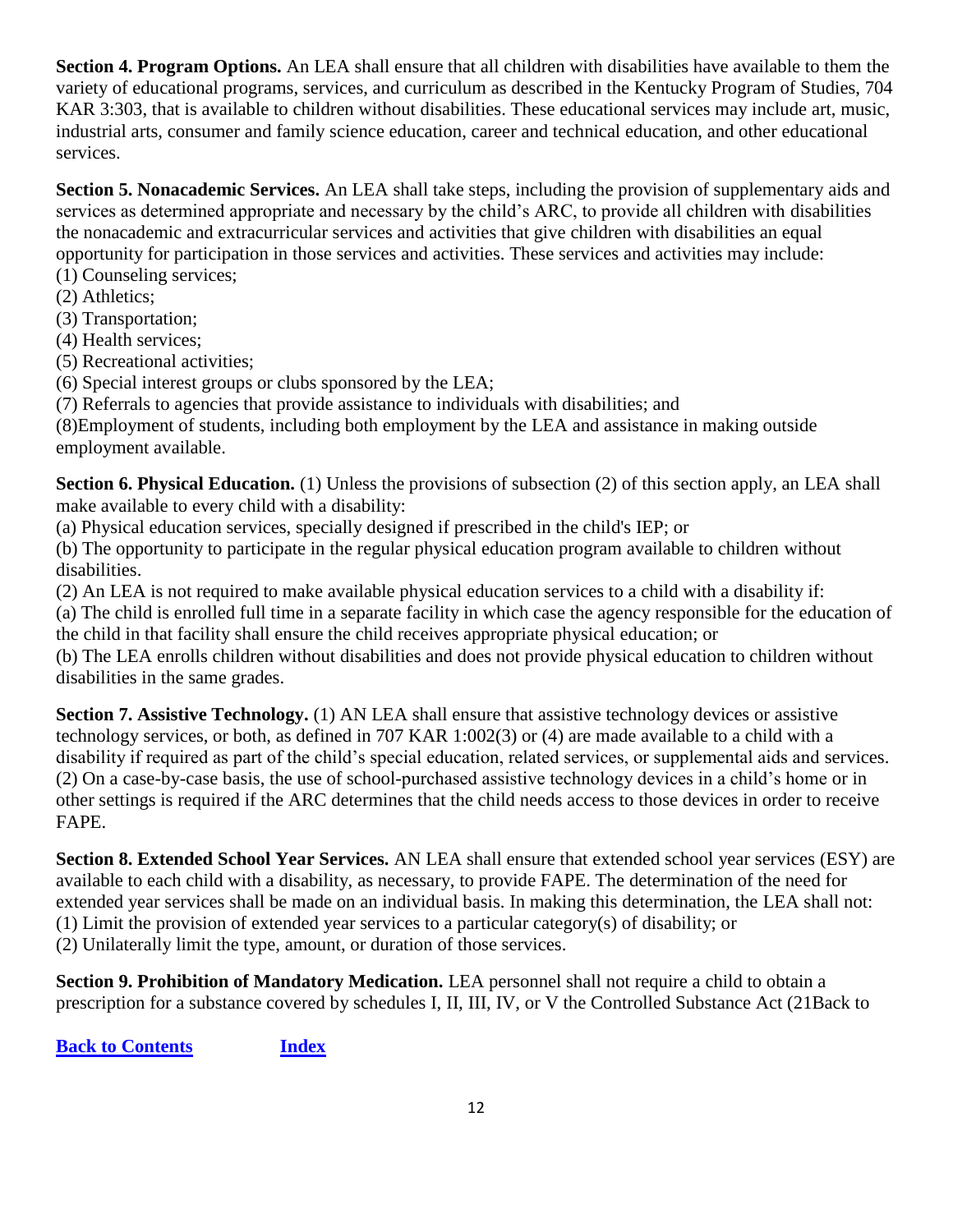U.S.C. 812(c)), as a condition of attendance in school, receiving an evaluation under 707 KAR 1:300, or receiving services under 707 KAR Chapter 1. However, school personnel may consult or share classroom-based observations with parents or guardians regarding student's academic, functional, or behavioral performance or regarding the need for evaluation to determine eligibility for special education services.

**Section 10. Records Regarding Migratory Children with Disabilities.** A LEA shall to transfer health and education records on migratory children with disabilities who move to other states in accordance with the No Child Left Behind Act, 20 U.S.C. 6398. (26 Ky.R. 2131; Am. 27 Ky.R. 499; eff. 8-14-2000; 33 Ky.R. 3463; 34 Ky.R. 548; eff. 11-5-2007.)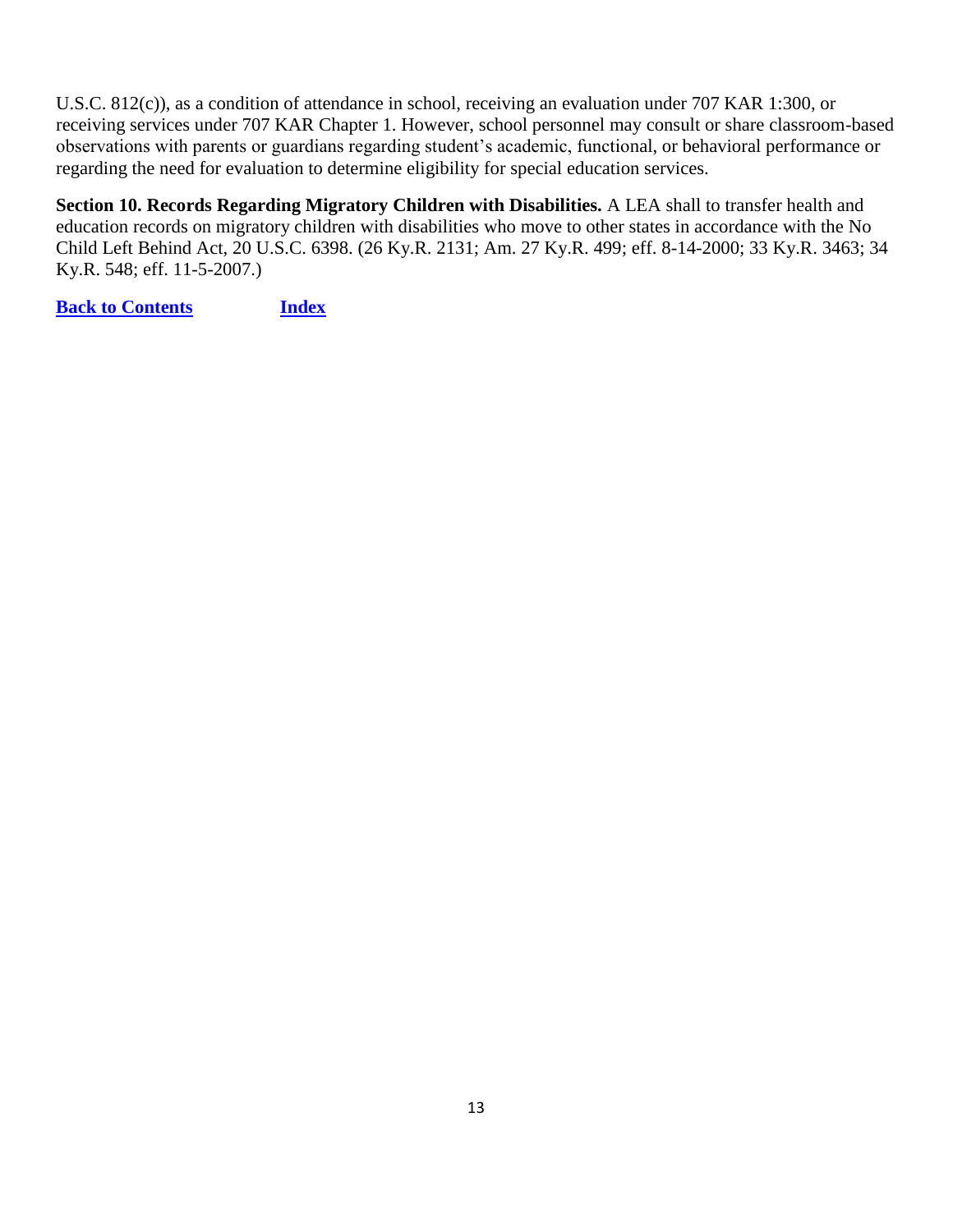# <span id="page-14-0"></span>**707 KAR 1:300. Child find, evaluation, and reevaluation.**

RELATES TO: KRS 157.200, 157.220, 157.224, 157.226, 157.230, 157.250, 157.260, 157.270, 157.280, 157.285, 157.290, 157.360, 158.030, 158.100, 158.150, 160.290, 34 C.F.R. 300.1-300.818, 20 U.S.C. 1400- 1419

STATUTORY AUTHORITY: KRS 156.070(1), 156.160, 157.220, 157.224, 157.260, 167.015 NECESSITY, FUNCTION, AND CONFORMITY: KRS 157.200 to 157.290 establish the statutory framework for special education programs in local school districts. KRS 157.220 requires the Kentucky Board of Education to adopt rules and administrative regulations for proper administration of these programs. KRS 156.035 authorizes the Kentucky Board of Education to implement any act of Congress appropriating funds to the state and to provide for the proper apportionment and disbursement of these funds in accordance with state and federal laws. 20 U.S.C. 1407 and 1412, and 34 C.F.R. 300.100 require that policies and procedures be adopted to assure the apportionment and disbursement of federal funds for exceptional children programs in accordance with applicable laws. This administrative regulation establishes requirements for conducting child find activities and procedures for evaluation and reevaluation of children with disabilities.

**Section 1. Child Find Requirements.** (1) An LEA shall have in effect policies and procedures that plan and implement a child find system to locate, identify, and evaluate each child:

(a) Whose age is three  $(3)$  to twenty-one  $(21)$ ;

(b) Who resides in a home, facility, or residence within the LEA's geographical boundaries, including children with disabilities who attend private schools located within the LEA boundaries, children who are highly mobile such as migrant children, homeless children as described in 704 KAR 7:090, children who are wards of the state or are in state custody, and students who are advancing grade to grade resulting from passing a grade but who still may have a disability;

(c) Who is either in or out of school; and

(d) Who may need special education and related services.

(2) For preschool age children with disabilities, an LEA must ensure a smooth and effective transition from the early intervention program to preschool.

(3) Each LEA shall participate in transition planning conferences for children with disabilities served by early intervention programs.

**Section 2. Coordinated early intervening services.** A LEA may conduct early intervening services for students from kindergarten through 12th grade (with particular emphasis on students in kindergarten through grade three (3)) who need additional academic and behavioral support in order to be successful in the regular education environment prior to referral for special education. An LEA shall not spend more than fifteen (15) percent of the money received under IDEA Part B to provide these coordinated early intervening services.

**Section 3. Referral System.** (1) An LEA shall have a referral system that explains how referrals from district or nondistrict sources will be accepted and acted upon in a timely manner.

(2) The referral system shall be conducted in such a manner as to prevent inappropriate over identification or disproportionate representation by race and ethnicity of children in special education by ensuring that each child has been provided appropriate instruction and intervention services prior to referral. (3) The LEA shall ensure that: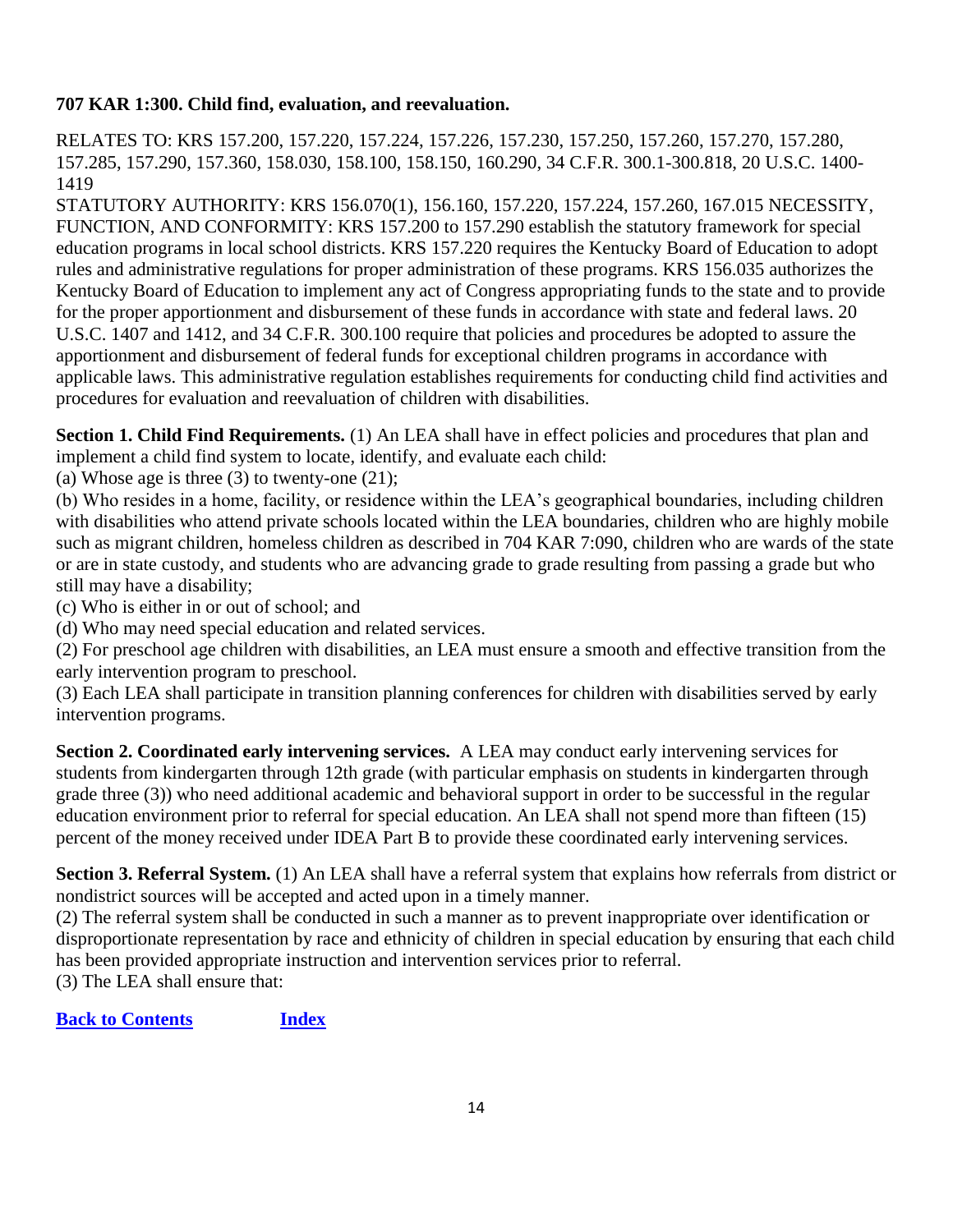(a) Prior to, or as a part of the referral process, the child is provided appropriate, relevant research-based instruction and intervention services in regular education settings, with the instruction provided by qualified personnel; and

(b) Data-based documentation of repeated assessments of achievement or measures of behavior is collected and evaluated at reasonable intervals, reflecting systematic assessment of student progress during instruction, the results of which were provided to the child's parents.

(4) If the child has not made adequate progress after an appropriate period of time during which the conditions in subsection (3) of this section have been implemented, a referral for an evaluation to determine if the child needs special education and related services shall be considered.

**Section 4. Evaluation and Reevaluation Procedures.** (1) An LEA shall ensure that a full and individual evaluation is conducted for each child considered for specially designed instruction and related services prior to the provision of the services. The results of the evaluation shall be used by the ARC in meeting the requirements on developing an IEP as provided in 707 KAR 1:320.

(2) Tests and other evaluation materials used to assess a child shall be:

(a) Selected and administered so as not to be discriminatory on a racial or cultural basis; and

(b) Provided and administered in the child's native language or other mode of communication most likely to yield accurate information on what the child knows and can do academically, developmentally, and functionally, unless it is clearly not feasible to do so.

(3) Screenings conducted by a teacher or a specialist to determine appropriate instructional strategies for curriculum implementation shall not be considered to be an evaluation for eligibility for specially designed instruction and related services and shall not need parental consent.

(4) Materials and procedures used to assess a child with limited English proficiency shall be selected and administered to ensure that they measure the extent to which the child has a disability and needs specially designed instruction and related services, rather than measuring the child's English language skills.

(5) A variety of assessment tools and strategies shall be used to gather relevant functional, developmental, and academic information about the child, including information provided by the parent, and information related to enabling the child to be involved in and progress in the general curriculum described in the Kentucky Program of Studies, 704 KAR 3:303.

(6) A standardized test given to a child shall:

(a) Have been validated for the specific purpose for which it is used;

(b) Be administered by trained and knowledgeable personnel in accordance with any instructions provided by the producer of the tests; and

(c) Be conducted under standard conditions unless a description of the extent to which it varied from standard conditions is documented in the evaluation report.

(7) Tests and other evaluation materials shall include those tailored to assess specific areas of educational need and not merely those that are designed to provide a single general intelligence quotient.

(8) Tests shall be selected and administered so as best to ensure that if a test is administered to a child with impaired sensory, manual, or speaking skills, the test results accurately reflect the child's aptitude or achievement level or whatever other factors the test purports to measure, rather than reflecting the child's impaired sensory, manual, or speaking skills (unless those skills are the factors that the test purports to measure).

(9) A single procedure shall not be used as the sole criterion for determining whether a child is a child with a disability and for determining an appropriate educational program for the child.

(10) The child shall be assessed in all areas related to the suspected disability, including, if appropriate, health, vision, hearing, social and emotional status, general intelligence, academic performance, communicative status, and motor abilities. **[Back to Contents](#page-1-0) [Index](#page-52-0)**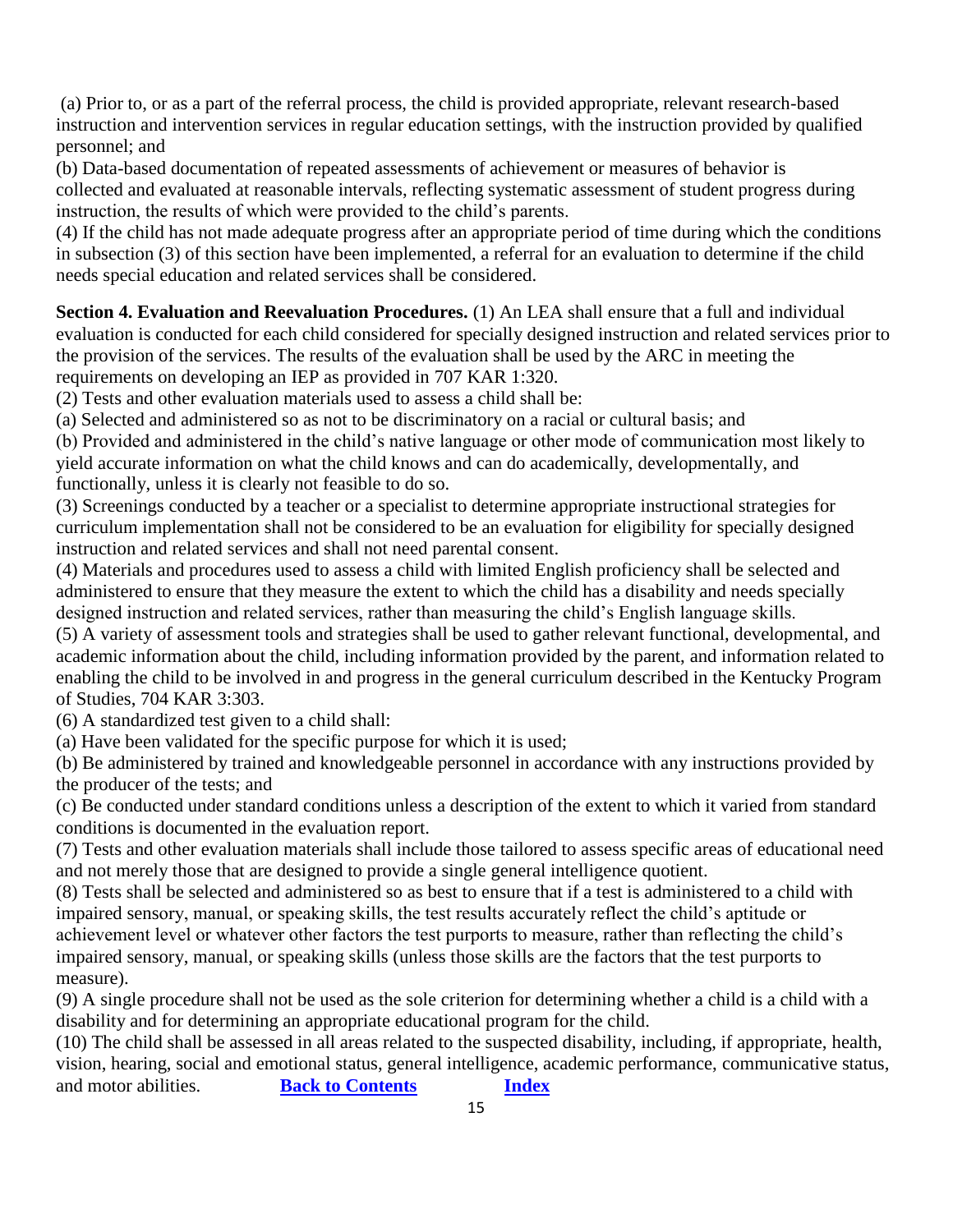(11) The evaluation shall be sufficiently comprehensive to identify all the child's special education and related services needs, whether commonly linked to the disability category in which the child has been classified. (12) Assessment tools used shall be technically sound instruments that may assess the relative contribution of

cognitive and behavioral factors, in addition to physical or developmental factors.

(13) Assessments and evaluation of children with disabilities that transfer from one school district to another in the same academic year shall be coordinated with the previous and current schools as necessary and as expeditiously as possible, to ensure prompt completion of full evaluations.

(14) Assessment tools and strategies shall be used that provide relevant information that directly assists and is used in the determination of the educational needs of the child. As part of an initial evaluation, if appropriate, or as part of any reevaluation, the ARC and other qualified professionals, if necessary, shall review existing evaluation data on the child including:

(a) Evaluations and information provided by the parents;

(b) Current classroom-based, local, or state assessments and classroom-based observations; and

(c) Observations by teachers and related services providers.

(15) On the basis of the review, and input from the parents, the ARC shall identify what additional data, if any, are needed to determine:

(a) Whether the child has a particular category of disability and the educational needs of the child, or in the case of a reevaluation of the child, whether the child continues to have a disability, and the educational needs;

(b) The present levels of academic achievement and related developmental needs of the child;

(c) Whether the child needs special education and related services, or in the case of a reevaluation, whether the child continues to need specially-designed instruction and related services; and

(d) Whether any additions or modification to the special education and related services are needed to enable the child to meet the measurable goals set out in the IEP and to participate, as appropriate, in the general curriculum.

(16) The LEA shall administer tests and other evaluation materials as needed to produce the data identified by the ARC. If, for purposes of a reevaluation, the ARC determines that no additional data are needed to determine whether the child continues to be a child with a disability and to determine the child's educational needs, the LEA shall notify the child's parents:

(a) Of that determination and reasons for it; and

(b) Of the right of the parents to request a reevaluation to determine whether, for purposes of services, the child continues to be a child with a disability.

(17) The LEA shall not be required to conduct a reevaluation, if:

(a) After review of the existing data, the ARC determines:

1. A reevaluation is not necessary to determine whether the child continues to be eligible for services; and

2. A reevaluation is not warranted to determine the education or related services needs, including improved academic achievement and functional performance; and

(b) The parents or teacher do not request a reevaluation.

(18) An LEA shall ensure a reevaluation, unless the parent and the LEA agree that a reevaluation is unnecessary. A reevaluation may consist of the review described in subsection (14) of this section, and is conducted at least every three (3) years to determine:

(a) The present levels of performance and educational needs of the child;

(b) Whether the child continues to need special education and related services; and

(c) Whether any additions or modifications to the special education and related services are needed to enable the child to meet the measurable annual goals set out in the IEP and to participate, as appropriate, in the general curriculum.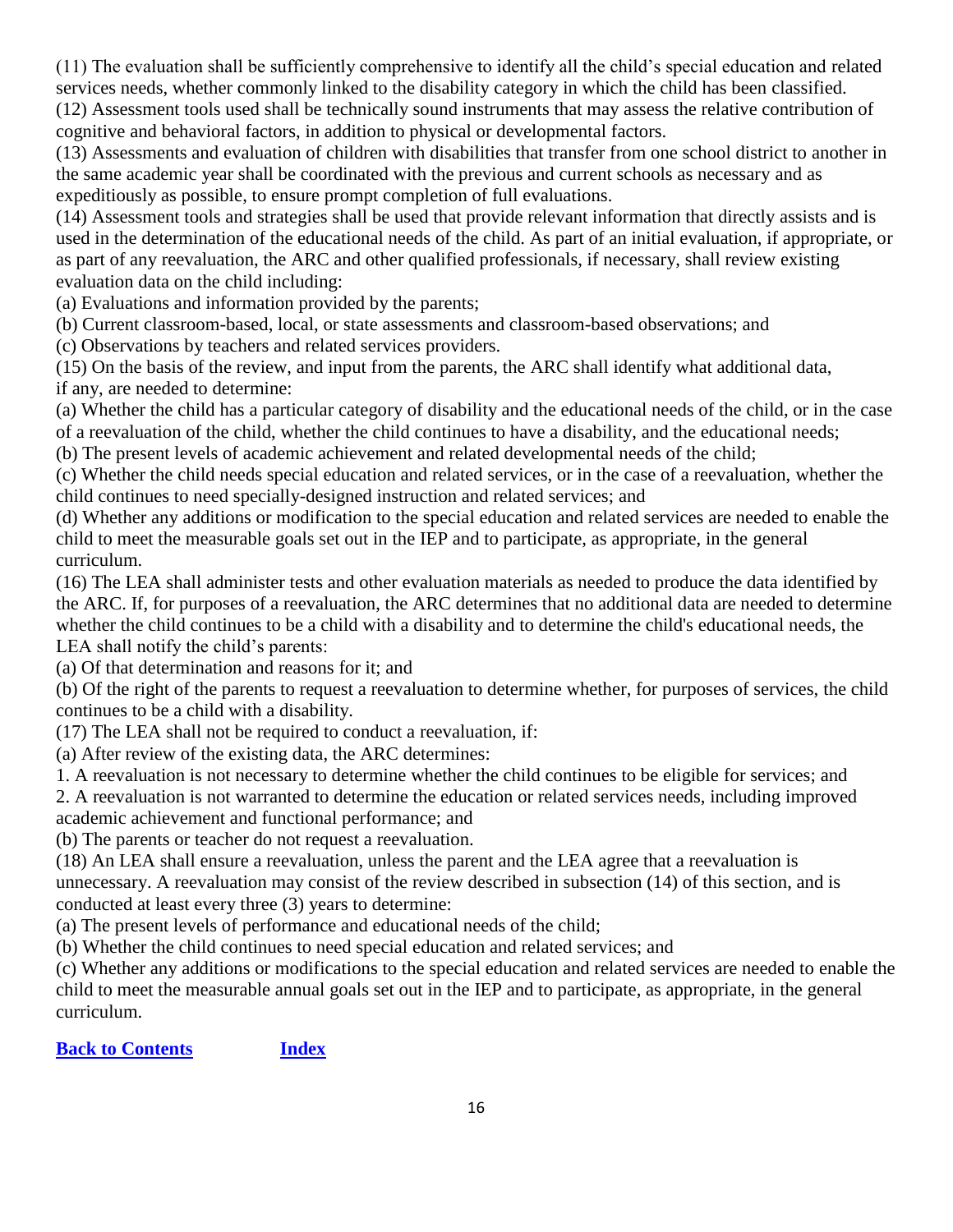(19) A reevaluation shall not be conducted more than once a year unless the parent and the LEA agree otherwise.

(20) An LEA shall evaluate a child with a disability in accordance with this administrative regulation before determining that the child is no longer a child with a disability. The LEA shall not be required to conduct an evaluation as described in this section before the termination of a child's eligibility due to graduation from secondary school with a regular diploma or due to exceeding the age eligibility for a free, appropriate public education.

(21) For students who graduate or age out of the program, the LEA shall provide the child with a summary of the child's academic achievement and functional performance including recommendations on how to assist the child in meeting the child's postsecondary goals. (26 Ky.R. 2132; Am. 27 Ky.R. 157; 500; eff. 8-14-2000; 33 Ky.R. 3470; 34 Ky.R. 550; eff. 11-5-2007.)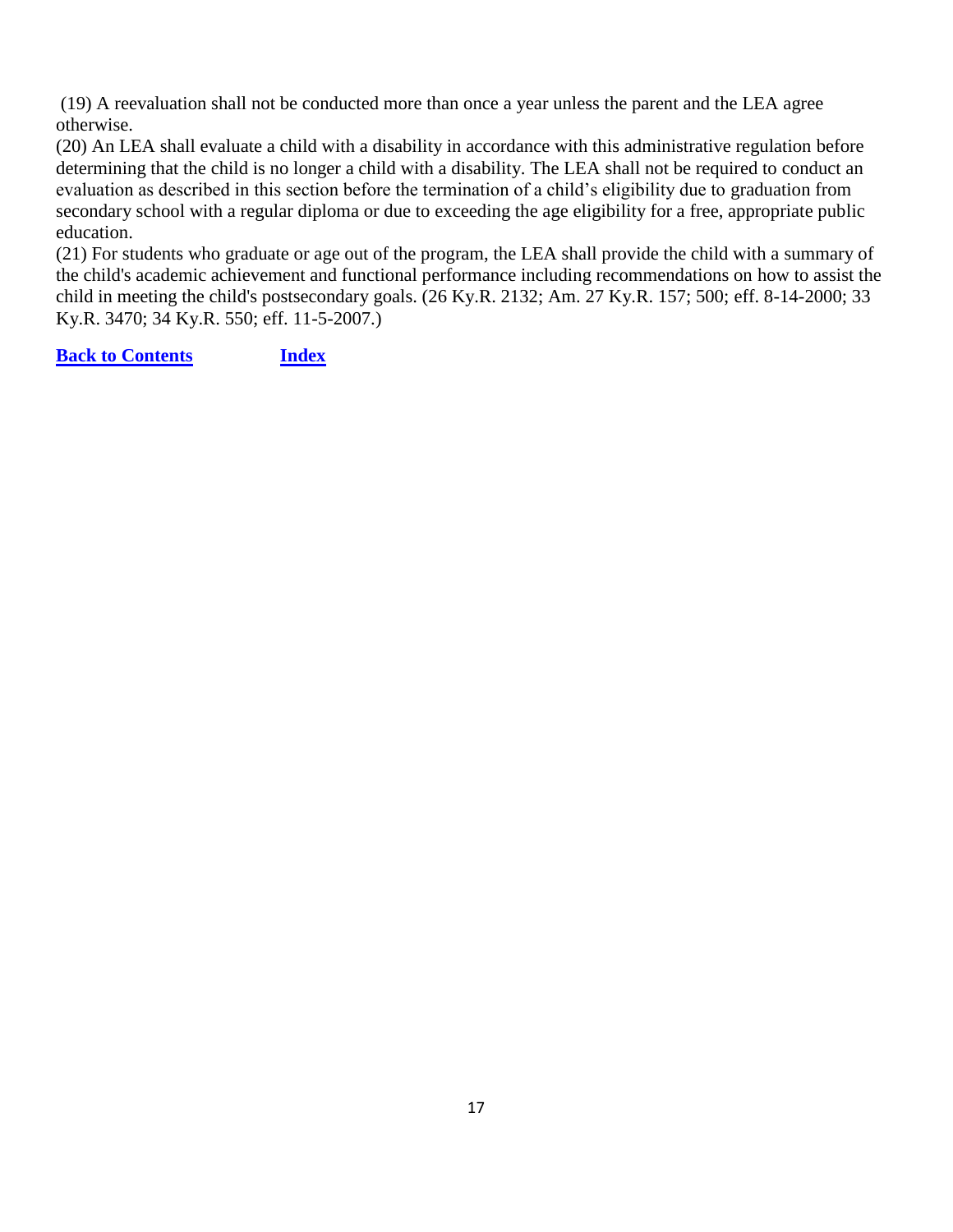# <span id="page-18-0"></span>**707 KAR 1:310. Determination of eligibility.**

RELATES TO: KRS 157.200, 157.220, 157.224, 157.226, 157.230, 157.250, 157.260, 157.270, 157.280, 157.285, 157.290, 157.360, 158.030, 158.100, 158.150, 160.290, 34 C.F.R. 300.1-300.818, 20 U.S.C. 1400- 1419

STATUTORY AUTHORITY: KRS 156.070(1), 156.160, 157.220, 157.224, 157.260, 167.015 NECESSITY, FUNCTION, AND CONFORMITY: KRS 157.200 to 157.290 establish the statutory framework for special education programs in local school districts. KRS 157.220 requires the Kentucky Board of Education to adopt rules and administrative regulations for proper administration of these programs. KRS 156.035 authorizes the Kentucky Board of Education to implement any act of Congress appropriating funds to the state and to provide for the proper apportionment and disbursement of these funds in accordance with state and federal laws. 20 U.S.C. 1407 and 1412, and 34 C.F.R. 300.100 require that policies and procedures be adopted to assure the apportionment and disbursement of federal funds for exceptional children programs in accordance with applicable laws. This administrative regulation establishes requirements for the determination of eligibility for special education of children who have disabilities.

**Section 1. Determination of Eligibility.** (1) Upon analysis of intervention and assessment data, the ARC shall determine whether the child is a child with a disability as defined in Section 1(9) of 707 KAR 1:002 to the extent that specially designed instruction is required in order for the child to benefit from education. An LEA shall provide a copy of the evaluation report and the documentation of determination of eligibility to the parent. (2) A child shall not be determined to be eligible if the determinant factor for that eligibility determination is: (a) A lack of appropriate instruction in reading, including the essential components of reading instruction as established in the Elementary and Secondary Education Act, 20 U.S.C. 6301;

(b) A lack of appropriate instruction in math; or

(c) Limited English proficiency and the child does not otherwise meet eligibility criteria.

(3) In making eligibility determinations, an LEA shall draw upon information from a variety of sources, which may include:

(a) Response to scientific, research-based interventions;

(b) Vision, hearing, and communication screenings;

(c) Parental input;

(d) Aptitude and achievement tests;

(e) Teacher recommendations;

(f) Physical condition;

(g) Social or cultural background;

(h) Adaptive behavior; or

(i) Behavioral observations.

(4) An LEA shall ensure that information obtained from these sources as appropriate for each student, is documented and carefully considered.

(5) In making a determination under the category of mental disability, the ARC may apply a standard error of measure, if appropriate.

(6) If a determination is made that a child has a disability and needs special education and related services, an IEP shall be developed for the child.

### **Section 2. Additional Procedures for Evaluating Children with Specific Learning Disabilities.** (1)

The determination of whether a child suspected of having a specific learning disability is a child with a disability and whether the specific learning disability adversely affects educational performance shall be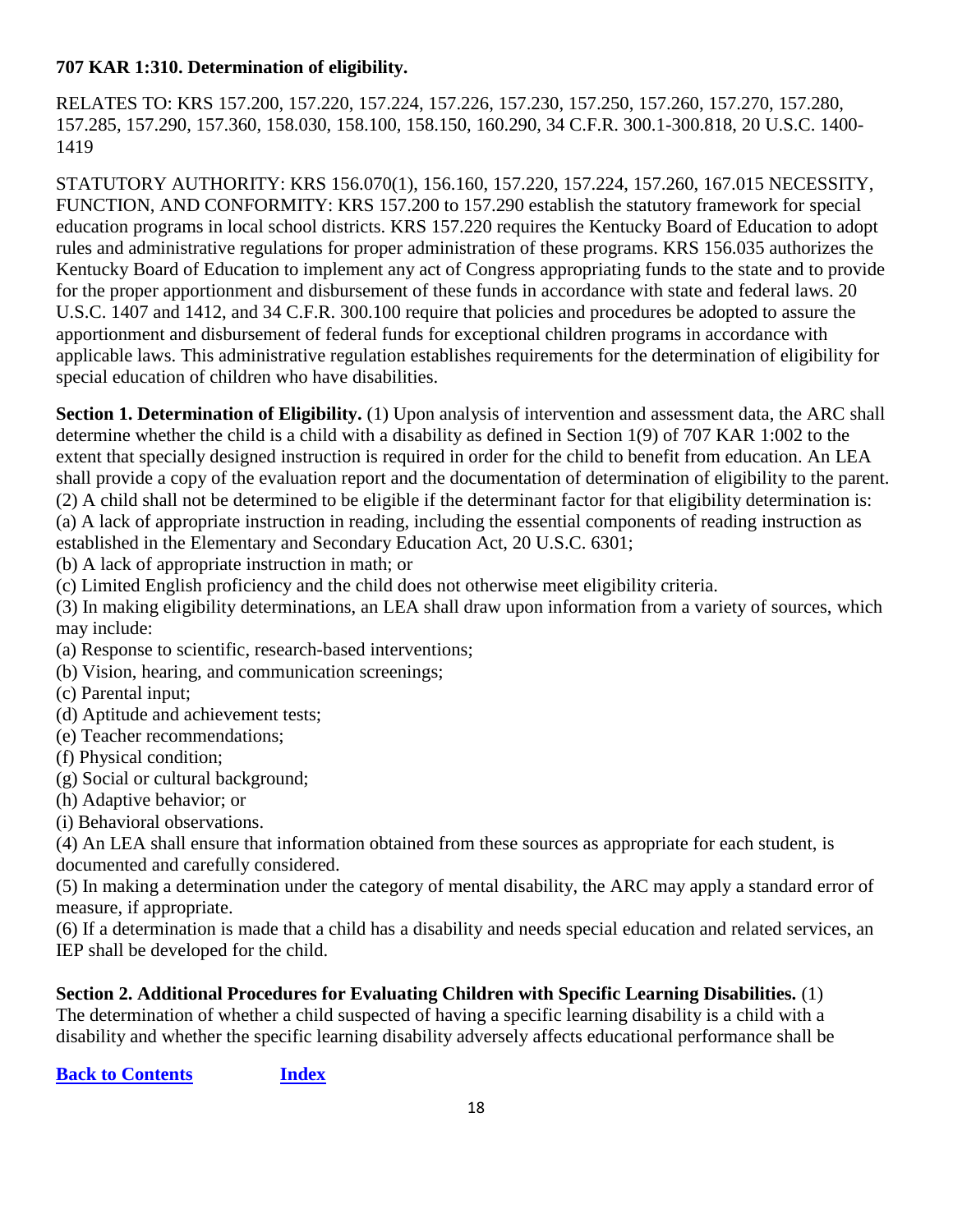considered by the child's ARC. The ARC shall also include other professionals, relative to the area(s) of concern, such as a school psychologist, speech-language pathologist, or educational specialist.

(2) Any ARC convened to discuss a child with a suspected or documented specific learning disability shall be collectively qualified to:

(a) Conduct, as appropriate, individual diagnostic assessments in the areas of speech and language, academic achievement, intellectual development, or social-emotional development;

(b) Interpret assessment and intervention data and apply critical analysis to that data;

(c) Develop appropriate educational and transitional recommendations based on the assessment data; and (d) Deliver and monitor specially designed instruction and services to meet the needs of a child with a specific

learning disability.

(3) The ARC may determine a child has a specific learning disability if:

(a) 1. The child is provided with learning experiences and instruction appropriate for the child's age or stateapproved grade level standards aligned with the Kentucky Program of Studies, 704 KAR 3:303; and

2. The child does not achieve adequately for the child's age or grade level standards aligned with the Kentucky Program of Studies, as indicated on multiple data sources, as appropriate, in one or more of the following areas:

- a. Oral expression;
- b. Listening comprehension;
- c. Written expression;
- d. Basic reading skills;
- e. Reading fluency skills;
- f. Reading comprehension;
- g. Mathematics calculation; or
- h. Mathematics reasoning;

(b) The child fails to achieve a rate of learning to make sufficient progress to meet grade level standards aligned with the Kentucky Program of Studies, 704 KAR 3:303 in one or more of the areas identified in subparagraph (3)(a)2 of this section when assessed based on the child's response to scientific, research-based intervention; or (c) The child exhibits a pattern of strengths and weaknesses in performance, achievement, or both relative to ability level or intellectual development, that is determined by the ARC to be relevant to the identification of a

specific learning disability, using appropriate assessments consistent with 707 KAR 1:300, Section 4.

(4) The ARC shall not identify a child as having a specific learning disability if deficits in achievement are primarily the result of:

- (a) A visual, hearing, or motor impairment;
- (b) Mental disability as defined in 707 KAR 1:002(37);
- (c) Emotional-behavioral disability;
- (d) Cultural factors;
- (e) Environmental or economic disadvantage; or.

(f) Limited English proficiency.

(5) At least one (1) team member other than the child's regular education teacher shall observe the child in the learning environment, including the regular classroom setting, to document academic performance and behavior in the area of difficulty. If the child is less than school age or is out of school, the observation shall take place in an environment appropriate for the child.

(6) For a child suspected of having a specific learning disability, the ARC must consider, as part of the evaluation, data that demonstrates that: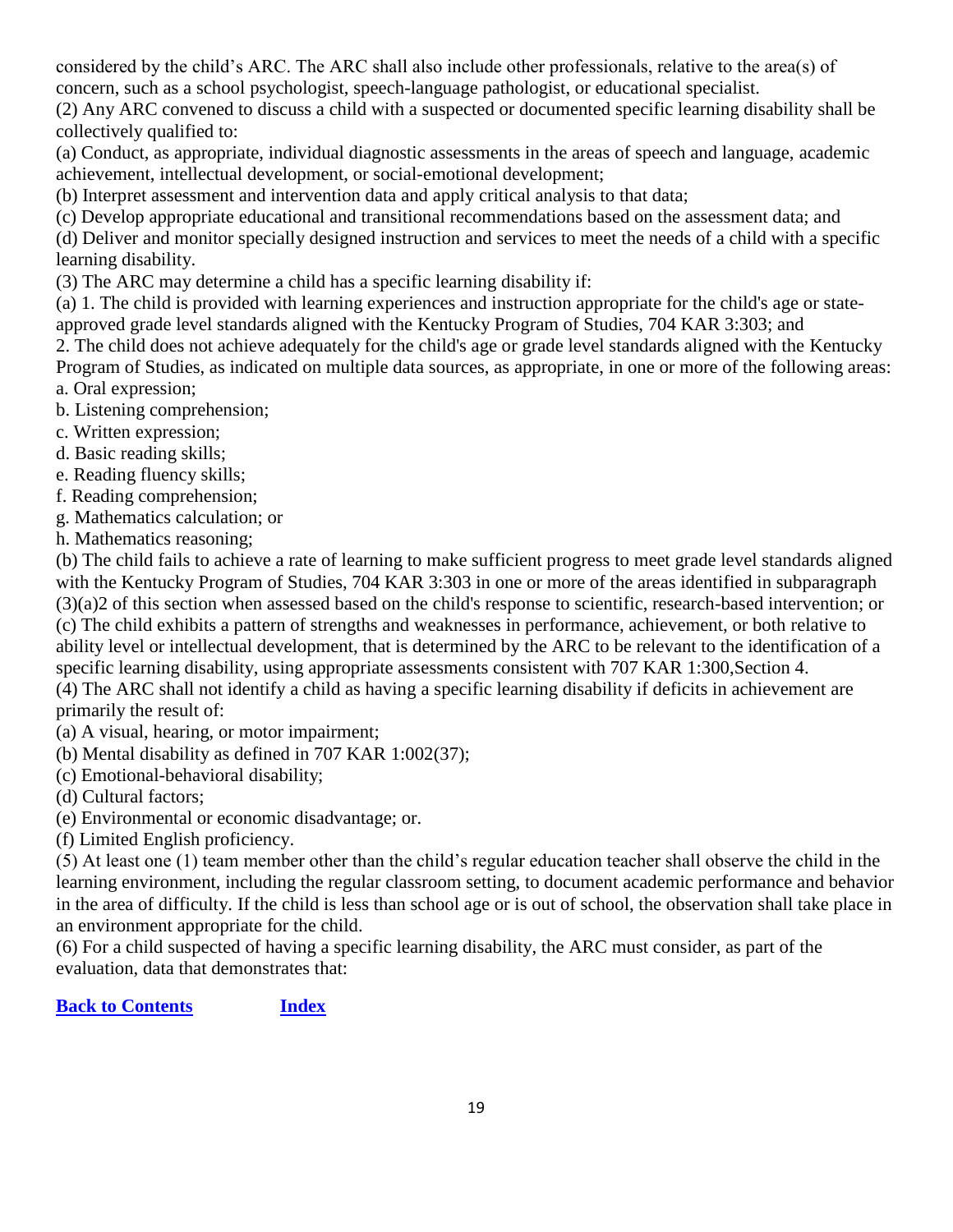(a) Prior to, or as a part of the referral process, the child was provided appropriate instruction in regular education settings, including that the instruction was delivered by qualified personnel; and

(b) Data-based documentation of repeated assessments of achievement at reasonable intervals, reflecting formal assessment of student progress during instruction, which was provided to the child's parent.

(7) If the child has not made adequate progress after an appropriate period of time, during which the conditions in paragraphs (a) and (b) of this subsection have been implemented, a referral for an evaluation to determine if the child needs special education and related services shall be considered.

(8) An ARC shall develop documentation of a specific learning disability. This documentation shall contain a statement of:

(a) Whether the child has a specific learning disability;

- (b) The basis for making that determination;
- (c) The relevant behavior noted during the observation;
- (d) The relationship of that behavior to the child's academic functioning;
- (e) The educationally relevant medical findings, if any;
- (f) Whether the child does not achieve commensurate with the child's age and ability;

(g) Whether there are patterns of strengths and weaknesses in performance or achievement or both relative to age, state-approved grade level standards, or intellectual development in one (1) or more of the areas described in subparagraph (3)(a)2 of this section, that require special education and related services; and

(h) The determination of the ARC concerning the effects of a visual, hearing, or motor disability; mental retardation; emotional disturbance; environmental, cultural factors; economic disadvantage; or limited English proficiency on the child's achievement level; and

(i) The instructional strategies used and the student-centered data collected based on the child's response to scientific, research-based intervention.

(9) This documentation shall include notification to the child's parents concerning the policies regarding:

(a) The amount and nature of student performance data that is collected and the general education services that are provided;

(b) Strategies for increasing the child's rate of learning; and

(c) The parents' right to request an evaluation.

(10) Each ARC member shall certify in writing whether the report reflects the member's conclusions. If it does not reflect the member's conclusion, the team member shall submit a separate statement presenting the member's conclusions. (26 Ky.R. 2134; Am. 27 Ky.R. 158; 501; eff. 8-14-2000; 33 Ky.R. 3470; 34 Ky.R. 551; eff. 11-5-2007.)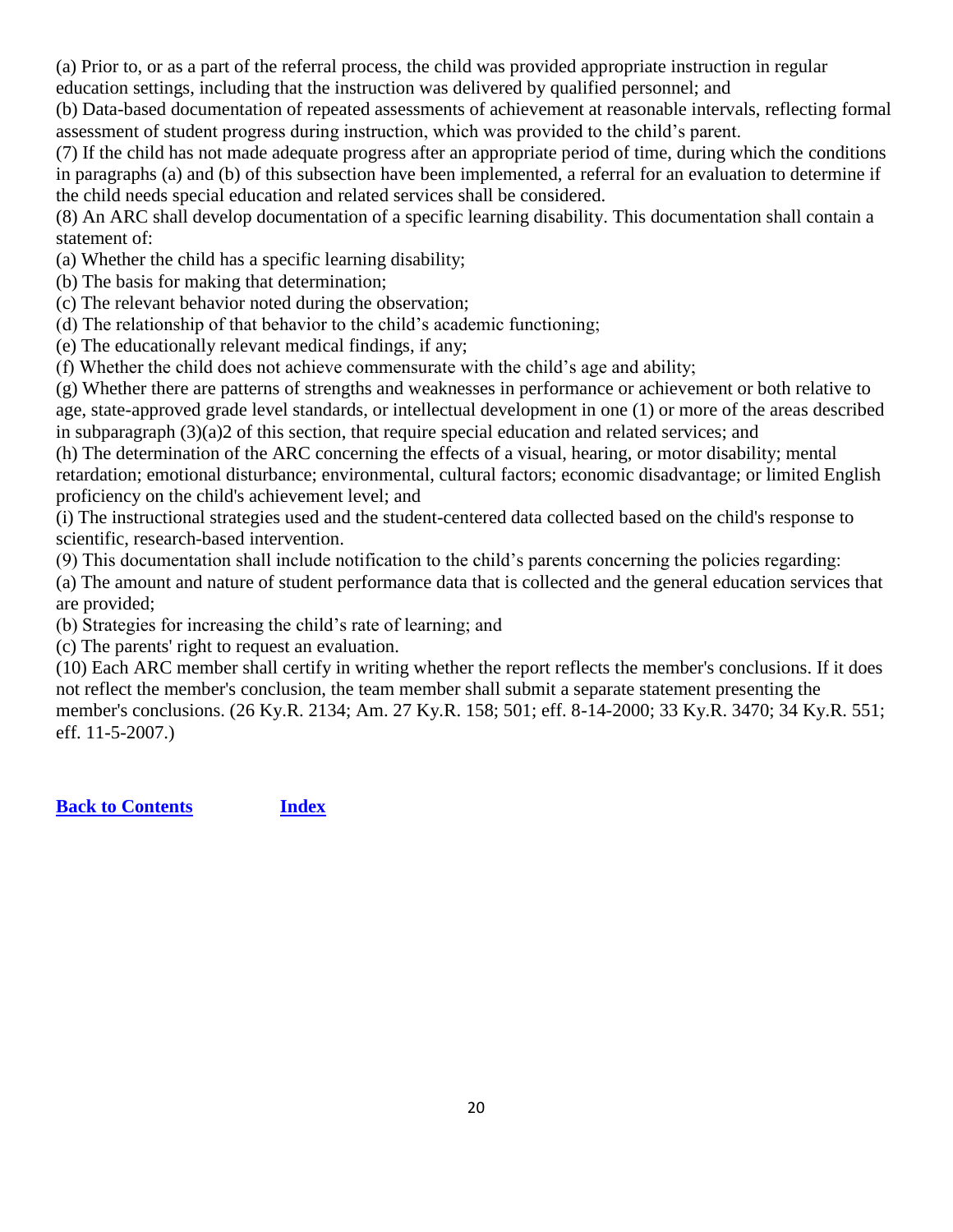# <span id="page-21-0"></span>**707 KAR 1:320. Individual education program.**

RELATES TO: KRS 157.200, 157.220, 157.224, 157.226, 157.230, 157.250, 157.260, 157.270, 157.280, 157.285, 157.290, 157.360, 158.030, 158.100, 158.150, 160.290, 34 C.F.R. 300.1-300.818, 20 U.S.C. 1400- 1419

STATUTORY AUTHORITY: KRS 156.070(1), 156.160, 157.220, 157.224, 157.260, 167.015 NECESSITY, FUNCTION, AND CONFORMITY: KRS 157.200 to 157.290 establish the statutory framework for special education programs in local school districts. KRS 157.220 requires the Kentucky Board of Education to adopt rules and administrative regulations for proper administration of these programs. KRS 156.035 authorizes the Kentucky Board of Education to implement any act of Congress appropriating funds to the state and to provide for the proper apportionment and disbursement of these funds in accordance with state and federal laws. 20 U.S.C. 1407 and 1412 and 34 C.F.R. 300.100 require that policies and procedures be adopted to assure the apportionment and disbursement of federal funds for exceptional children programs in accordance with applicable laws. This administrative regulation establishes requirements for the development, implementation, and revision of individual education programs for each child with a disability.

**Section 1. Individual Education Programs.** (1) An LEA shall ensure an IEP is developed and implemented for each child with a disability served by that LEA, and for each child with a disability placed in or referred to a private school or facility by the LEA.

(2) Kentucky School for the Deaf and Kentucky School for the Blind, in conjunction with the child's resident LEA, shall ensure that an IEP is developed and implemented for each child with a disability placed in its school by an ARC.

(3) At the beginning of the school year, an LEA shall have an IEP in effect for each child with a disability within its jurisdiction.

(4) An LEA shall ensure the IEP:

(a) Is in effect before specially designed instruction and related services are provided to a child with a disability; and

(b) Is implemented as soon as possible following an ARC meeting.

(5) An LEA (or state agency responsible for developing the child's IEP) shall ensure that there is no delay in implementing a child's IEP, including any case in which the payment source for providing or paying the special education and related services to the child is being determined.

(6) An LEA shall ensure that:

(a) The child's IEP is accessible to each regular education teacher, special education teacher, related services provider, and other service providers who are responsible for its implementation;

(b) Prior to the implementation of the IEP, each implementer is informed of his specific responsibilities related to implementing the child's IEP; and

(c) The specific accommodations, modifications, and supports are provided for the child in accordance with the IEP.

(7) An IEP shall be in place for all eligible children aged three (3) through five (5).

**Section 2. ARC Meetings.** (1) An LEA shall ensure that each child has an ARC which includes the membership in Section 3 of this administrative regulation and is initiated and conducted for the purpose of developing, reviewing, and revising the IEP.

(2) An ARC shall not have to be convened in order to make minor, non-programmatic, changes to an IEP, such as typographical errors, incorrect directory information about the student (such as, birth date, age, grade, address, or school), and other information required on the IEP that was agreed upon by the ARC but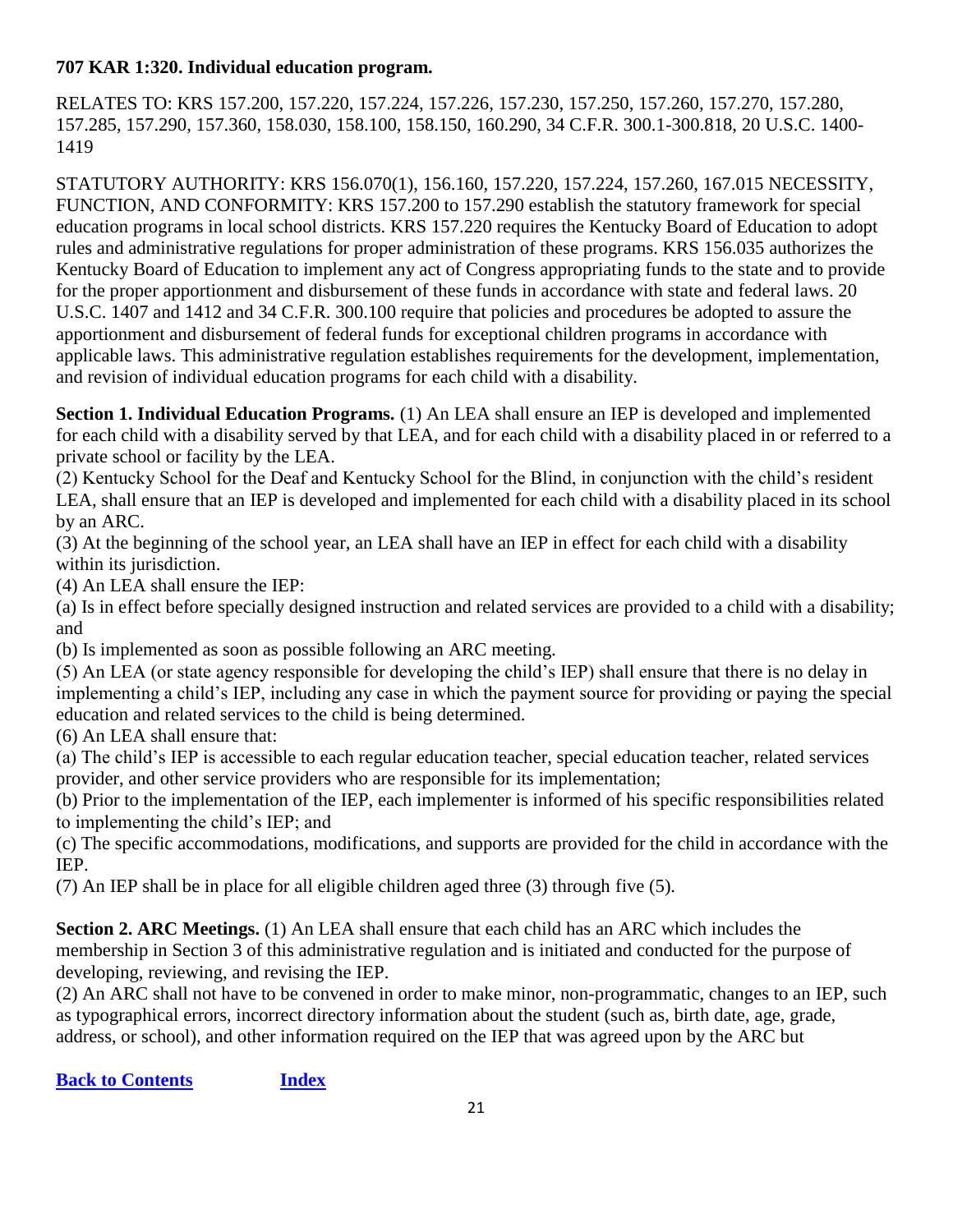incorrectly recorded. If the LEA makes any minor, non-programmatic changes, all members of the ARC shall be given a copy of the changes and an explanation as to why the changes were made within ten (10) school days of the changes being made. If any member of the ARC objects to the changes, an ARC meeting shall be convened within a reasonable period of time to discuss the changes.

(3) An LEA shall ensure that within sixty (60) school days following the receipt of the parental consent for an initial evaluation of a child:

(a) The child is evaluated; and

(b) If the child is eligible, specially designed instruction and related services will be provided in accordance with the IEP.

(4) Within this sixty (60) school-day period, an LEA shall ensure that the ARC meeting to develop an IEP for the child is conducted within thirty (30) days of the determination that the child is eligible.

(5) The sixty (60) school-day timeline shall not apply in the following situations:

(a) If the child moves to a new LEA after consent for the initial evaluation is given but before the evaluation can be completed, as long as the new LEA is making sufficient progress to complete the evaluation and the parent and the LEA agree to a specific time when the evaluation shall be completed; or

(b) If the parent repeatedly fails or refuses to produce the child for evaluation.

(6) An LEA shall ensure that the ARC:

(a) Reviews each child's IEP periodically, but no less than annually, to determine whether the annual goals for the child are being achieved; and

(b) Revises the IEP in accordance with  $34$  C.F.R.  $300.324(b)(1)(ii)$ .

**Section 3. ARC Membership.** (1) An LEA shall ensure that the ARC for each child with a disability includes: (a) The parents of the child;

(b) Not less than one (1) regular education teacher of the child (if the child is or may be participating in the regular education environment) to provide information about the general curriculum for same aged peers;

(c) Not less than one (1) special education teacher of the child or a special education teacher who is knowledgeable about the child's suspected disability or, if appropriate, at least one (1) special education provider of the child;

(d) A representative of the LEA who is qualified to provide, or supervise the provision of, specially designed instruction to meet the unique needs of children with disabilities, is knowledgeable about the general curriculum and the availability of the resources of the LEA;

(e) An individual who can interpret the instructional implications of evaluation results who may be a member of the team described in paragraphs (b) through (d) of this subsection;

(f) An individual who has knowledge or special expertise regarding the child at the discretion of the parent or the LEA;

(g) Related services personnel, as appropriate; and

(h) The child, if appropriate.

(2) A member of the ARC team listed above may be dismissed from attendance, in whole or in part, if the parents and the LEA agree in writing prior to the ARC meeting that the attendance of that member is not necessary because the member's area of curriculum or related services is not being modified or discussed in the ARC meeting.

(3) A member of the ARC team listed above may be dismissed from attendance, in whole or in part, if the parents and the LEA agree in writing prior to the ARC meeting to waive the attendance of that member even though the member's area of curriculum or related services will be discussed or modified if: (a) The parent and the LEA consent in writing to the excusal; and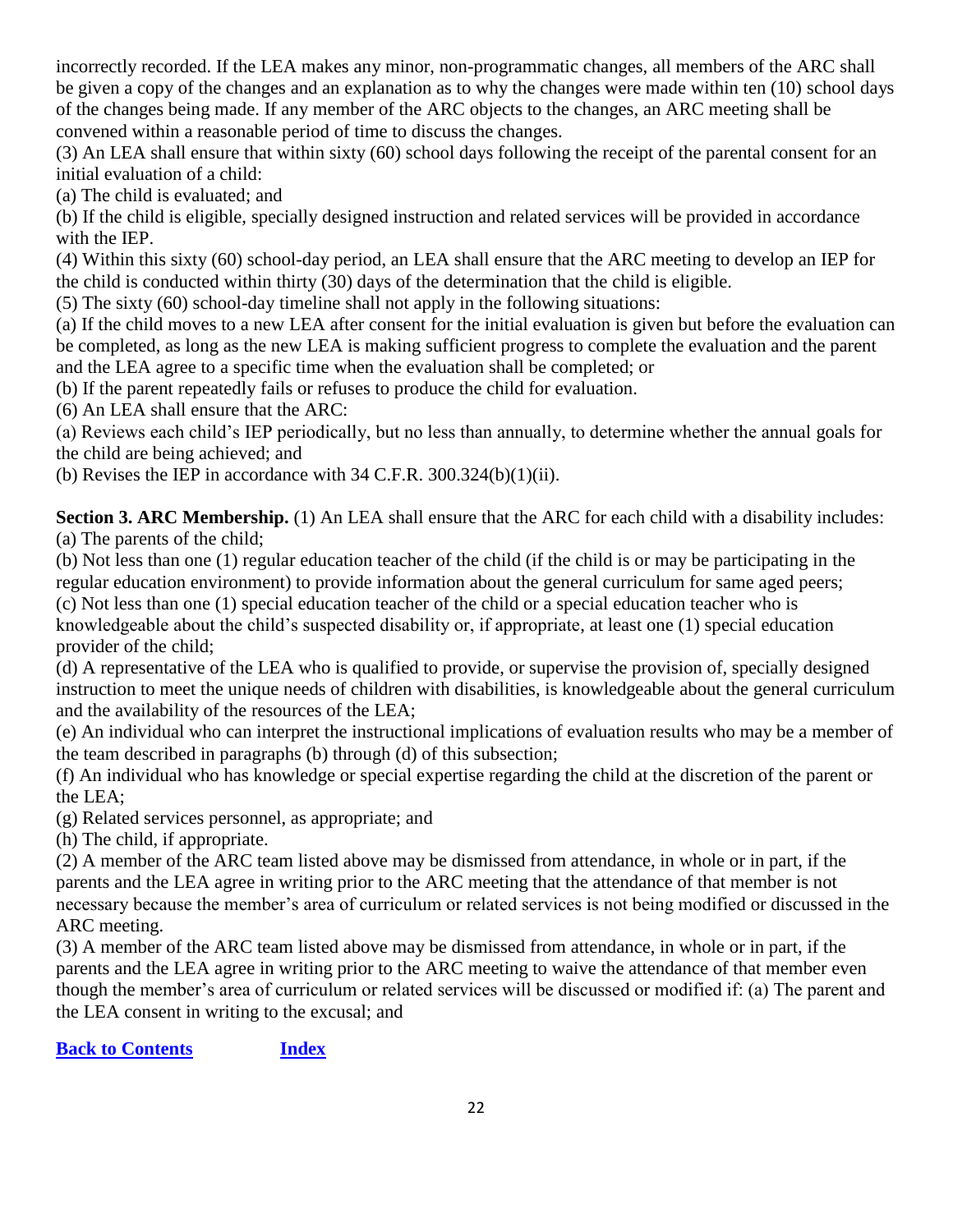(b) The member submits, in writing, to the parent and the ARC team, input into the development of the IEP prior to the meeting.

(4) If the purpose of the ARC is to discuss transition services for a child with a disability as described in Section 4 (3) and (4) of this administrative regulation, the child shall be invited to the ARC. If the child does not attend the ARC meeting, the LEA shall take other steps to ensure that the child's preferences and interests are considered. A public agency that is likely to be responsible for providing or paying for transition services shall also be invited to the extent appropriate and with the consent of the parent or the child, if the child is an emancipated adult. If the representative of the other public agency does not attend, the LEA shall take other steps to obtain participation of the other agency in the planning of any transition services.

(5) If the purpose of the ARC is to determine eligibility for a child suspected of having a specific learning disability, the ARC shall also include the personnel listed in 707 KAR 1:310, Section 2(1), in addition to the personnel listed in subsection (1) of this section.

(6) If the purpose of the ARC meeting is to discuss transition from the early intervention program into the preschool program, the LEA shall invite a representative of the early intervention program to the initial transition ARC meeting if the parent requests. At the ARC meeting, the child's previous Individualized Family Service Plan that was used by the early intervention program shall be considered when developing the new IEP for the child.

**Section 4. Parent Participation.** (1) An LEA shall ensure that one (1) or both of the parents of a child with a disability are present at each ARC meeting or are afforded the opportunity to participate. Except for meetings concerning a disciplinary change in placement or a safety issue, an LEA shall provide written notice to the parents of a child with a disability at least seven (7) days before an ARC meeting. The meeting shall be scheduled at a mutually-agreed-on time and place.

(2) An LEA shall send an ARC meeting invitation to the parents which includes:

(a) The purpose;

(b) Time;

(c) Location of the meeting;

(d) Who will be in attendance;

(e) Notice that the parents may invite people with knowledge or special expertise of the child to the meeting; and

(f) Notice that the LEA will invite representatives from the early intervention program to the initial meeting, if the parents request it.

(3) If the child is in the eight grade year, or has reached the age of fourteen (14) years, the invitation shall state that a purpose of the meeting will be the development of a statement for the need for transition services for the child and state that the child is invited. This subsection shall apply to a child younger than fourteen (14) years of age if determined to be appropriate by the ARC.

(4) For a child with a disability, beginning no later than the IEP that will be in effect when the child turns sixteen (16), the invitation shall state that a purpose of the meeting is the consideration of the postsecondary goals and needed transition services for the child and shall include the identity of any other agency that is invited to send a representative. This subsection shall apply to a child younger than sixteen (16) years of age if determined to be appropriate by the ARC.

(5) An LEA shall ensure parent participation in the ARC meeting if the parent is unable to attend by using other methods, which may include individual or conference telephone calls or video conferencing.

(6) An ARC meeting may be conducted without a parent in attendance if the LEA is unable to convince the parent that he should attend. The LEA shall have a record of its attempts to arrange a mutually-agreed-on time and place, which may include:

(a) Detailed records of telephone calls made or attempted and the results of those calls;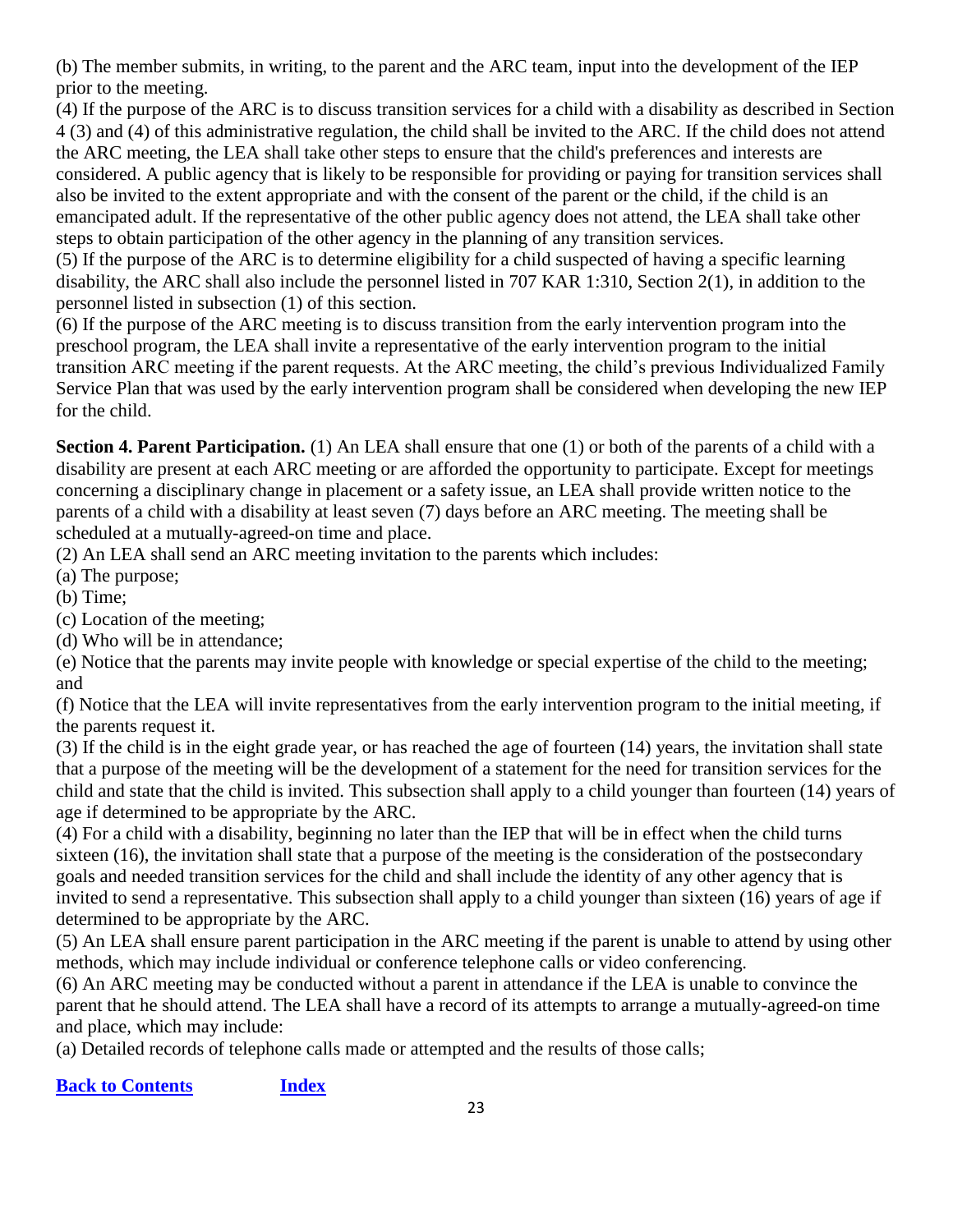(b) Copies of correspondence sent to the parents and any responses received; and

(c) Detailed records of visits to the parent's home or place of employment and the results of those visits.

(7) When using an interpreter or other action, as appropriate, an LEA shall take whatever action is necessary to ensure that the parents understand the proceedings at the ARC meeting, including arranging for an interpreter for parents with deafness or whose native language is other than English.

(8) An LEA shall give the parent a copy of the child's IEP at no cost to the parent.

**Section 5. Contents of IEP.** (1) An ARC shall consider in the development of an IEP:

(a) The strengths of the child and the concerns of the parents for enhancing the education of their child;

(b) The results of the initial or most recent evaluation of the child;

(c) As appropriate, the results of the child's performance on any general state or district-wide assessment programs; and

(d) the academic, developmental, and functional needs of the child.

(2) An ARC shall:

(a) In the case of a child whose behavior impedes his or her learning or that of others, consider, if appropriate, strategies, including positive behavioral interventions, strategies, and supports to address that behavior; (b) In the case of a child with limited English proficiency, consider the language needs of the child as those needs relate to the child's IEP;

(c) In the case of the child who is blind or visually impaired, provide for instruction in Braille and the use of Braille, unless the ARC determines, after an evaluation of the child's reading and writing skills, needs, and appropriate reading and writing media (including an evaluation of the child's future needs for instruction in Braille or the use of Braille), that instruction in Braille or the use of Braille is not appropriate for the child; (d) Consider the communication needs of the child;

(e) In the case of a child who is deaf or hard of hearing, consider the child's language and communication needs, opportunities for direct communications with peers and professional personnel in the child's language and communication mode, academic level, and full range of needs, including opportunities for direct instruction in the child's language and communication mode; and

(f) Consider whether the child requires assistive technology.

(3) All the factors listed in this section shall be considered, as appropriate, in the review, and if necessary, revision of a child's IEP.

(4) Once the ARC has considered all the factors listed in this section the ARC shall include a statement on the IEP indicating the needs for a particular device or service (including an intervention, accommodation, or other program modification), if any are needed, in order for the child to receive a free appropriate public education (FAPE).

(5) A regular education teacher of the child, as a member of the ARC, shall, to the extent appropriate,

participate in the development, review, and revision of the child's IEP, including assisting in the determination of appropriate:

(a) Positive behavioral interventions and strategies for the child;

(b) Supplementary aids and services; and

(c) Program modifications or supports for school personnel that will be provided for the child.

(6) An ARC shall not be required to include information under one (1) component of a child's IEP that is already contained under another component of the child's IEP.

(7) The IEP for each child shall include:

(a) A statement of the child's present levels of academic achievement and functional performance, including how the child's disability affects the child's involvement and progress in the general curriculum as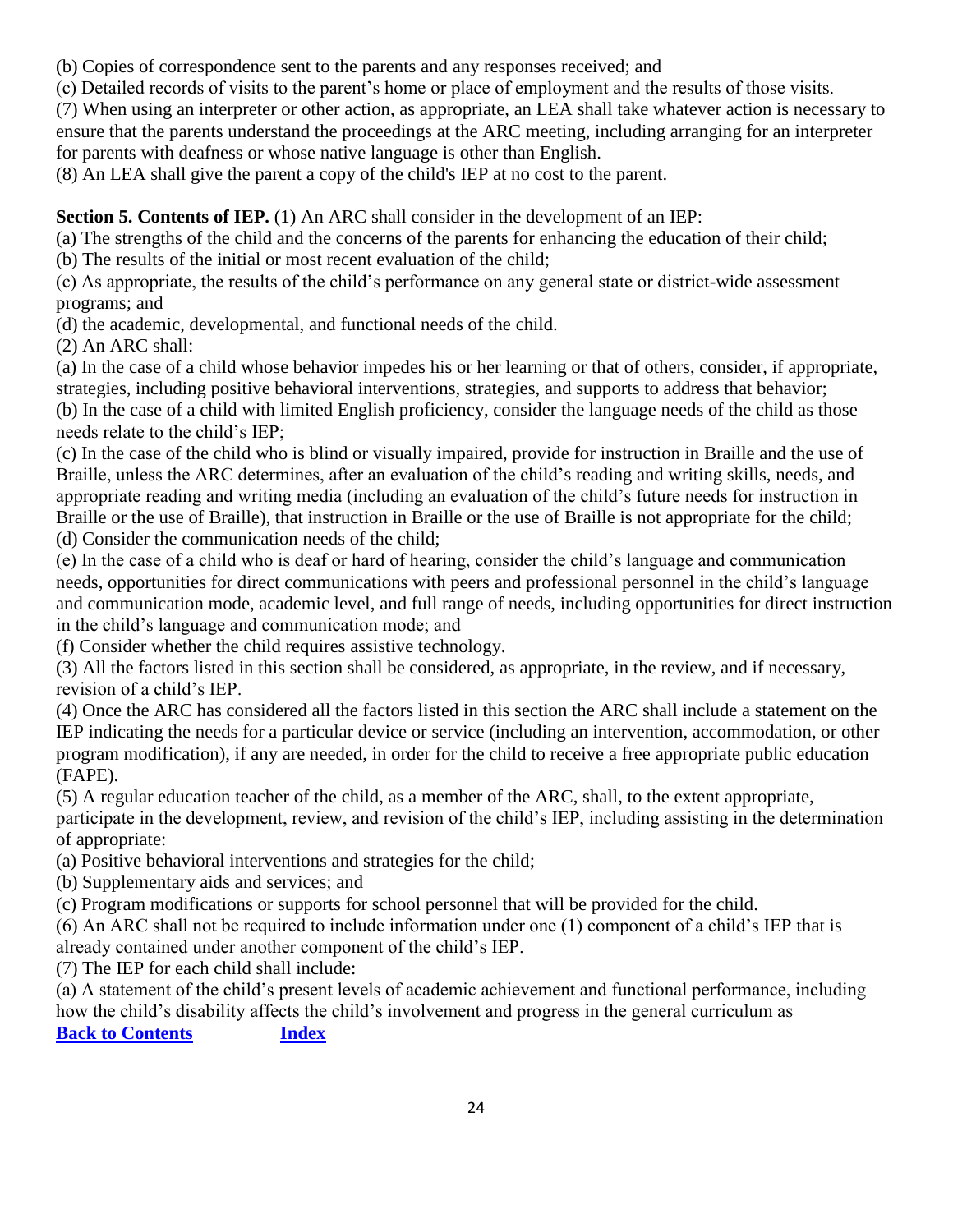provided in the Kentucky Program of Studies, 704 KAR 3:303, or for preschool children, as appropriate, how the disability affects the child's participation in appropriate activities; and

(b) A statement of measurable annual goals, including academic and functional goals, designed:

1. Meet the child's needs that result from the disability to enable the child to be involved in and progress in the general curriculum as provided in the Kentucky Program of Studies, 704 KAR 3:303, or for preschool children, as appropriate, to participate in appropriate activities; and

2. Meet the child's other educational needs that result from the disability.

(c) A LEA's procedures may determine the use of benchmarks or short-term objectives for a child's IEP.

(8) An IEP shall include a statement of the specially designed instruction and related services and supplementary aids and services, based on peer-reviewed research to the extent practicable to be provided to the child, or on behalf of the child. There shall also be a statement of the program modifications and supports for school personnel that will be provided for the child to:

(a) Advance appropriately toward attaining the annual goals;

(b) Be involved and make progress in the general curriculum;

(c) Participate in extracurricular and other nonacademic activities; and

(d) Be educated and participate with other children with and without disabilities.

(9) An IEP shall contain an explanation of the extent, if any, to which the child will not participate with nondisabled children in regular classes.

(10) An IEP shall contain a statement of any individual accommodations to be provided the child in order to participate in the state or districtwide assessment. These accommodations shall be based on the requirements contained in 703 KAR 5:070, Inclusion of special populations in the state-required assessment and accountability programs.

(11) If the ARC determines that the child meets the criteria for participation in the alternate portfolio, as provided in 703 KAR 5:070, it shall provide a statement of its decision and the reasons for the decision. (12) An IEP shall include the projected date of the beginning of the services and modifications listed on the IEP and the anticipated frequency, location (whether regular or special education), and duration of the services and modifications.

(13) An IEP shall include a statement of:

(a) How the child's progress toward meeting the annual goals will be measured; and

(b) When periodic reports on the progress the child is making toward meeting the annual goals, (which may include the use of quarterly or other periodic reports concurrent with the issuance of report cards) will be provided.

(14) At least one (1) year prior to the child reaching the age of majority, the IEP shall include a statement that the child has been informed of the child's rights under 707 KAR Chapter 1, and that the rights will transfer to the child upon reaching the age of majority.

(15) The IEP shall also include the requirements for transition services for eligible students as detailed in Section 7 of this administrative regulation.

**Section 6. Program for Students who Transfer.** (1) If a child with a disability transfers between LEAs within the same academic year within Kentucky, and had an IEP in effect in Kentucky, the child shall be provided a free, appropriate public education by the receiving LEA including services comparable to those described in the previous IEP. These services shall be provided in consultation with the parents and until the receiving LEA adopts the previous IEP or develops, adopts, and implements a new IEP.

(2) If a child with a disability transfers from an LEA outside Kentucky to an LEA within Kentucky within the same academic year, and had an IEP in effect in the other state, the child shall be provided a free, appropriate public education by the receiving LEA including services comparable to those described in the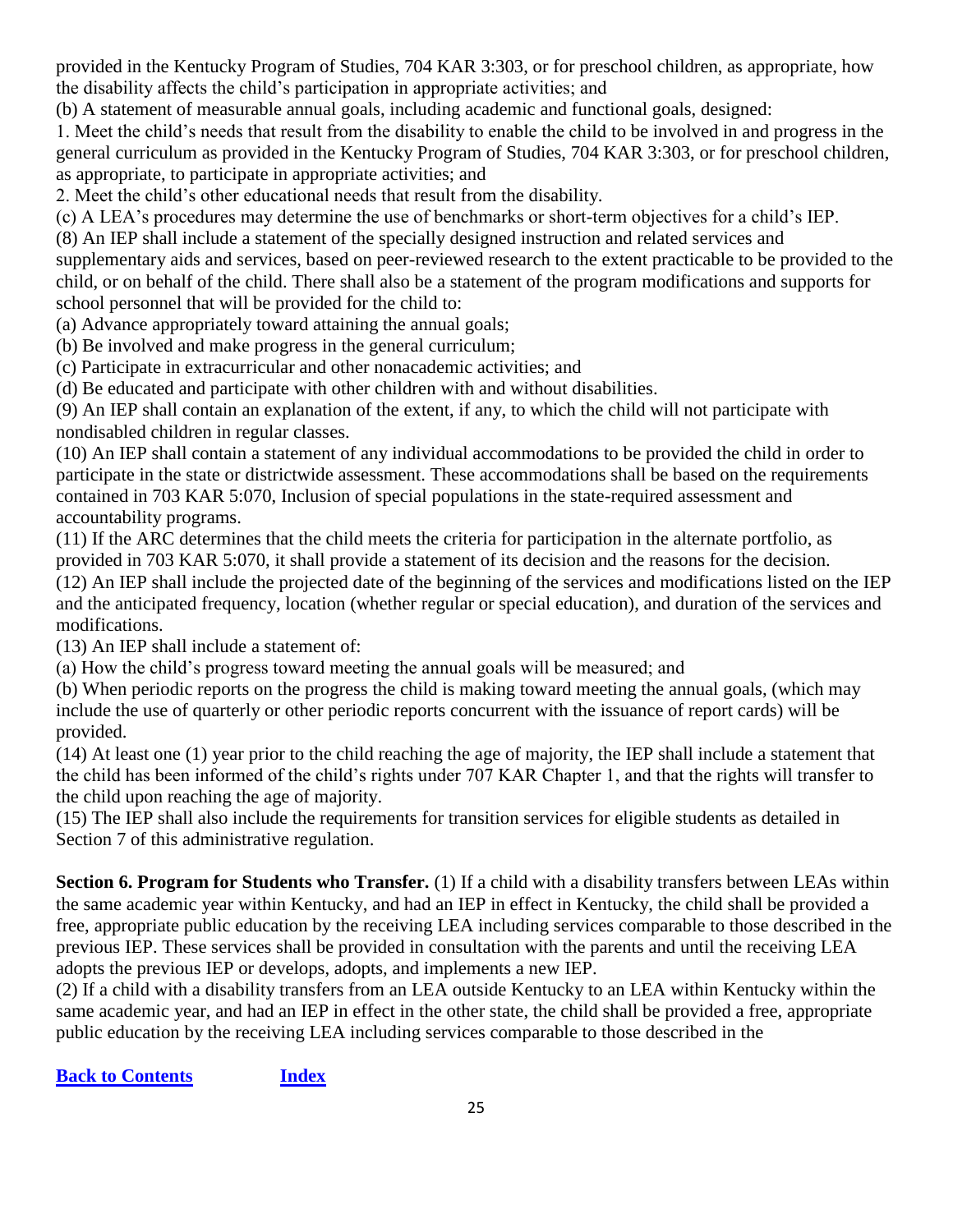previous IEP. These services shall be provided in consultation with the parents and until the receiving LEA conducts an evaluation, if determined necessary, and develops, adopts, and implements a new IEP if the child is a child with a disability as defined in 707 KAR 1:002, Section 1(9).

(3) To facilitate the transition of a child who transfers, the receiving LEA shall take reasonable steps to obtain the child's records, including the IEP, supporting documents, and any other records, including discipline records, relating to the provision of special education and related services. The previous LEA shall take reasonable steps to promptly respond to such requests from the receiving LEA.

**Section 7. Transition Services.** (1) In the child's eighth grade year or when the child has reached the age of fourteen (14) years, and in alignment with the child's Individual Learning Plan (as required by 704 KAR 3:305), or earlier if determined appropriate by the ARC, the IEP for a child with a disability shall include a statement of the transition service needs of the child under the applicable components of the child's IEP that focus on the child's course of study. This statement shall be updated annually.

(2) By the child's 16th birthday, the IEP shall include:

(a) Appropriate, measurable, postsecondary goals based upon age-appropriate transition assessments, related to training, education, employment, and, where appropriate, independent living skills; and

(b) The transition services (including the course of study) needed to assist the child in reaching these goals. (3) Transition services for children with disabilities may be special education, if provided as specially designed instruction or related services, and if required to assist a child with a disability to benefit from special education. (4) If an agency, other than the LEA, (or state agency responsible for developing the child's IEP) fails to provide the transition services described in the IEP, the LEA (or the state agency responsible for developing the child's IEP) shall reconvene the ARC to identify alternative strategies to meet the child's transition objectives set out in the IEP.

(5) A participating agency shall not be relieved of the responsibility under IDEA to provide or pay for any transition service that the agency would otherwise provide to children with disabilities who meet the eligibility criteria of the agency.

**Section 8. Private School Placements by the LEA.** (1) Prior to placing a child with a disability in, or referring a child to, a private school or facility, the LEA shall initiate and conduct an ARC meeting to develop an IEP for the child.

(2) The LEA shall ensure that a representative of the private school or facility attends the meeting. If the representative cannot attend, the LEA shall use other methods to ensure participation by the private school or facility, including individual or conference telephone calls.

(3) After a child with a disability is placed in a private school or facility, any meetings to review and revise the child's IEP may be initiated and conducted by the private school or facility at the discretion of the LEA. (4) If a private school or facility initiates the meetings, the LEA shall ensure that the parents and LEA staff are involved in any decision about the child's IEP and agree to any proposed changes in the IEP before those changes are implemented. If a child with a disability is placed by the LEA in a private school or facility, the LEA shall remain responsible for compliance with 707 KAR Chapter 1.

(5) An LEA that places a child with a disability in or refers a child to a private school shall ensure that the child: (a) Is provided specially designed instruction and related services in conformance with an IEP that meets the standards of 707 KAR Chapter 1, and at no cost to the parents; (b) Is provided an education that meets the standards of the LEA, including general curriculum standards; and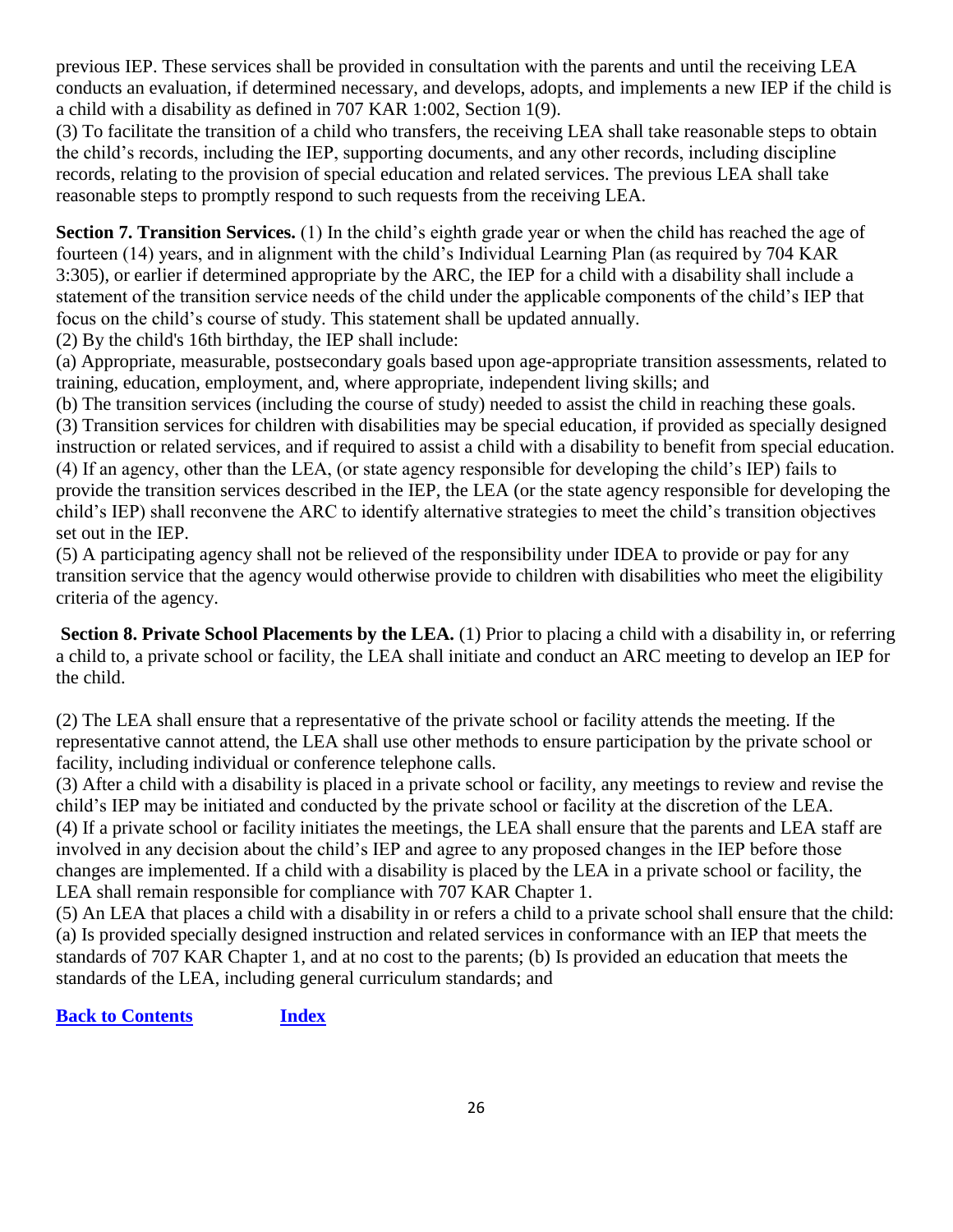(c) Has all the rights of any child with a disability served by the LEA.

**Section 9. IEP Accountability.** (1) An LEA shall provide specially designed instruction and related services to each child with a disability in accordance with his IEP and shall make a good faith effort to assist the child in achieving the goals, objectives, or benchmarks listed in the IEP. (2) An LEA shall be responsible for including children with disabilities in the statewide assessment as provided in 703 KAR 5:070. (3) The provisions of this administrative regulation shall not limit the parents' right to ask for revision of the child's IEP or to invoke due process procedures if the parents feel that good faith efforts are not being made.

This is to certify that the chief state school officer has reviewed and recommended this administrative regulation prior to its adoption by the Kentucky Board of Education, as required by KRS 156.070(4).

KEVIN M. NOLAND, Interim Commissioner of Education KEITH TRAVIS, Chairperson APPROVED BY AGENCY: June 14, 2007 FILED WITH LRC: June 14, 2007 at 11 a.m.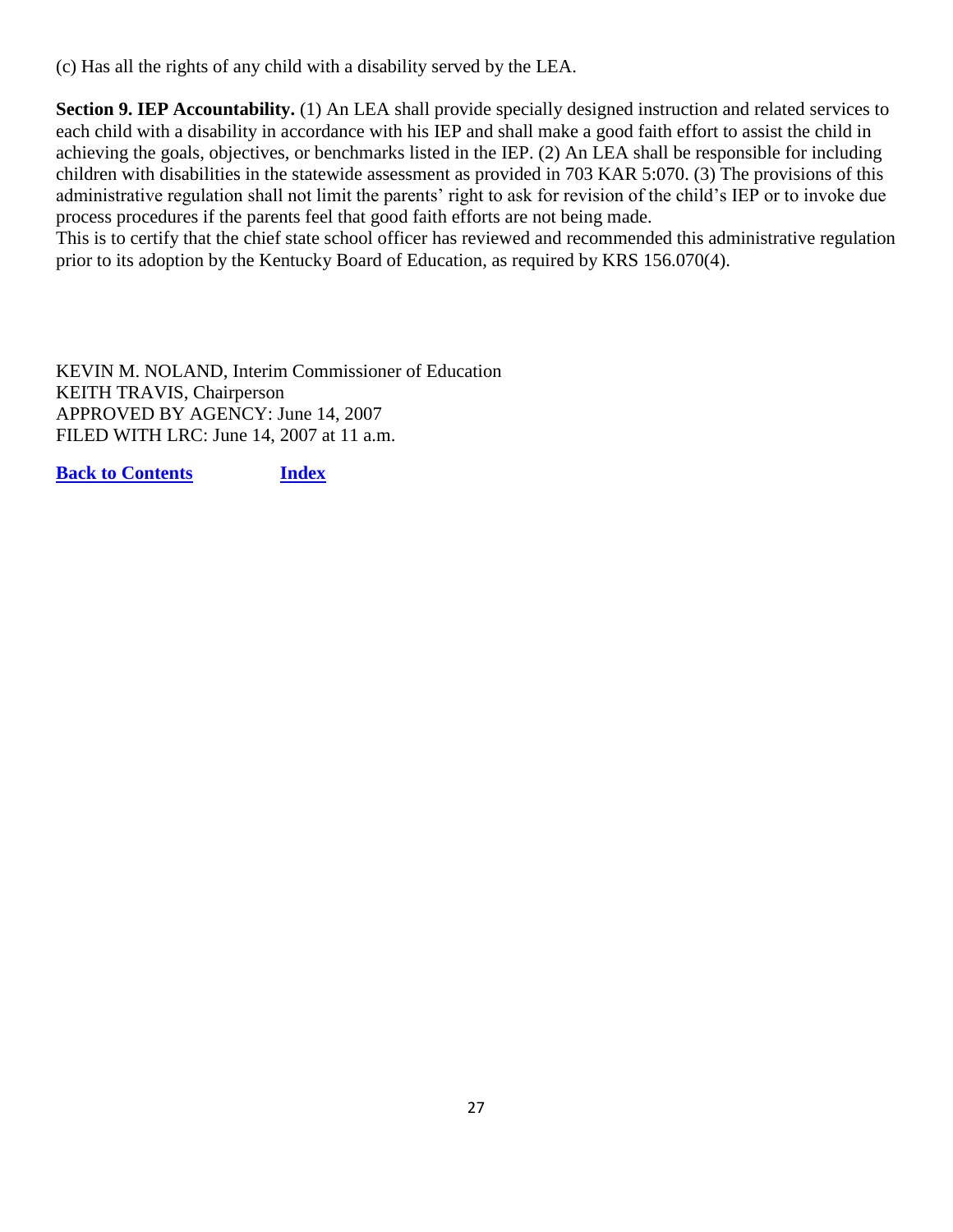### <span id="page-28-0"></span>**707 KAR 1:340. Procedural safeguards and state complaint procedures.**

RELATES TO: KRS 157.200, 157.220, 157.224, 157.226, 157.230, 157.250, 157.260, 157.270, 157.280, 157.285, 157.290, 157.360, 158.030, 158.100, 158.150, 160.290, 34 C.F.R. 300.1-300.818, 20 U.S.C. 1400- 1419

STATUTORY AUTHORITY: KRS 156.070(1), 156.160, 157.220, 157.224, 157.260, 167.015 NECESSITY, FUNCTION, AND CONFORMITY: KRS 157.200 to 157.290 establish the statutory framework for special education programs in local school districts. KRS 157.220 requires the Kentucky Board of Education to adopt rules and administrative regulations for proper administration of these programs. KRS 156.035 authorizes the Kentucky Board of Education to implement any act of Congress appropriating funds to the state and to provide for the proper apportionment and disbursement of these funds in accordance with state and federal laws. 20 U.S.C. 1407 and 1412 and 34 C.F.R. 300.100 require that policies and procedures be adopted to assure the apportionment and disbursement of federal funds for exceptional children programs in accordance with applicable laws. This administrative regulation establishes procedural safeguards for children with disabilities and their parents and lists the requirements for filing a written complaint.

**Section 1. Parent Participation in Meetings.** (1) A parent of a child with a disability shall be afforded an opportunity to:

(a) Inspect and review all education records with respect to identification, evaluation, and educational placement of the child and the provision of FAPE to the child; and

(b) Participate in all ARC meetings concerning his child.

(2) An LEA shall provide parents a written notice of ARC meetings in accordance with this administrative regulation.

(3) A LEA may conduct an ARC meeting without a parent in attendance if the LEA is unable to convince the parent to attend. The LEA shall keep a record of its attempts to arrange a mutually agreed on time and place. These records may include:

(a) Detailed records of telephone calls made or attempted and the results of those calls;

(b) Copies of correspondence sent to the parents and any responses received; or

(c) Detailed records of visits made to the parent's home or place of employment and the results of those visits. (4) LEA staff shall not be limited by 707 KAR Chapter 1, from having informal, or unscheduled conversations on issues which may include:

(a) Teaching methodology;

(b) Lesson plans;

(c) Coordination of service provision; or

(d) Preparatory activities that LEA personnel engage in to develop a proposal or response to a parent proposal that will be discussed at a later ARC meeting.

**Section 2. Independent Educational Evaluation.** (1) A parent of a child with a disability shall have a right to obtain an independent educational evaluation of the child.

(2) If a parent requests an independent educational evaluation, the LEA shall provide information to the parent about where an independent educational evaluation may be obtained and the LEA's applicable criteria for independent educational evaluations.

(3) If a parent requests an independent educational evaluation at public expense because the parent disagrees with an evaluation obtained by the LEA, the LEA shall, without unnecessary delay: (a) Initiate a due process hearing to show that its evaluation is appropriate; or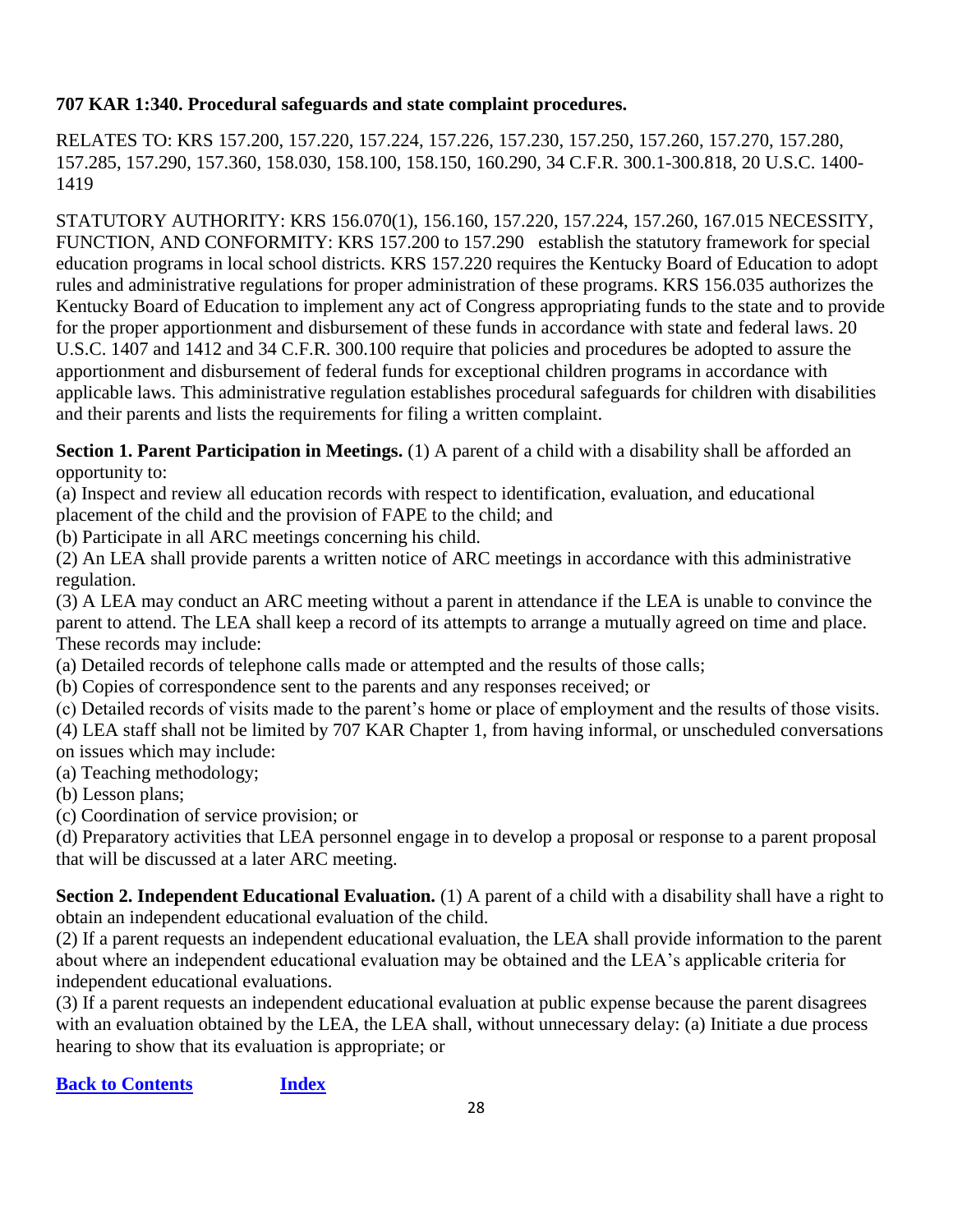(b) Ensure that an independent educational evaluation is provided at public expense unless the LEA demonstrates in a due process hearing that the evaluation obtained by the parent did not meet LEA criteria; (4) The LEA may ask for the parent's reasons why he objects to the LEA's evaluation; however, the parent shall not be required to respond and the LEA shall not delay its action under subsection (3) of this section while waiting for a response from a parent; and

(5) If an independent educational evaluation is at public expense, the criteria under which the evaluation is obtained, including the location of the evaluation and the qualifications of the examiner, shall be the same as the criteria that the LEA uses when it initiates an evaluation. Aside from these criteria, the LEA shall not impose any other conditions or timelines relating to obtaining an independent educational evaluation at public expense. (6) A parent shall be entitled to only one (1) independent educational evaluation at public expense each time the public agency conducts an evaluation with which the parents disagree.

(7) If the LEA initiates a due process hearing after receiving a request for an independent educational evaluation, and the final decision is that the LEA's evaluation is appropriate, the parent still shall have the right to an independent educational evaluation, but not at public expense.

(8) If the parent obtains an independent educational evaluation at public or private expense and it meets the agency criteria, results of the evaluation shall be considered by the LEA in any decision made with respect to the provision of a free, appropriate public education (FAPE) to the child.

(9) If a due process hearing officer, as part of a hearing, requests an independent educational evaluation, the cost of the evaluation shall be at public expense.

**Section 3. Notice to Parents.** (1) Except for meetings concerning a disciplinary change in placement or a safety issue, an LEA shall provide written notice to the parents of a child with a disability at least seven (7) days before the LEA:

(a) Proposes to initiate or change the identification, evaluation, or educational placement of the child or the provision of FAPE to the child; or

(b) Refuses to initiate or change the identification, evaluation, or educational placement of the child or the provision of FAPE to the child.

(2) An LEA shall provide written notice to the parents of a child with a disability at least twenty-four (24) hours before a meeting concerning a safety issue or a change in placement due to a violation of a code of student conduct.

(3) The notice required by subsections (1) and (2) of this section shall include:

(a) A description of the action proposed or refused by the LEA;

(b) An explanation of why the LEA proposes or refuses to take the action;

(c) A description of any other options that the LEA considered and the reasons why those options were rejected; (d) A description of each evaluation procedure, test, record, or report the LEA used as a basis for the proposed or refused action;

(e) A description of any other factors that are relevant to the LEA's proposal or refusal;

(f) A statement that the parents of a child with a disability have protection under the procedural;

safeguards in 707 KAR Chapter 1 and 34 C.F.R. 300.504, and if this notice is not an initial referral for evaluation, the means by which a copy of the procedural safeguards can be obtained; and

(g) Sources for the parents to contact to obtain assistance in understanding the provisions of this section.

(4) The notice required by subsections (1) and (2) of this section shall be written in language understandable to the general public and provided in the native language or other mode of communication of the parent unless it is clearly not feasible to do so. If the native language of the parent is not a written language, the LEA shall take steps to ensure that the notice is translated orally or by other means so that the parent understands the content of the notice and that there is written evidence of the translation.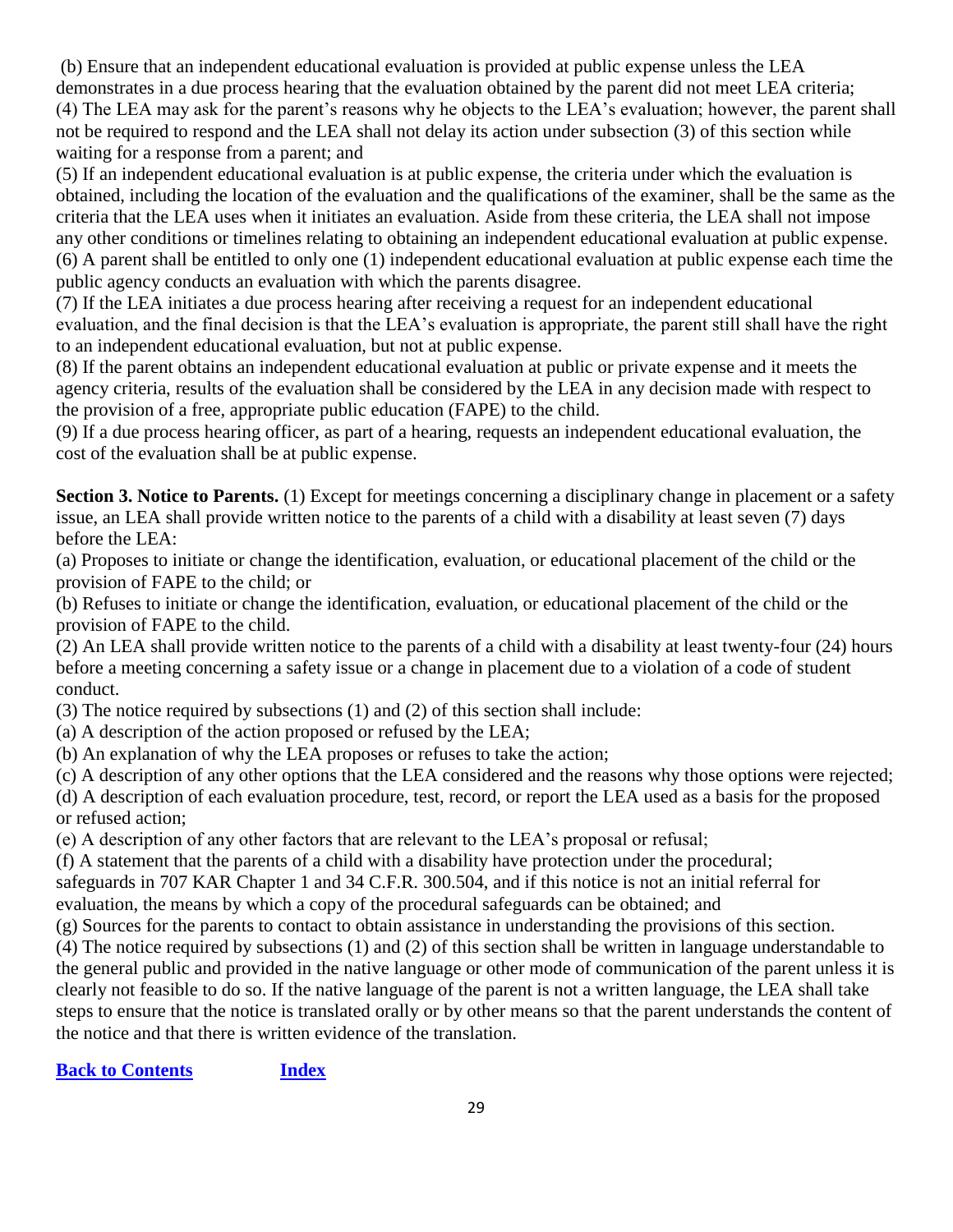Section 4. Procedural Safeguards Notice. (1) A copy of the procedural safeguards notice (including, parent's rights) shall be given to the parents of a child with a disability one (1) time a school year. A copy of the notice shall also be provided to the parent:

(a) Upon initial referral or parent request for evaluation;

(b) Upon the receipt of the first state written complaint;

(c) Upon the receipt of the first filing of a due process hearing in a school year;

(d) In accordance with the discipline procedures in which a decision is made to remove a student, which constitutes a change in placement, because of a violation of the code of student conduct; and

(e) Upon request by a parent.

(2) The procedural safeguards notice shall include a full explanation of all the procedural safeguards available under 707 KAR Chapter 1 and 34 C.F.R. 300.504.

**Section 5. Parental Consent.** (1) An LEA shall obtain informed parental consent before conducting an initial evaluation or reevaluation and before the initial provision of specially designed instruction and related services. (2) If the parent of a child with a disability refuses to consent to the initial evaluation or fails to respond to a request to provide consent, the LEA may pursue the initial evaluation by using the procedures in this administrative regulation for mediation, dispute resolution meeting, or a due process hearing. However, the LEA shall still be considered to be in compliance with 707 KAR 1:300, Section 4, and 707 KAR 1:310 if it declines to pursue the evaluation.

(3) If the child is in the custody of the state and is not residing with the child's parent, the LEA is not required to obtain consent from the parent for initial evaluations to determine the eligibility of the child if: (a) Despite reasonable efforts, the LEA cannot discover the whereabouts of the parent(s); (b) The rights of the parent(s) have been terminated by a court of competent jurisdiction; or (c) The rights of the parent(s) to make educational decisions have been subrogated by a court of competent jurisdiction and an individual appointed by the court to represent the child has given consent to the initial evaluation.

(4) In order to document the reasonable efforts taken by the LEA to discover the whereabouts of the parent(s), the LEA shall keep a record of its attempts which may include: (a) Detailed records of telephone calls made or attempted and the results of those calls; (b) Copies of correspondence sent to the parents and any responses received; and (c) Detailed records of visits made to the parent's home or place of employment and the results of those visits.

(5) If the parent of a child refuses to give consent for the provision of initial specially designed instruction and related services or fails to respond to a request for consent, the LEA shall not provide such services and shall not use a due process hearing or mediation procedures in order to obtain agreement or a ruling that the services may be provided to the child.

(6) The LEA shall obtain consent before conducting a reevaluation of a child with a disability. If the parent refuses to consent, the LEA may pursue the reevaluation by using the procedures in this administrative regulation for mediation, dispute resolution meeting, or a due process hearing.

(7) Parental consent for reevaluation shall not be required if the LEA can demonstrate that: (a) It made reasonable efforts to obtain such consent and followed the procedures in subsection (4) of this section of this administrative regulation to show those efforts; and (b) The parent failed to respond.

(8) Parental consent shall not be required before: (a) Reviewing existing data as part of an evaluation or reevaluation; or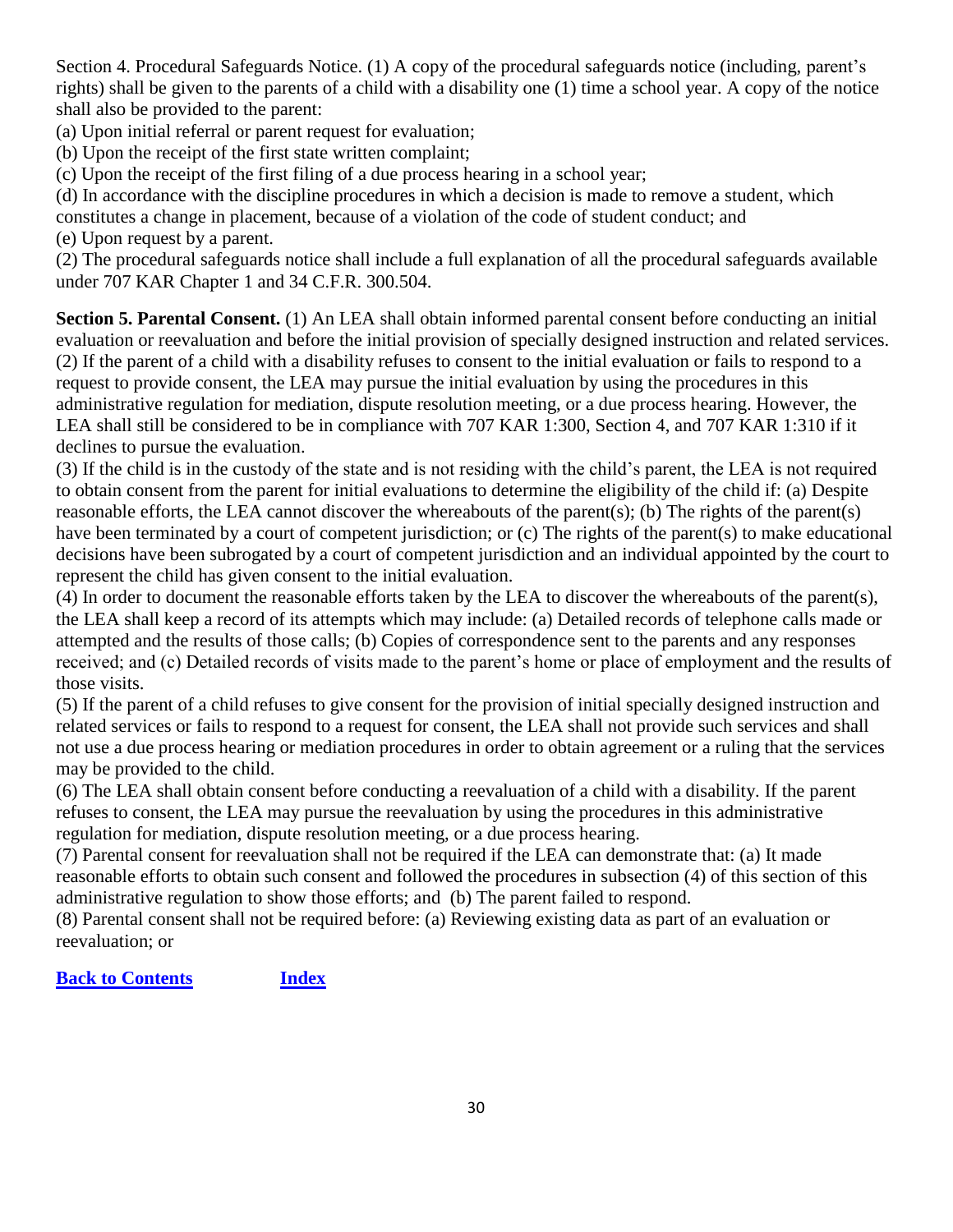(b) Administering a test or other evaluation that is administered to all children unless consent is required of all parents before the administration of the test or evaluation.

(9) The LEA shall not be considered to be in violation of the requirements to make a free appropriate public education available to the child if the lEA decides not to pursue the consent through due process procedures set out in Sections 9 and 11 of this administrative regulation and the LEA shall not be required to convene an ARC meeting or develop an IEP if the parent of the child:

- (a) Fails to respond or refuses to consent to a request for evaluation;
- (b) Fails to respond or refuses to consent to a request for services; or
- (c) Refuses to consent to a reevaluation.

**Section 6. Representation of Children.** (1) If the child is a foster child and does not reside with the child's parents, the LEA shall make reasonable efforts to obtain the informed consent of the parent for an initial evaluation. The LEA shall not be required to obtain this consent if: (a) Despite reasonable efforts, the LEA cannot discover the whereabouts of the parent; (b) The rights of the parents have been terminated in accordance with state law; or (c) The rights of the parents to make educational decisions have been subrogated by a court in accordance with state law and the consent for initial evaluation has been given by someone appointed by the judge to represent the child.

(2) The biological or adoptive parent, when attempting to act as the parent and when more than one (1) party meets the definition of parent under 707 KAR 1:002(43), shall be presumed to be the parent for purposes of 707 KAR Chapter 1 unless the biological or adoptive parent does not have the legal authority to make educational decisions for the child. If there is a judicial order that identifies a specific person or persons who meets the definition of "parent" in Section 1(43)(a) through (d) of 707 KAR 1:002 to act as the parent of a child or to make educational decisions on behalf of a child, the order shall prevail.

(3) An LEA shall ensure the rights of a child are protected by appointing a surrogate parent to make educational decisions for the child if: (a) No individual can be identified as a parent as defined in 707 KAR 1:002; (b) An LEA, after reasonable efforts, cannot discover the whereabouts of the parents; (c) The child is a ward of the state; or (d) The child is an unaccompanied homeless youth as defined in the McKinney-Vento Homeless Assistance Act, 42 U.S.C. 11431.

(4) The LEA shall keep a record of the reasonable efforts it made to discover the whereabouts of the parents, such as: (a) Detailed records of the telephone calls made or attempted and the results of those calls; (b) Copies of correspondence sent to the parents and any responses received; and (c) Detailed records of visits made to the parent's home or place of employment and the results of those visits.

(5) An LEA shall have a procedure for determining whether a child needs a surrogate parent and assigning a surrogate parent to the child. The surrogate parent of the child shall have all the rights afforded parents under Part B of IDEA, 34 C.F.R. Part 300, and 707 KAR Chapter 1, to make decisions about educational issues for a child.

(6) An LEA shall have a procedure for selecting surrogates. A surrogate: (a) Shall not be an employee of the Kentucky Department of Education, the LEA, or any other agency that is involved in the education or care of the child; (b) Shall not have any personal or professional interest that conflicts with the interests of the child; and (c) Shall have knowledge and skills that ensure adequate representation of the child.

(7) A person who is otherwise qualified to be a surrogate parent shall not be considered an employee of the LEA solely because he or she is paid by the LEA to serve as a surrogate parent.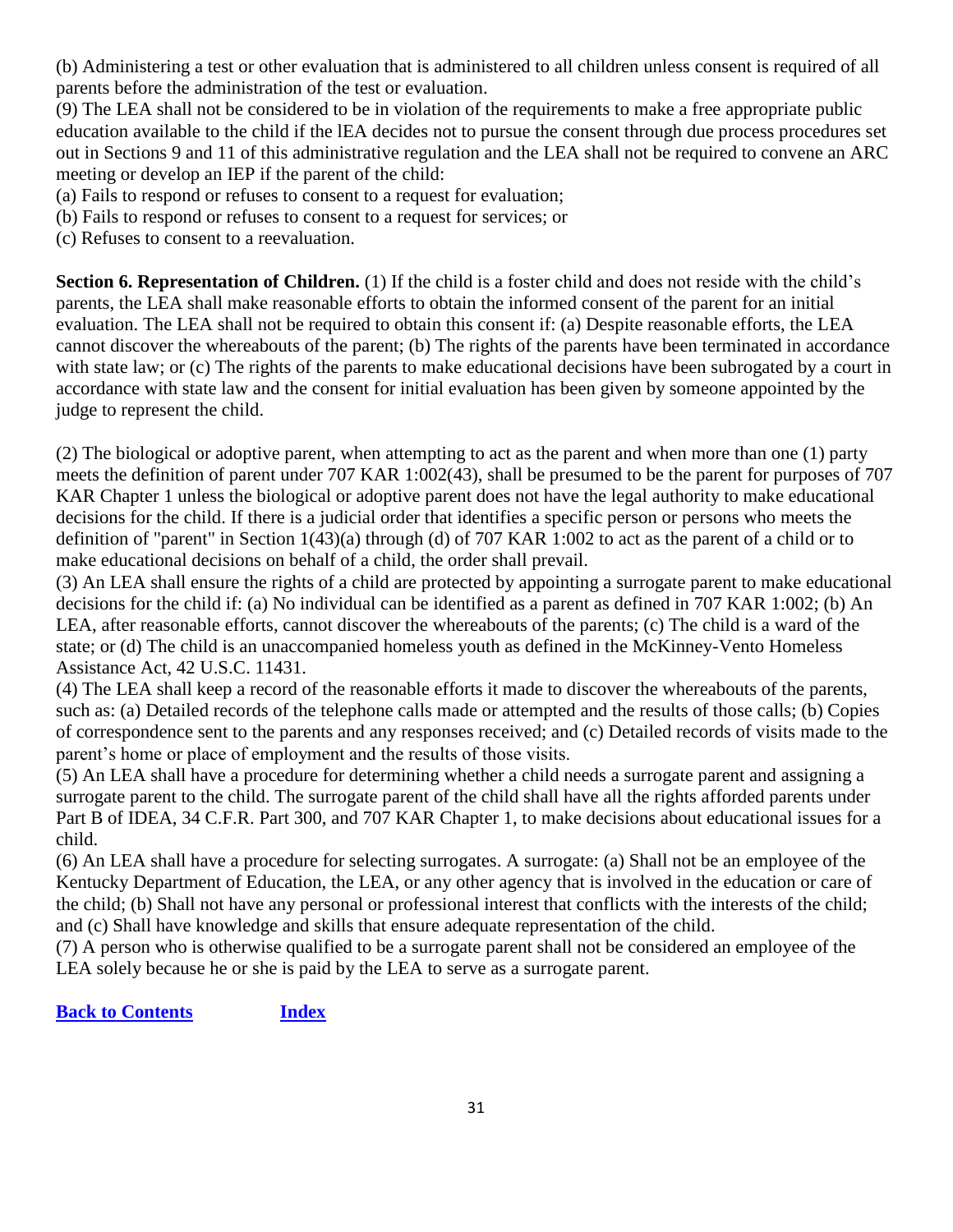(8) In the case of a child who is an unaccompanied homeless youth, appropriate staff of emergency shelters, transitional shelters, independent living programs, and street outreach programs may be appointed as temporary surrogate parents without regard to the criteria listed in until a surrogate parent can be appointed that meets all the requirements of this section.

(9) An LEA shall make reasonable efforts to ensure the assignment of a surrogate not more than thirty (30) days after there is a determination by the LEA that the child needs a surrogate.

(10) The surrogate parent may represent the child in all matters relating to the identification, evaluation, and educational placement of the child and the provision of FAPE to the child.

(11) When a child with a disability reaches the age of majority, all rights under 707 KAR Chapter 1 shall transfer from the parents to the child, unless the child has been declared incompetent under KRS Chapter 387 in a court of law. An LEA shall notify the child with a disability and the parents of the transfer of the rights.

**Section 7. State Complaint Procedures.** (1) The following procedures shall apply to the Kentucky Department of Education as to written complaints submitted pursuant to 34 C.F.R. 300.151 through 300.153:

(a) The Kentucky Department of Education shall have of sixty (60) days after a complaint is filed to carry out an independent investigation, if necessary;

(b) The complainant and the LEA shall each have an opportunity to submit additional information about any allegation in the complaint;

(c) The LEA shall have an opportunity to respond to the complaint including, at least:

1. A proposal to resolve the complaint; and 2. An opportunity for the parent who has filed the complaint and the LEA to voluntarily engage in mediation;

(d) The department shall review of all relevant information; and

(e) The department shall issue a written decision addressing each allegation in the complaint and containing the findings of fact and conclusions and the reasons for the final decision.

(2) Any organization or individual including someone from outside the state may file a signed written complaint under this administrative regulation.

(3) The complaint shall include: (a) A statement that the LEA or other public agency providing educational services to identified students has violated a requirement of 707 Chapter 1 or IDEA administrative regulations;

(b) The facts on which the statement is based;

(c) A signature and contact information for the complainant;

(d) Name and residence of the child, or contact information, if the child is homeless under the McKinney-Vento Homeless Assistance Act, 42 U.S.C. Section 11431;

(e) Name of the school the child is attending;

(f) A description of the nature of the problem, including facts related to the problem;

(g) A proposed resolution of the problem to the extent it is known and available to the complainant at the time of the filing; and

(h) Information indicating that the violation did not occur more than one (1) year prior to the date of the receipt of the complaint.

(4) The party filing the complaint shall forward a copy to the LEA.

(5) The complainant, parent, or the LEA shall have a right to appeal the written decision from a complaint to the Commissioner of the Kentucky Department of Education. This appeal shall be filed within fifteen (15) business days of the receipt of the decision.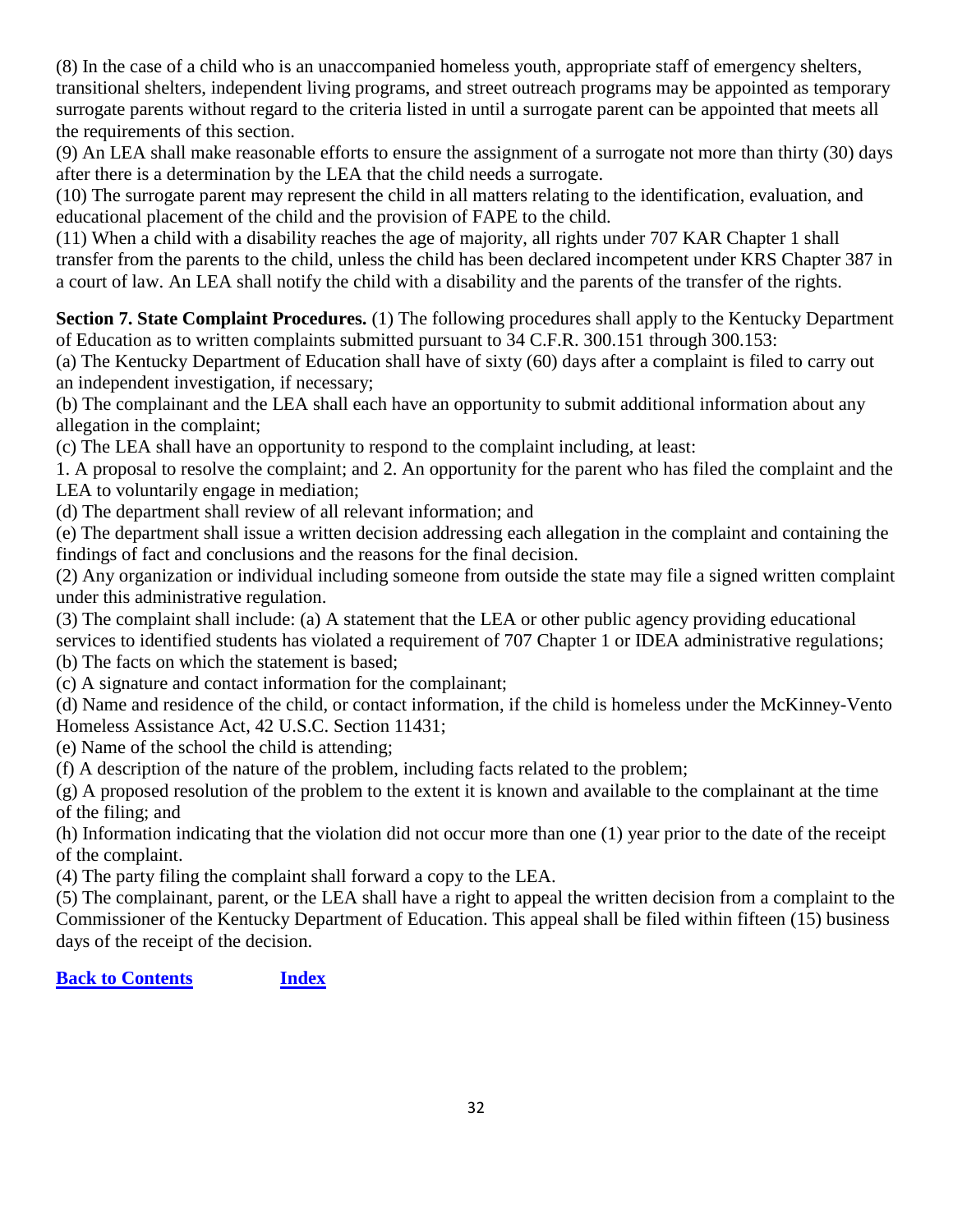(6) The Kentucky Department of Education shall allow an extension of the time limit under subsection (1)(a) of this section only if exceptional circumstances exist or if the parent and the LEA agree to extend the time line to engage in mediation or other alternative means of dispute resolution.

(7) The Kentucky Department of Education shall ensure the final decision from a complaint shall be effectively implemented. To achieve compliance, the Department of Education may apply: (a) Technical assistance activities; (b) Negotiations; or (c) Corrective actions. Right to Mediation and Due Process Hearings. (1) An LEA and parent of a child with a disability shall have the right to request mediation from the Kentucky Department of Education to resolve any disputes that may arise under 707 KAR Chapter 1.

(2) A parent or an LEA may initiate a due process hearing on any of the matters described in the written notice relating to identification, evaluation, or educational placement of a child with a disability or the provision of FAPE to the child or the refusal to initiate or change the identification, evaluation, or educational placement of the child.

(3) When a hearing is initiated, the LEA shall inform the parent of the availability of mediation to resolve the dispute.

(4) The LEA shall inform the parent of any free or low-cost legal and other relevant services available in the area if the parent requests the information or if a parent or LEA initiates a hearing.

**Section 9. Mediation Rights.** (1) The mediation process, if chosen, shall:

(a) Be voluntary;

(b) Not be used to deny or delay a parent's right to a due process hearing under Sections 8 and 11 of this administrative regulation or 34 C.F.R. 300.507, or to deny any other rights afforded under this administrative regulation or IDEA Subpart E; and

(c) Be conducted by a qualified and impartial mediator trained in effective mediation techniques.

(2) The Kentucky Department of Education shall maintain a list of qualified mediators who shall:

(a) Not be an employee of the Kentucky Department of Education or the LEA that is involved in the education or care of the child;

(b) Be chosen at random for the mediation process; and

(c) Not have a personal or professional conflict of interest.

(3) The Kentucky Department of Education shall bear the cost of the mediation process.

(4) The sessions in the mediation process shall be:

(a) Scheduled in a timely manner not to exceed sixty (60) days; and

(b) Held at a location that is convenient to both parties to the dispute.

(5) In a mediation session in which a resolution is reached by the parties, a legally-binding written agreement shall be executed that:

(a) Sets forth the resolution and a timeline in which it shall be implemented;

(b) States that all discussions that occurred in the mediation process shall be confidential; and

(c) May not be used as evidence in any subsequent due process hearing or civil proceeding.

(6) Both the parent and a representative of the LEA who has the authority to bind the LEA shall sign the agreement. The agreement shall be enforceable in any state court of competent jurisdiction or in a district court of the United States.

(7) Mediation may address issues surrounding the education of the child, including ongoing alleged violations of IDEA, compensatory education, or any other issue related to the child's enrollment in the school district.

Section 10. Dispute Resolution. (1) Within fifteen (15) days of receiving notice of parental request for a due process hearing, the LEA shall convene a meeting with the parent and the relevant member or members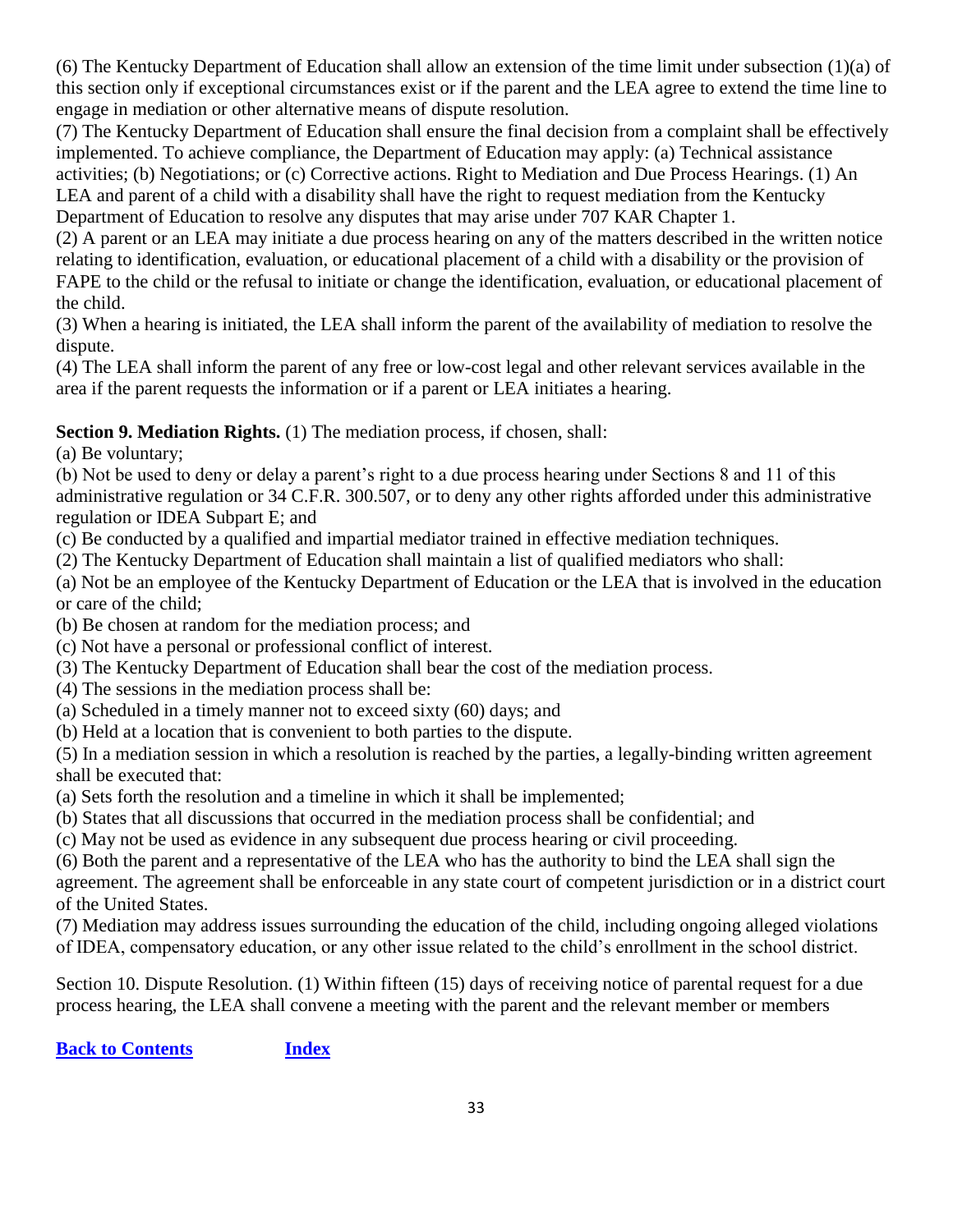of the ARC who have specific knowledge of the facts identified in the due process hearing request. The parent and the LEA shall determine the relevant ARC members to attend the resolution session. A representative of the LEA who has decision-making authority on behalf of the LEA shall also attend this meeting. An attorney for the LEA shall not attend the meeting unless an attorney accompanies the parent.

(2) The purpose of this meeting is:

(a) To allow the parents to discuss their due process hearing request;

(b) To discuss the facts that formed the basis of the request; and

(c) To give the LEA an opportunity to resolve the complaint.

(3) This meeting shall not take place if the parents and the LEA agree in writing to waive the meeting or agree to use the mediation process.

(4) If the parties reach a resolution to the dispute, the parties shall execute a legally-binding agreement that is;

(a) Signed by both the parent and a representative of the LEA who has the authority to bind the LEA; and

(b) Is enforceable in any state court of competent jurisdiction or a district court of the United States.

(5) The dispute resolution agreement may be voided by either party within three (3) business days of the agreement's execution.

(6) If the LEA has not resolved the complaint to the satisfaction of the parents within thirty (30) days of the receipt of the due process hearing request, the due process hearing may occur.

(7) The timeline for issuing a final decision pursuant to 34 C.F.R. 300.515 shall begin at the expiration of the thirty (30) day timeline referred to in subsection (6) of this section, except for adjustments allowed in subsections (11) and (12) of this section.

(8) The failure of the parent who filed the due process hearing request to participate in the resolution meeting shall delay the timelines for the resolution process and the due process hearing until the meeting is held unless the parties have jointly agreed to waive the resolution process or use mediation.

(9) If the LEA is unable to obtain the participation of the parent in the resolution meeting after reasonable efforts have been made and documented, the LEA may request, at the conclusion of the thirty (30) day period, that a hearing officer dismiss the parent's due process hearing request.

(10) The LEA shall keep a record of the reasonable efforts made to obtain the participation of the parents in the resolution meeting such as:

(a) Detailed records of telephone calls made or attempted and the results of those calls;

(b) Copies of correspondence sent to the parents and any responses received; and

(c) Detailed records of any visits made to the parent's home or place of employment and the results of those visits.

(11) If the LEA fails to hold the resolution meeting within fifteen (15) days of receiving the notice of a parent's due process hearing request or fails to participate in the resolution meeting, the parent may seek the intervention of a hearing officer to begin the forty-five (45) day due process hearing timeline in 34 C.F.R. 300.515.

(12) The forty-five (45) day timeline for the due process hearing in 34 C.F.R. 300.515 starts the day after one (1) of the following events:

(a) Both parties agree in writing to waive the resolution meeting;

(b) After either the mediation or resolution meeting starts but before the end of the thirty (30) day period, the parties agree in writing that no agreement is possible; or

(c) If both parties agree in writing to continue the mediation at the end of the thirty (30) day resolution period, but later the parent or the LEA withdraws from the mediation process.

**[Back to Contents](#page-1-0) [Index](#page-52-0)**

34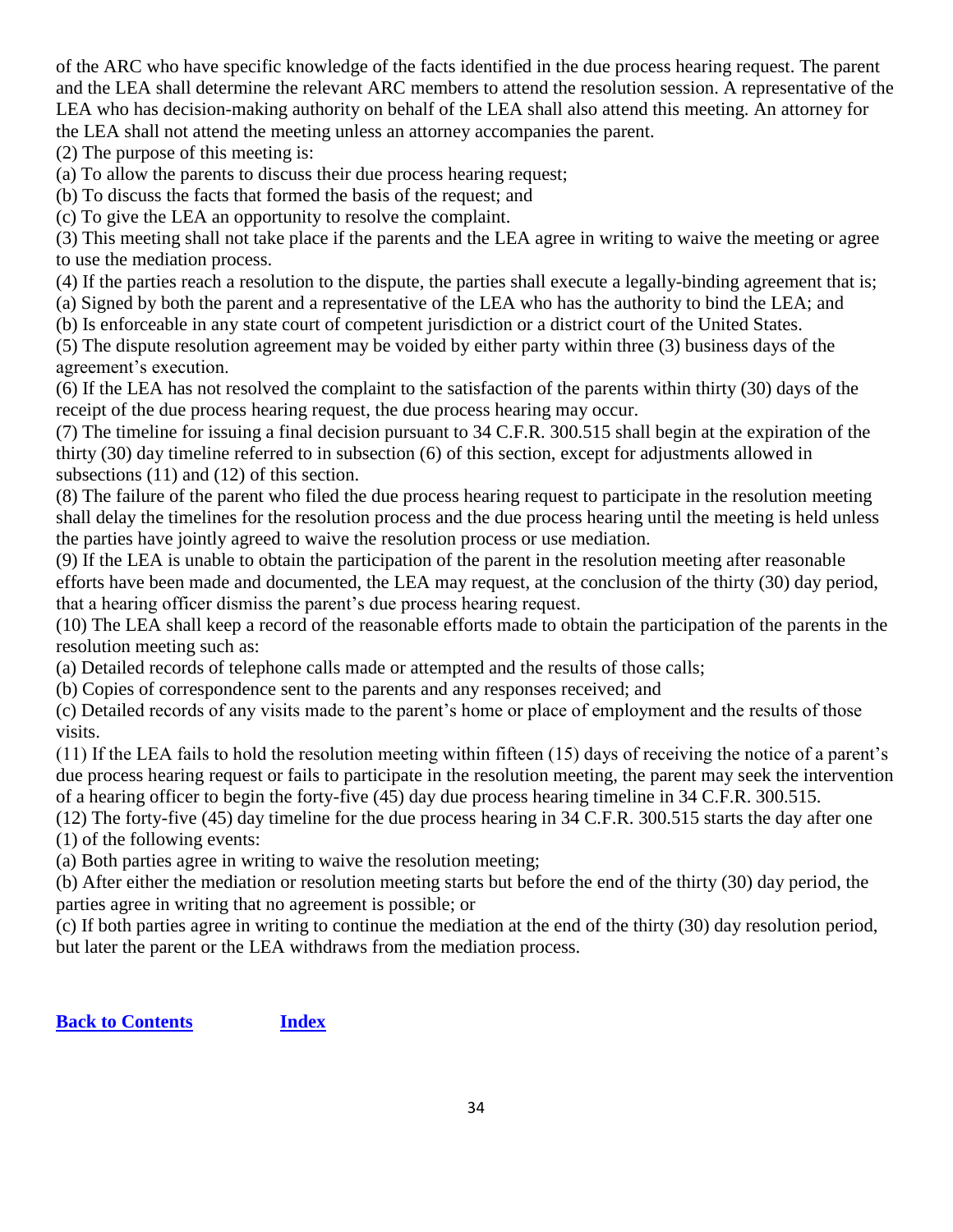Section 11. Hearing Rights. (1) The parent of a child with a disability or the attorney representing the child, or the LEA that files a request for a hearing shall provide notice to the Kentucky Department of Education, to request a hearing. The notice shall contain:

(a) The name of the child; (b) The address of the residence of the child;

(c) The name of the school the child is attending;

(d) A description of the nature of the problem; and

(e) Facts relating to the problem and a proposed resolution to the extent known and available to the parents at the time.

(2) The Kentucky Department of Education shall provide a model form entitled "Request for a Due Process Hearing", that meets these requirements to assist parents in filing a request a due process hearing.

(3) A party shall not have a due process hearing until the party, or the attorney representing the party, files a notice that contains the information listed in subsection (1) of this section. This notice shall be provided to the other party and to the Kentucky Department of Education.

(4) The procedures included in KRS Chapter 13B and IDEA Subpart B shall apply to a due process hearing.

**Section 12. Appeal of Decision.** (1) A party to a due process hearing that is aggrieved by the hearing decision may appeal the decision to members of the Exceptional Children Appeals Board as assigned by the Kentucky Department of Education. The appeal shall be perfected by sending, by certified mail, to the Kentucky Department of Education, a request for appeal, within thirty (30) calendar days of the date of the hearing officer's decision.

(2) A decision made by the Exceptional Children Appeals Board shall be final unless a party appeals the decision to state circuit court or federal district court.

(3) Except as provided in Sections 14 and 15 of this administrative regulation, during the pendency of any administrative or judicial proceeding, including the dispute resolution meeting the child involved in the hearing or appeal shall remain in the child's current educational placement, unless the LEA and the parent agree to another placement. However, the child shall not be required to remain in the child's current educational placement if the complaint involves an application for initial services for a child who is transitioning from the early intervention program into preschool and the child is no longer eligible for the early intervention program due to age. In that case the LEA shall not be required to provide the early intervention services the child had been receiving but would be required to provide any special education and related services that the child is eligible for and that are not in dispute between the parent and the LEA.

(4) If the hearing involves an application for initial admission to public school, and if there is consent of the parents, the child shall be placed in the public school until the proceedings are final.

**Section 13. Discipline Procedures.** (1) The ARC may consider any circumstances on a case-by-case basis when determining whether to order a change in placement for a child with a disability who violates a code of student conduct. (2) School personnel may remove a student with a disability who violates a code of student conduct from the student's placement to an appropriate interim alternative education setting, another setting, or suspension, for not more than ten (10) consecutive school days (to the extent those alternatives are applied to children without disabilities).

(3) School personnel may remove a student with a disability from the student's current placement for additional periods of time of not more than ten (10) consecutive school days in the same school year for separate incidents of misconduct as long as those removals do not constitute a change in placement because of disciplinary removals.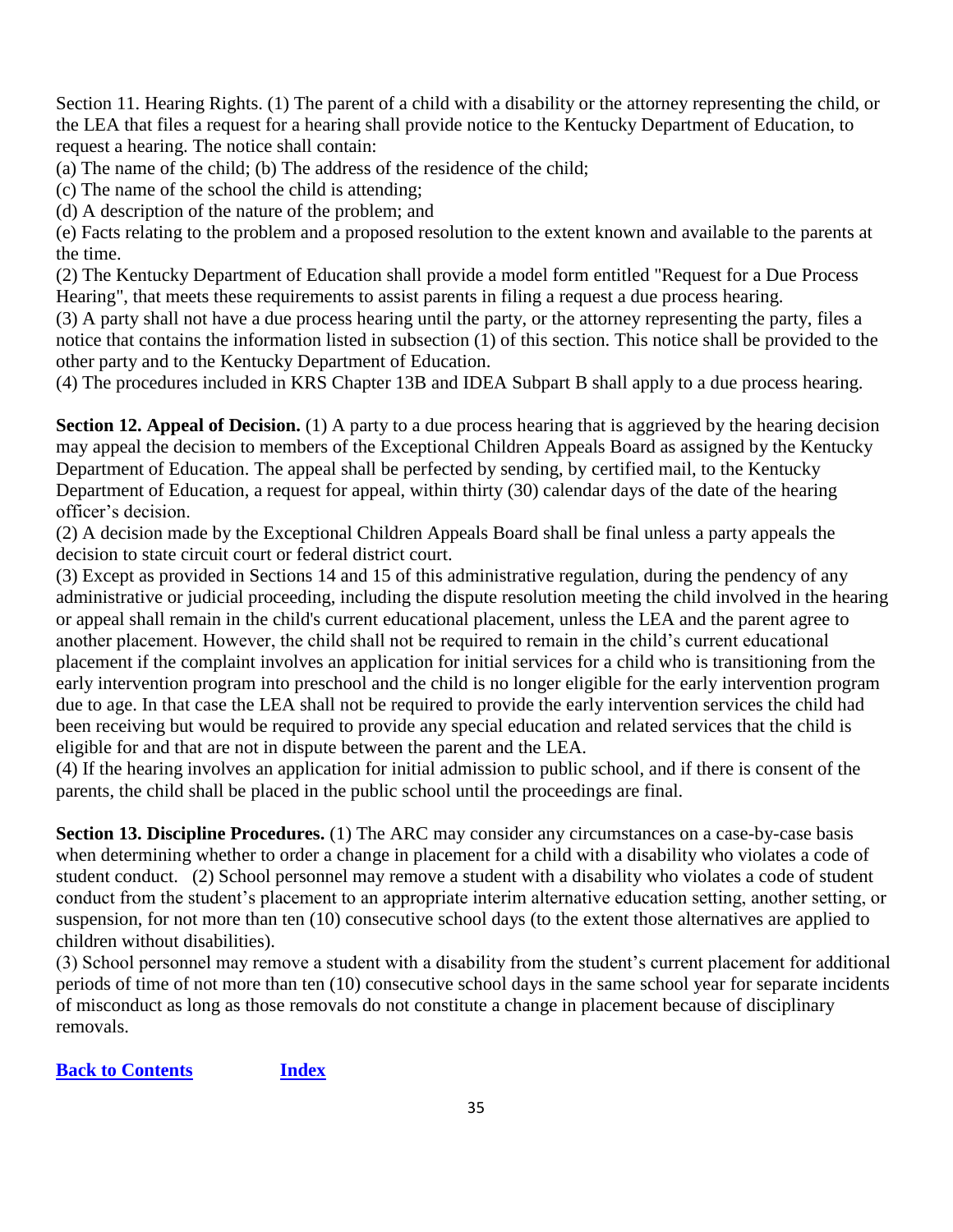(4) If the behavior that gave rise to the violation of the school code is determined not to be a manifestation of the child's disability (as described in Section 14 of this administrative regulation), school personnel may apply the relevant disciplinary procedures to children with disabilities in the same manner and for the same duration as the procedures would be applied to children without disabilities for removals that would exceed ten (10) consecutive school days.

(5) After a child with a disability has been removed from the child's current placement for ten (10) school days in the same school year, educational services as described in subsection (6)(a) and (b) of this section shall be provided during any subsequent days of removal.

(6) A child with a disability who is removed from the child's current placement for more than ten (10) consecutive school days shall:

(a) Continue to receive a free, appropriate public education so as to enable the child to continue to participate in the general curriculum, although in another setting, and to progress toward meeting the goals set out in the child's IEP; and (b) Receive, as appropriate, a functional behavioral assessment, and behavioral intervention services, and modifications, that are designed to address the behavior violation so that it does not recur.

(7) The services described in subsection (6) of this section may be provided in an interim alternative educational setting.

(8) An LEA shall be required to provide educational services to a child with a disability during periods of removal of ten (10) or less school days in the same school year if it provides services to children without disabilities who are similarly removed.

(9) After a child with a disability has been removed from the child's current placement for ten (10) school days in the same school year, and the current removal is for not more than ten (10) consecutive school days and is not a change in placement because of disciplinary removals, school personnel, in consultation with at least one (1) of the child's teachers, shall determine the extent to which educational services explained in subsection (6) of this section are needed.

(10) If a removal is a change in placement because of disciplinary removals, the child's ARC shall convene within ten (10) school days after the change of placement is made and shall determine the appropriate educational services for the child. If the student has been placed in an interim alternative educational setting, the LEA shall invite staff from that alternative setting to the ARC meeting.

**Section 14. Manifestation Determination.** (1) Within ten (10) school days of any decision to change the placement of a child with a disability because of a violation of a code of student conduct, the relevant members of the child's ARC, as determined by the LEA and the parent, shall convene a meeting to review all relevant information in the student's file, including the child's IEP, any teacher observations, teacher-collected data, and any relevant information provided by the parents to determine: (a) If the conduct in question was caused by, or had a direct and substantial relationship to the child's disability; or (b) If the conduct in question was the direct result of the LEA's failure to implement the IEP.

(2) The conduct shall be determined to be a manifestation of the child's disability if the ARC determines that either of the conditions in subsection  $(1)(a)$  or  $(b)$  of this section was met.

(3) If the ARC determines that the condition described in subsection (1)(b) of this section was met, the LEA shall take immediate steps to remedy those deficiencies.

(4) If the ARC determines that the conduct was a manifestation of the child's disability, the ARC shall: (a)1. Conduct a functional behavioral assessment, unless the LEA had conducted a functional behavioral assessment before the behavior that resulted in the change of placement occurred and had implemented a behavioral intervention plan for the child; or 2. Review the behavioral intervention plan, (if one had already been developed) and modify it, as necessary, to address the behavior; and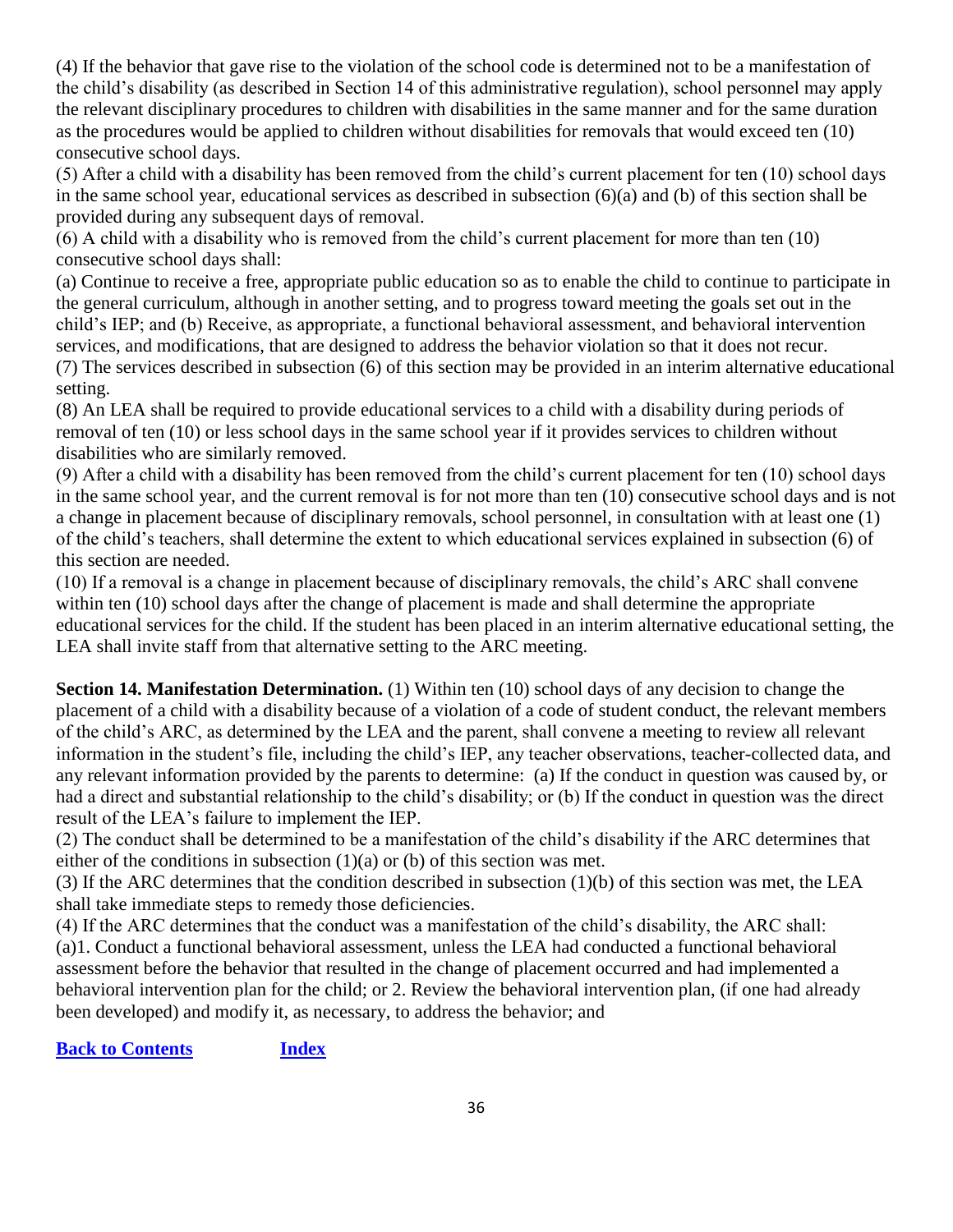(b) Return the child to the placement from which the child was removed unless the LEA and the parent agree to a change of placement as part of the modification of the behavioral intervention plan or because of the special circumstances explained in subsection (5) of this section.

(5) School personnel may remove a child with a disability to an interim alternative educational setting for not more than forty-five (45) school days without regard to whether the behavior is a manifestation of the child's disability, if the child: (a) Carries a weapon to or possesses a weapon at school, on school premises, or to or at a school function under the jurisdiction of the Kentucky Department of Education or the LEA; (b) Knowingly possesses or uses illegal drugs, or sells or solicits the sale of a controlled substance while at school, on school premises, or at a school function under the jurisdiction of the Kentucky Department of Education or the LEA; or (c) Has inflicted serious bodily injury upon another person while at school, on school premises, or at a school function under the jurisdiction of the Kentucky Department of Education or the LEA.

(6) On the date on which a decision is made to make a removal that constitutes a change of placement of a child with a disability because of a violation of the code of student conduct, the LEA shall notify the parents of the decision and provide the parents with a copy of the procedural safeguards in accordance with Section 4 of this administrative regulation.

(7) The ARC of the child shall determine the interim alternative educational setting and the services for any child removed under Sections 13(4), (10) and 14(5) of this administrative regulation.

**Section 15. Appeals from Placement Decisions.** (1) The parent of a child with a disability who disagrees with any decision regarding placement under Section 13 or 14 of this administrative regulation or the manifestation determination, or an LEA that believes that maintaining the current placement of the child is substantially likely to result in injury to the child or to others may request a hearing by filing using the procedures contained in Sections 8 and 11.

(2) A hearing officer shall hear and make a determination regarding an appeal requested pursuant to subsection (1) of this section.

(3) In making a determination, the hearing officer may order a change in placement of a child with a disability. The hearing officer may:

(a) Return the child to the placement from which the child was removed; or

(b) Order a change in placement of the child to an appropriate interim alternative educational setting for not more than forty-five (45) school days if the hearing officer determines that maintaining the current placement is substantially likely to result in injury to the child or others.

(4) When an appeal has been requested pursuant to this section, the child shall remain in the interim alternative educational setting pending the decision of the hearing officer, or until the expiration of the time provided for in subsection (3)(b) of this section, whichever occurs first, unless the parent and the LEA agree otherwise.

(5) An appeal under this section shall:

(a) Be conducted in an expedited manner;

(b) Shall occur within twenty (20) school days from the date the request is filed; and

(c) Shall result in a determination within ten (10) school days after the hearing.

**Section 16. Basis of Knowledge.** (1) An LEA shall be deemed to have knowledge that a child is a child with a disability if: (a) The parent of the child has expressed concern in writing (or orally if the parent cannot express it in writing) to supervisory or administrative personnel of the appropriate LEA or to the teacher of the child, that the child is in need of special education and related services;

**[Back to Contents](#page-1-0) [Index](#page-52-0)**

37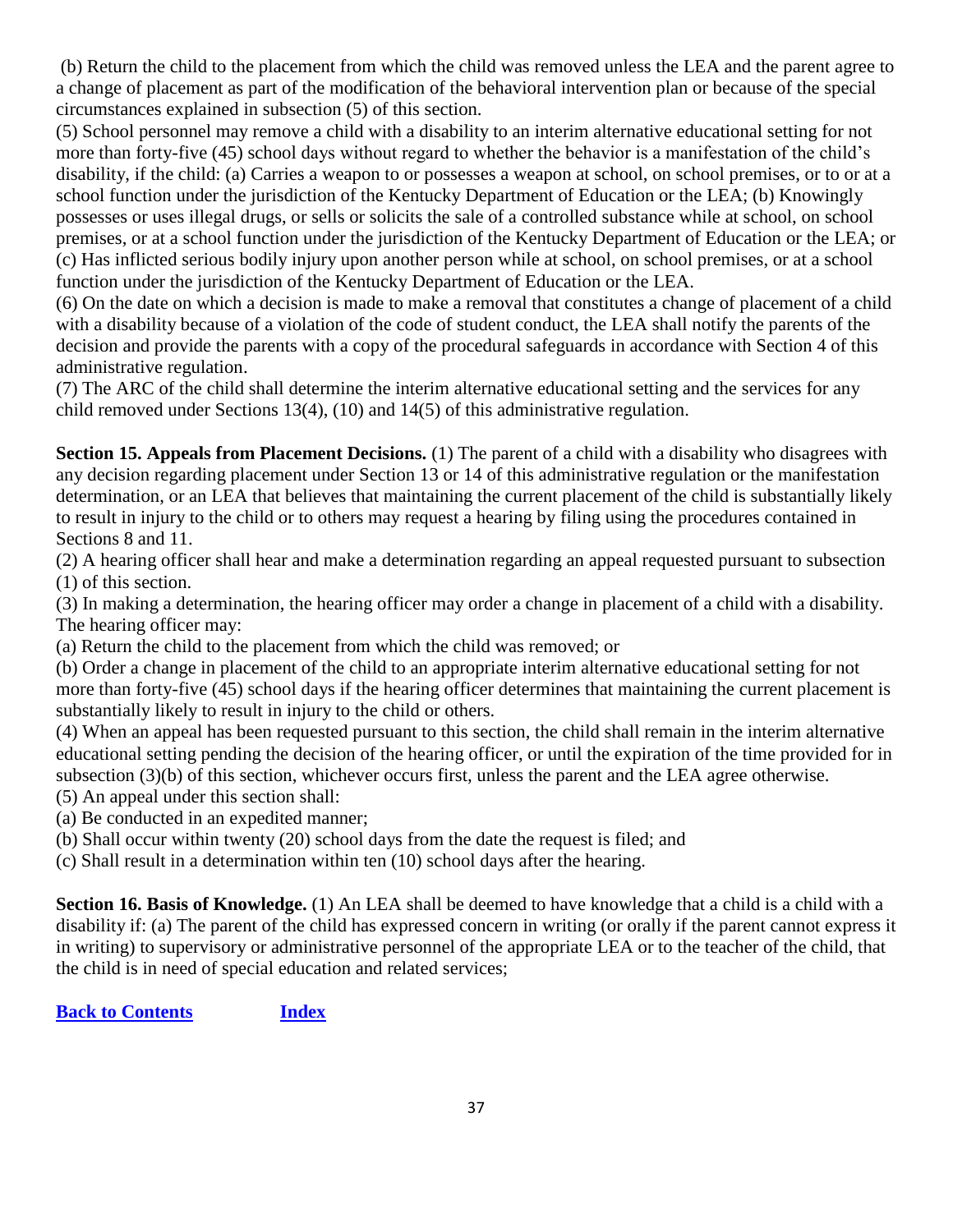(b) The parent of the child has requested an evaluation pursuant to the requirements in 707 KAR 1:300; or (c) The teacher of the child, or other personnel of the LEA, has expressed concern about a pattern of behavior or performance of the child directly to the director of special education or other supervisory personnel of the LEA. (2) An LEA shall not be deemed to have knowledge that a child is a child with a disability if, after receiving information that the child may have a disability: (a) The LEA conducted an evaluation and determined the child was not a child with a disability; (b) The LEA determined an evaluation was not necessary and provided notice to the parents of these determinations; or (c) The parents refused to consent to an evaluation or refused initial services.

(3) If an LEA does not have knowledge that a child is a child with a disability prior to taking disciplinary measures against the child, the child may be subjected to the same disciplinary measures as measures applied to children without disabilities.

(4) If a request is made for an evaluation of a child during the time period in which the child is subjected to disciplinary measures, the evaluation shall be conducted in an expedited manner. Until the evaluation is completed, the child shall remain in the educational placement determined by school authorities, which may include suspension or expulsion without educational services.

**Section 17. Reporting to Law Enforcement Agencies.** (1) Notwithstanding any provisions of 707 KAR Chapter 1, an agency may report a crime committed by a child with a disability to appropriate authorities. (2) If an LEA reports a crime committed by a child with a disability, it shall ensure that copies of the special education and disciplinary records of the child are transmitted for consideration by the appropriate authorities to the extent the transmission is permitted by the Family Educational Rights and Privacy Act, 20 U.S.C. Section 1232g.

**Section 18. Incorporation by Reference.** (1) "Request for a Due Process Hearing", February 2007, is incorporated by reference. (2) This material may be inspected, copied, or obtained, subject to applicable copyright law, at the Division of Exceptional Children Services, Department of Education, Capital Plaza Tower, 500 Mero Street, Eighth Floor, Frankfort, Kentucky, Monday through Friday, 8 a.m. to 4:30 p.m. (26 Ky.R. 2139; Am. 27 Ky.R. 164; 765; eff. 9-11-2000; 33 Ky.R. 3480; 34 Ky.R. 51; 556; \_\_\_\_; eff 11-6-2007.)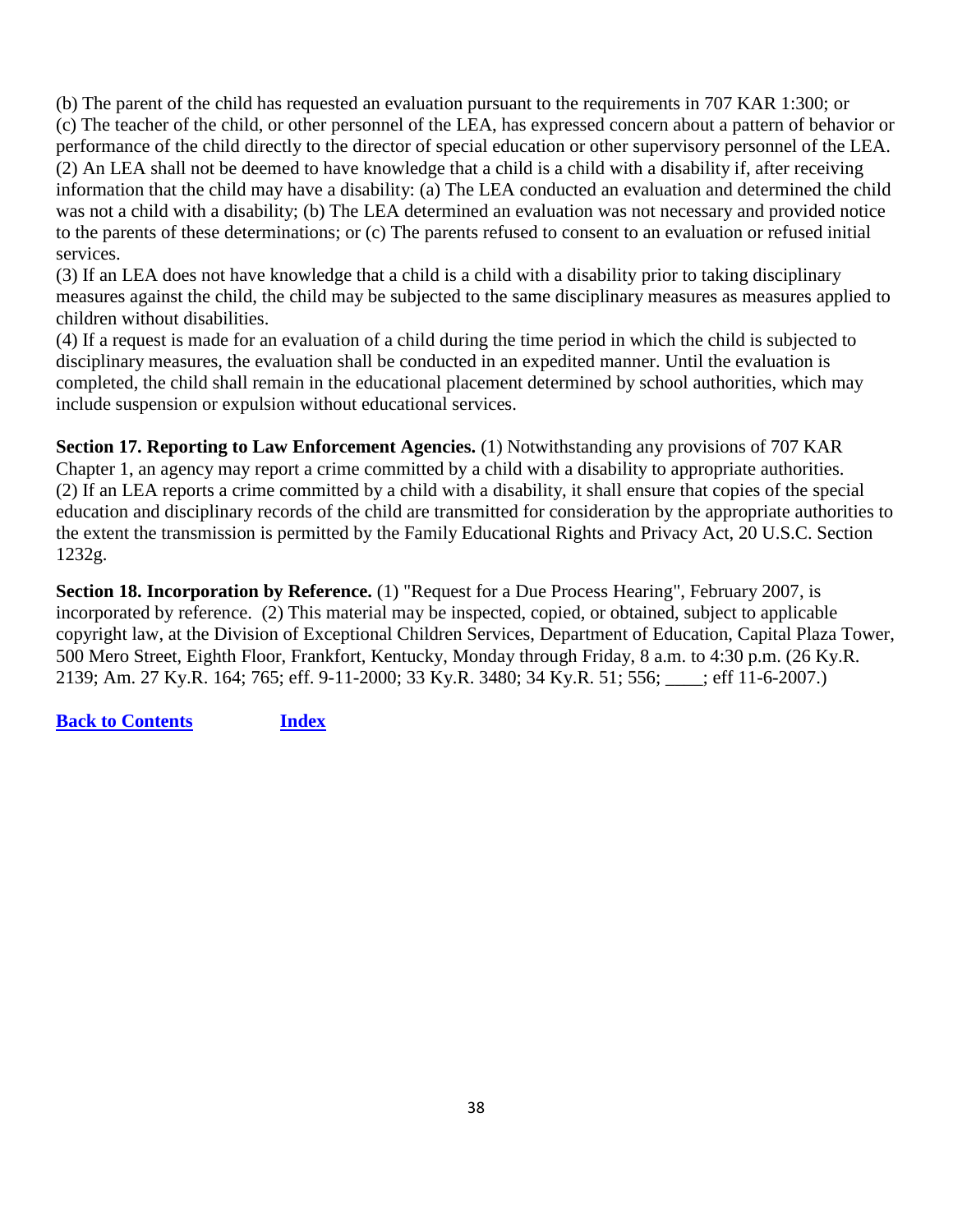### <span id="page-39-0"></span>**707 KAR 1:350. Placement decisions.**

RELATES TO: KRS 157.200, 157.220, 157.224, 157.226, 157.230, 157.250, 157.260, 157.270, 157.280, 157.285, 157.290, 157.360, 158.030, 158.100, 158.150, 160.290, 34 C.F.R. 300.1-300.181, 20 U.S.C., 1400- 1419

STATUTORY AUTHORITY: KRS 156.070(1), 156.160, 157.220, 157.224, 157.260, 167.015 NECESSITY, FUNCTION, AND CONFORMITY: KRS 157.200 to 157.290 establish the statutory framework for special education programs in local school districts. KRS 157.220 requires the Kentucky Board of Education to adopt rules and administrative regulations for proper administration of these programs. KRS 156.035 authorizes the Kentucky Board of Education to implement any act of Congress appropriating funds to the state and to provide for the proper apportionment and disbursement of these funds in accordance with state and federal laws. 20 U.S.C. 1407 and 1412 and 34 C.F.R. 300.100 require that policies and procedures be adopted to assure the apportionment and disbursement of federal funds for exceptional children programs in accordance with applicable laws. This administrative regulation establishes requirements for making placement decisions about children with disabilities.

**Section 1. Placement Decisions.** (1) An LEA shall ensure that to the maximum extent appropriate, children with disabilities, including children placed by the LEA in public or private institutions or other care facilities, are educated with children who are nondisabled. The LEA shall ensure that special classes, separate schooling, or other removal of children with disabilities from the regular educational environment occurs only if education in the regular education environment with the use of supplementary aids and services cannot be satisfactorily achieved due to the nature or severity of the disability.

(2) An LEA shall ensure that a continuum of alternative placements is available to meet the needs of children with disabilities for special education and related services.

- (3) The continuum shall include the alternative placements of: (a) Instruction in regular classes;
- (b) Special classes;
- (c) Special schools;
- (d) Home instruction; and
- (e) Instruction in hospitals and institutions.

(4) The LEA shall make provision for supplementary services to be provided in conjunction with regular class placement.

- (5) In determining the educational placement of a child with a disability, the LEA shall ensure that the placement decision is made by the ARC in conformity with the least restrictive environment provisions.
- (6) A child's placement shall be:
- (a) Determined at least annually;
- (b) Based on the child's IEP; and
- (c) As close as possible to the child's home.

(7) Unless the IEP of a child with a disability requires some other arrangement, the child shall be educated in the school that he would attend if nondisabled.

(8) In selecting the least restrictive environment, consideration shall be given to any potential harmful effects on the child or on the quality of services that he needs.

(9) A child with a disability shall not be removed from education in age-appropriate regular classrooms solely because of needed modifications in the general curriculum.

(10) In providing or arranging for the provision of nonacademic and extracurricular services and activities, an LEA shall ensure that a child with a disability participates with nondisabled children in those services and activities to the maximum extent appropriate to the needs of the child.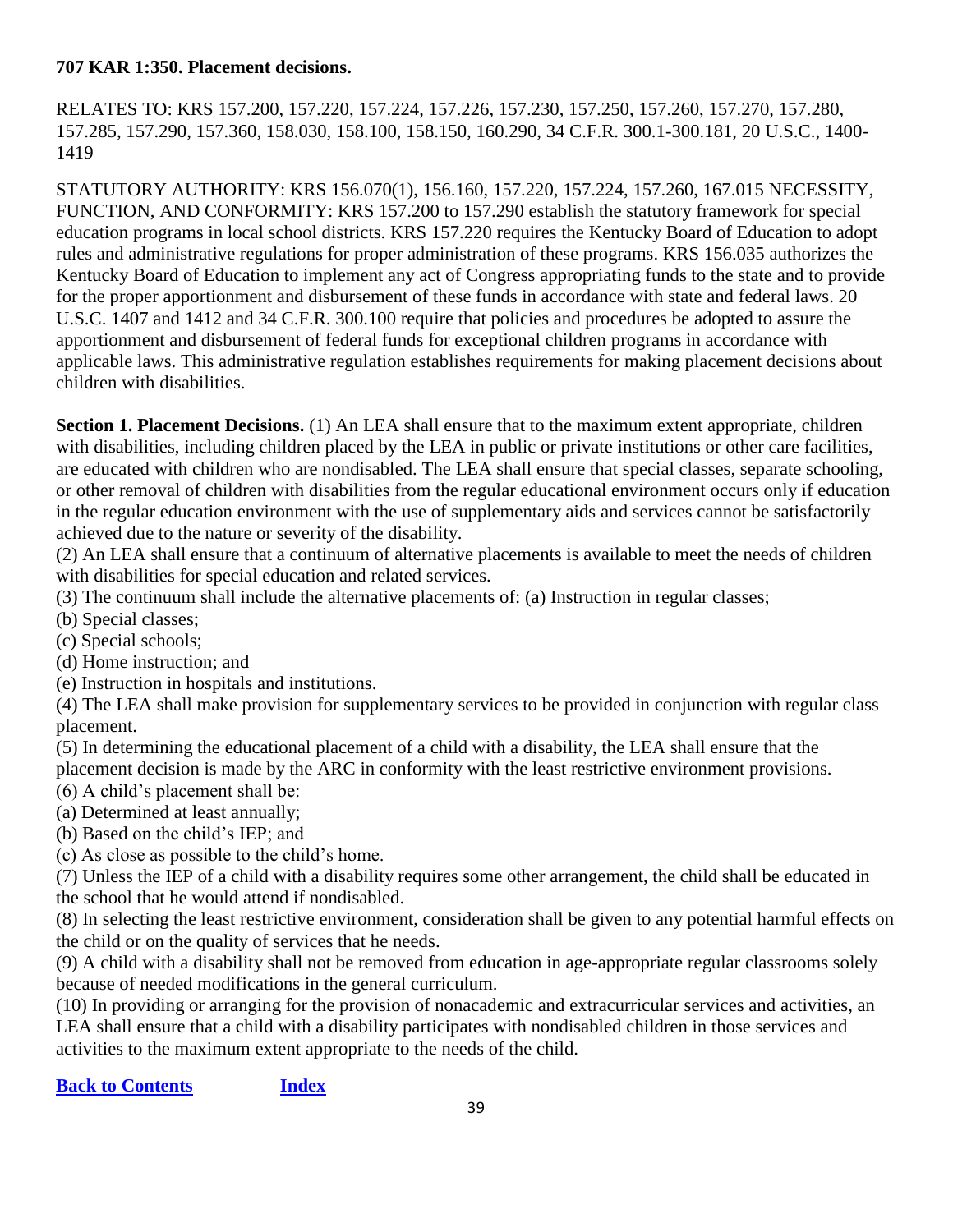**Section 2. Class Size.** (1) An LEA shall provide special education for each child with a disability in accordance with the following maximum caseloads for special classes:

- (a) Emotional-behavior disability is eight (8);
- (b) Functional mental disability is ten (10);
- (c) Hearing impairment is six (6);
- (d) Mild mental disability is fifteen (15);
- (e) Multiple disabilities is ten (10);
- (f) Orthopedic impairment is sixteen (16);
- (g) Other health impairment is sixteen (16);
- (h) Specific learning disability for primary is ten (10) and for secondary is fifteen (15); and
- (i) Visual impairment is ten (10).

(2) An LEA shall provide special education for each child with a disability in accordance with the following maximum caseloads for resource classes:

- (a) Emotional-behavior disability is eight (8);
- (b) Functional mental disability is eight (8);
- (c) Hearing impairment is eight (8);
- (d) Mild mental disability is ten (10);
- (e) Multiple disabilities is eight (8);
- (f) Orthopedic impairment is ten (10);
- (g) Other health impairment is ten (10);
- (h) Specific learning disability is ten (10); and
- (i) Visual impairment is eight (8).

(3) Children with disabilities that meet the definition of autism; deaf-blindness; developmental delay for ages six (6), seven (7), and eight (8); and traumatic brain injury shall be served in regular classes, special classes, or resource classes as determined by the ARC.

(4) If a teacher of exceptional children provides services through the collaborative model, the maximum caseload shall not exceed twenty (20) children with disabilities for secondary, and fifteen (15) children with disabilities for primary.

(5) Pursuant to KRS 157.360, if caseload for special classes or class size for resource classes exceeds the maximum specified in this section for thirty (30) days, an LEA shall submit a waiver request to the Kentucky Department of Education.

**Section 3. Case Load for Resource Teachers.** Caseloads for resource teachers shall refer to the maximum number of student records a teacher may be assigned. An LEA shall make those assignments based on the following:

- (1) Emotional-behavioral disability is fifteen (15);
- (2) Functional mental disability is ten (10);
- (3) Hearing impairment is eight (8);
- (4) Mild mental disability for primary is fifteen (15) and for secondary is twenty (20);
- (5) Multiple disabilities is ten (10);
- (6) Orthopedic impairment is twenty (20);
- (7) Other health impairment is twenty (20);
- (8) Specific learning disability for primary is fifteen (15) and for secondary is twenty (20);
- (9) Visual impairment is ten (10); and

(10) Speech language pathologist caseload limits as contained in KRS 334A.190. (26 Ky.R. 2143; Am. 27 Ky.R. 167; 505; eff. 8-14-2000; 33 Ky.R. 3488; 34 Ky.R. 563; eff. 11-5-2007.)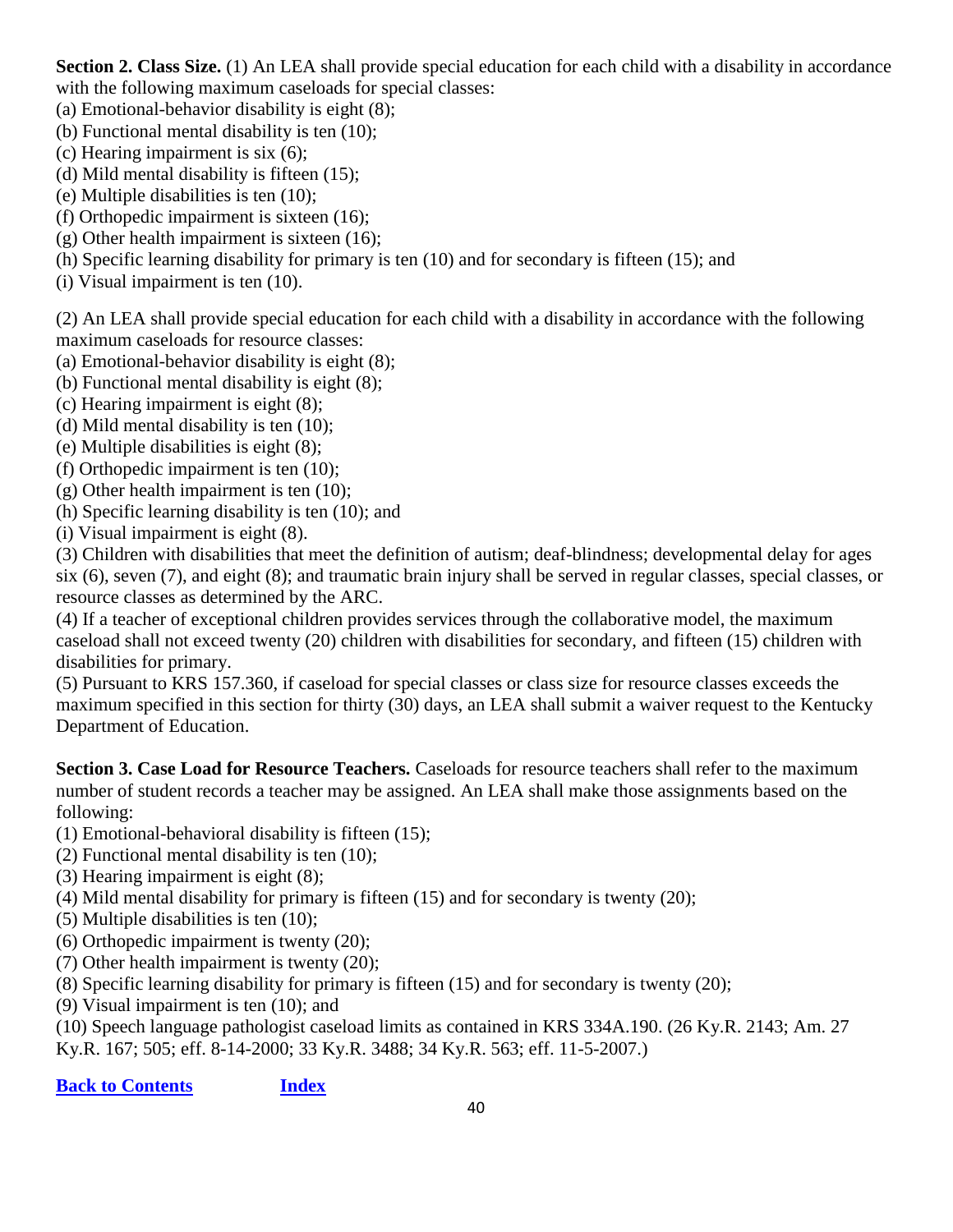# <span id="page-41-0"></span>**707 KAR 1:360. Confidentiality of information.**

RELATES TO: KRS 157.200, 157.220, 157.224, 157.226, 157.230, 157.250, 157.260, 157.270, 157.280, 157.285, 157.290, 157.360, 158.030, 158.100, 158.150, 160.290, 34 C.F.R. 300.1 -300.818, 20 U.S.C. 1400- 1419 STATUTORY AUTHORITY: KRS 156.070(1), 156.160, 157.220, 157.224, 157.260, 167.015 NECESSITY, FUNCTION, AND CONFORMITY: KRS 157.200 to 157.290 establish the statutory framework for special education programs in local school districts. KRS 157.220 requires the Kentucky Board of Education to adopt rules and administrative regulations for proper administration of these programs. KRS 156.035 authorizes the Kentucky Board of Education to implement any act of Congress appropriating funds to the state and to provide for the proper apportionment and disbursement of these funds in accordance with state and federal laws. 20 U.S.C. 1407 and 1412 and 34 C.F.R. 300.100 require that policies and procedures be adopted to assure the apportionment and disbursement of federal funds for exceptional children programs in accordance with applicable laws. This administrative regulation establishes requirements ensuring confidentiality of nformation maintained by school districts regarding children with disabilities.

**Section 1. Access Rights.** (1) An LEA shall permit a parent to inspect and review any education records relating to his child that are collected, maintained, or used by the LEA. The LEA shall comply with a request without unnecessary delay and before any meeting regarding an IEP, dispute resolution meeting, or due process hearing, and in no case more than forty-five (45) days after the request has been made.

(2) The right to inspect and review education records under this administrative regulation shall include: (a) The right to a response from the LEA to reasonable requests for explanations and interpretations of the records; (b) The right to request that the agency provide copies of the records containing the information if failure to provide those copies would effectively prevent the parent from exercising the right to inspect and review the records; and (c) The right to have a representative of the parent inspect and review the records.

(3) An LEA may presume that a parent has authority to inspect and review records relating to his child unless the LEA has been advised under a court order that the parent does not have the authority.

**Section 2. Record of Access.** An LEA shall keep a record of parties obtaining access to education records collected, maintained, or used under 707 KAR Chapter 1 (except access by parents and authorized employees of the LEA), including:

- (1) The name of the party;
- (2) The date access was given; and
- (3) The purpose for which the party is authorized to use the records.

**Section 3. Records on More than One (1) Child.** If any education record includes information on more than one (1) child, the parents of those children shall have the right to inspect and review only the information relating to their child or to be informed of only that specific information.

**Section 4. Types and Location of Information.** An LEA shall provide parents, on request, a list of the types and location of education records regarding their child with disabilities that is collected, maintained, or used by the LEA.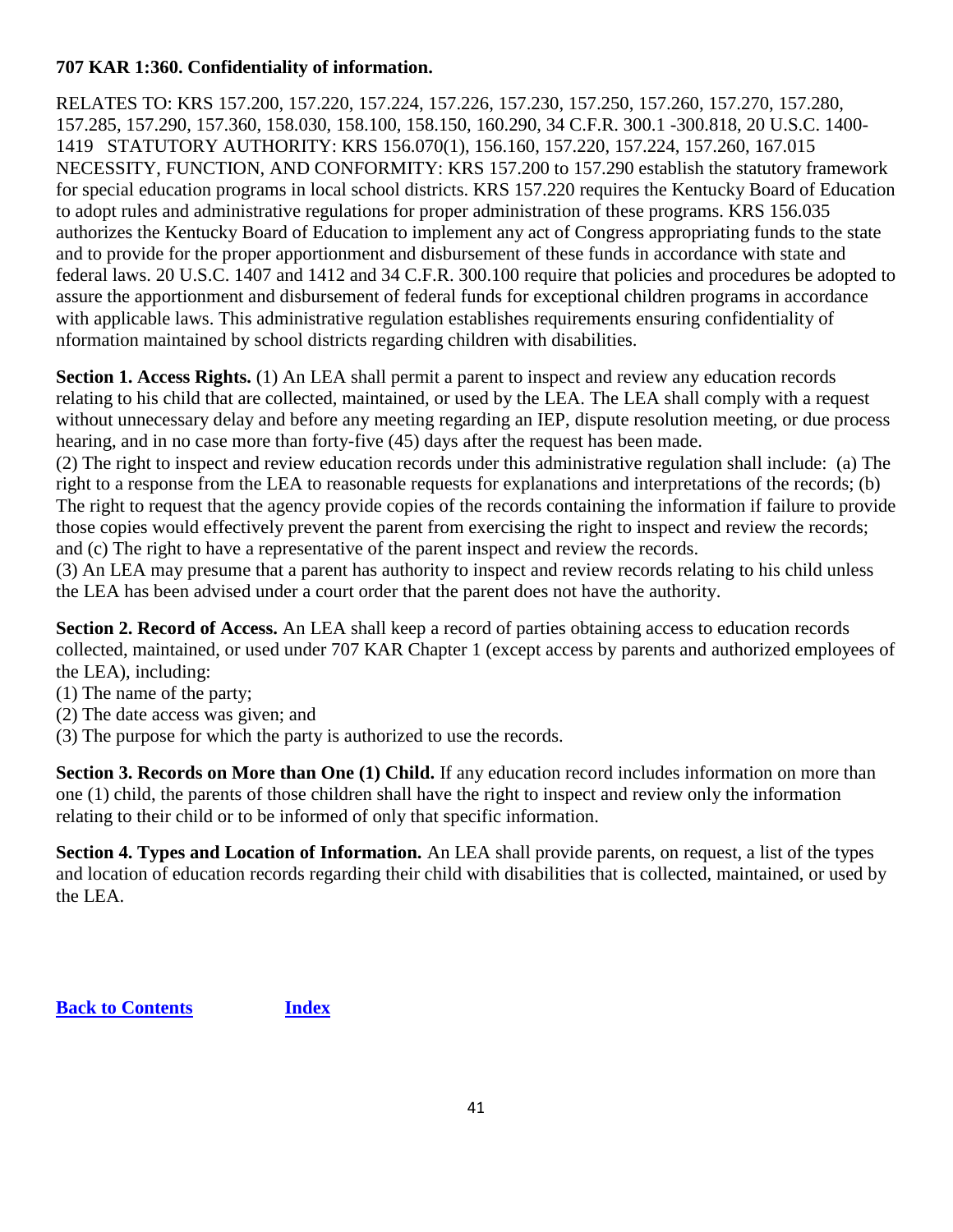**Section 5. Fees.** (1) An LEA may charge a fee for copies of records that are made for a parent under 707 KAR Chapter 1 if the fee does not effectively prevent the parent from exercising his right to inspect and review the records. (2) The LEA shall not charge a fee to search for or to retrieve information under 707 KAR Chapter 1.

**Section 6. Amendment of Records and Opportunity for Hearing.** (1) A parent who believes that information in the education records collected, maintained, or used under 707 KAR Chapter 1 is inaccurate, misleading, or violates the privacy or other rights of the child may request the LEA to amend the information. Once a request is made by a parent for an amendment to be made to the child's record, the LEA shall respond within ten (10) school days.

(2) If a request to amend the information is made by a parent or legal guardian, the hearing procedures contained in 702 KAR 1:140 shall apply.

**Section 7. Consent.** (1) Except as to disclosures to appropriate law enforcement agencies as referenced in 707 KAR 1:340, Section 17, parental consent shall be obtained before personally identifiable student information is: (a) Disclosed to anyone other than officials of the participating agencies collecting or using the information under 707 KAR Chapter 1; or

(b) Used for any purpose other than meeting a requirement under 707 KAR Chapter 1.

(2) An LEA shall not release information from education records to participating agencies without parental consent unless authorized to do so under the Family Educational Rights and Privacy Act (FERPA), 20 U.S.C. 1232g.

(3) If a parent refuses to provide consent for release of personally identifiable information, a party may request a due process hearing pursuant to 707 KAR 1:340 or comply with the FERPA.

**Section 8. Safeguards.** (1) An LEA shall protect the confidentiality of personally identifiable student information at collection, storage, disclosure, and destruction stages.

(2) An LEA shall assign a staff member to assume responsibility for ensuring the confidentiality of any personally identifiable student information.

(3) An LEA employee collecting or using personally identifiable information shall receive training or instruction regarding the requirements of this administrative regulation.

(4) An LEA shall maintain, for public inspection, a current listing of the names and positions of employees within the LEA who may have access to personally identifiable student information.

**Section 9. Destruction of Information.** An LEA shall inform the parent when personally identifiable student information collected, maintained, or used under 707 KAR Chapter 1 is no longer needed to provide education services to a child. The information shall be destroyed at the request of a parent. However, a permanent record of a child's name, address, and phone number, his grades, attendance record, classes attended, grade level completed, and year completed may be maintained without time limitations.

**Section 10. Children's Rights.** The rights of parents regarding education records under FERPA and 707 KAR Chapter 1 shall be transferred to the child at the age of eighteen (18), unless the child has been declared incompetent under KRS Chapter 387 in a court of law. (26 Ky.R. 2144; Am. 27 Ky.R. 169; 506; eff. 8-14- 2000; 33 Ky.R. 3490; 34 ky.R. 981; eff. 12-7-2007.)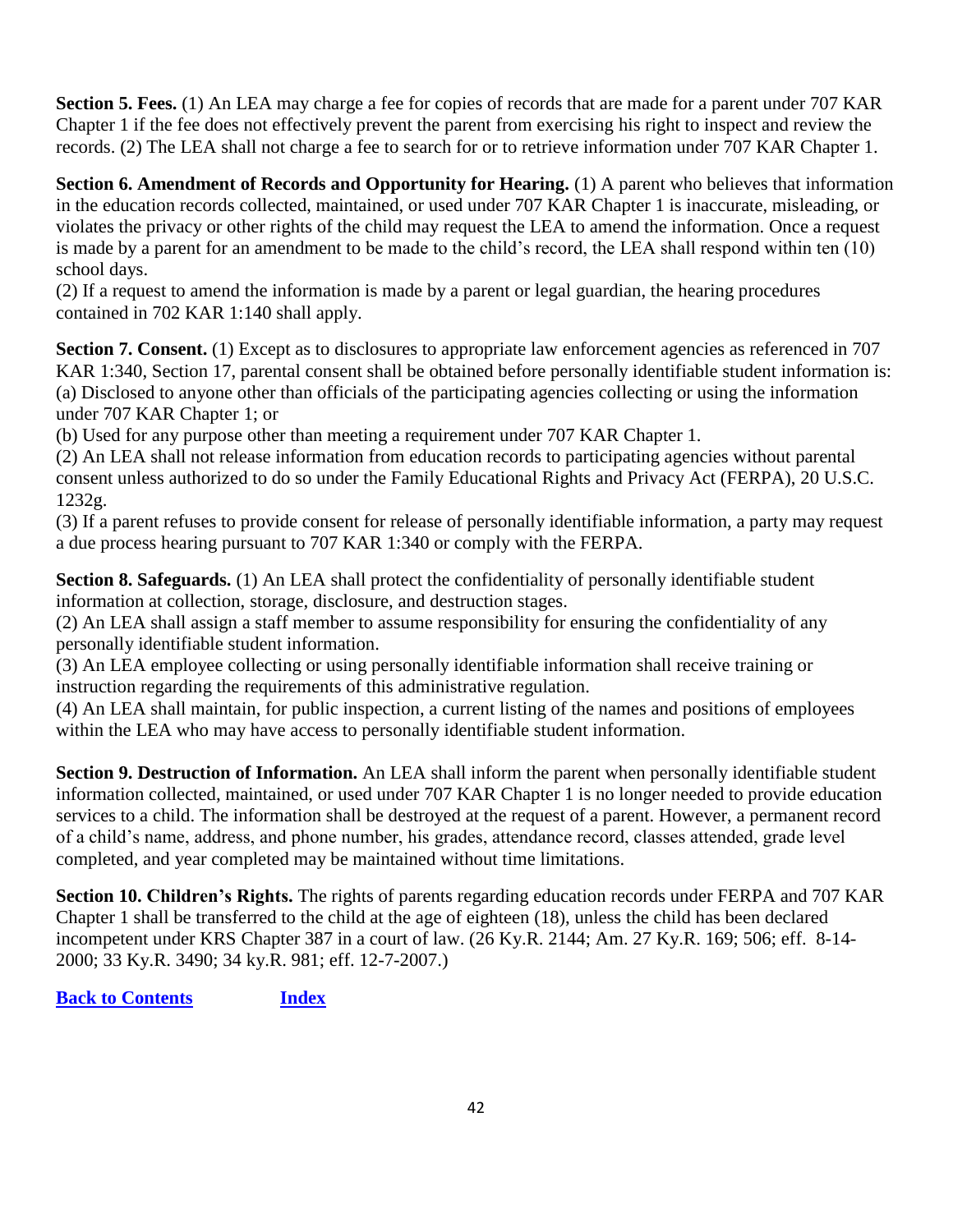### <span id="page-43-0"></span>**707 KAR 1:370. Children with disabilities enrolled in private schools.**

RELATES TO: KRS 157.200, 157.220, 157.224, 157.226, 157.230, 157.250, 157.260, 157.270, 157.280, 157.285, 157.290, 157.360, 158.030, 158.100, 158.150, 160.290, 34 C.F.R. 300.1-300.818, 20 U.S.C. 1400- 1419 STATUTORY AUTHORITY: KRS 156.070(1), 156.160, 157.220, 157.224, 157.260, 167.015

NECESSITY, FUNCTION, AND CONFORMITY: KRS 157.200 to 157.290 establish the statutory framework for special education programs in local school districts. KRS 157.220 requires the Kentucky Board of Education to adopt rules and administrative regulations for proper administration of these programs. KRS 156.035 authorizes the Kentucky Board of Education to implement any act of Congress appropriating funds to the state and to provide for the proper apportionment and disbursement of these funds in accordance with state and federal laws. 20 U.S.C. 1407 and 1412 and 34 C.F.R. 300.100 require that policies and procedures be adopted to assure the apportionment and disbursement of federal funds for exceptional children programs in accordance with applicable laws. This administrative regulation establishes standards for school districts to make appropriate educational services available to children with disabilities who have been enrolled in private schools by their parents.

# **Section 1. Children with Disabilities Enrolled in Private Schools by Their Parents when FAPE is at Issue.**

(1) An LEA shall make FAPE available to each child with a disability. If a parent decides to place his child with a disability in a private school after the offer of FAPE, the LEA shall not be required to pay for the cost of the private education. Disagreements between a parent and the LEA regarding the availability of a program appropriate for the student and financial responsibility shall be subject to the due process procedures in 707 KAR 1:340.

(2) If a parent of a child with a disability, who previously received special education and related services under the authority of the LEA, enrolls the child in a private school without the consent of or referral by the LEA, a hearing officer or a court may award financial reimbursement to the parent if it is determined that the LEA did not offer FAPE to the child in a timely manner and the private placement is appropriate. This may be awarded even if the parents did not receive consent from the LEA for the private placement and the LEA did not make a referral to the private school. A hearing officer or a court may determine a private school placement to be appropriate even though it does not meet state standards that apply to an LEA.

(3) The amount of the financial reimbursement described in subsection (2) of this section may be reduced or denied if: (a) At the most recent ARC meeting prior to the removal by the parents of their child with a disability to the private school, the parents did not inform the LEA that they were rejecting the proposed LEA placement, including stating their concerns and their intent to enroll the child in a private school at public expense; (b) The parents did not give written notice to the LEA of the information described in paragraph (a) of this subsection at least ten (10) business days (including any holidays that occur on a business day) prior to the removal of the child; (c) Prior to the parent's removal of the child, the LEA informed the parents of its intent to evaluate the child (including a statement of the purpose of the evaluation that was appropriate and reasonable), but the parents did not make the child available for the evaluation; or (d) There is a judicial finding that the actions taken by the parents were unreasonable.

(4) The amount of financial reimbursement shall not be reduced or denied for the failure to provide the notice described in subsection (3) of this section if: (a) The parent is illiterate;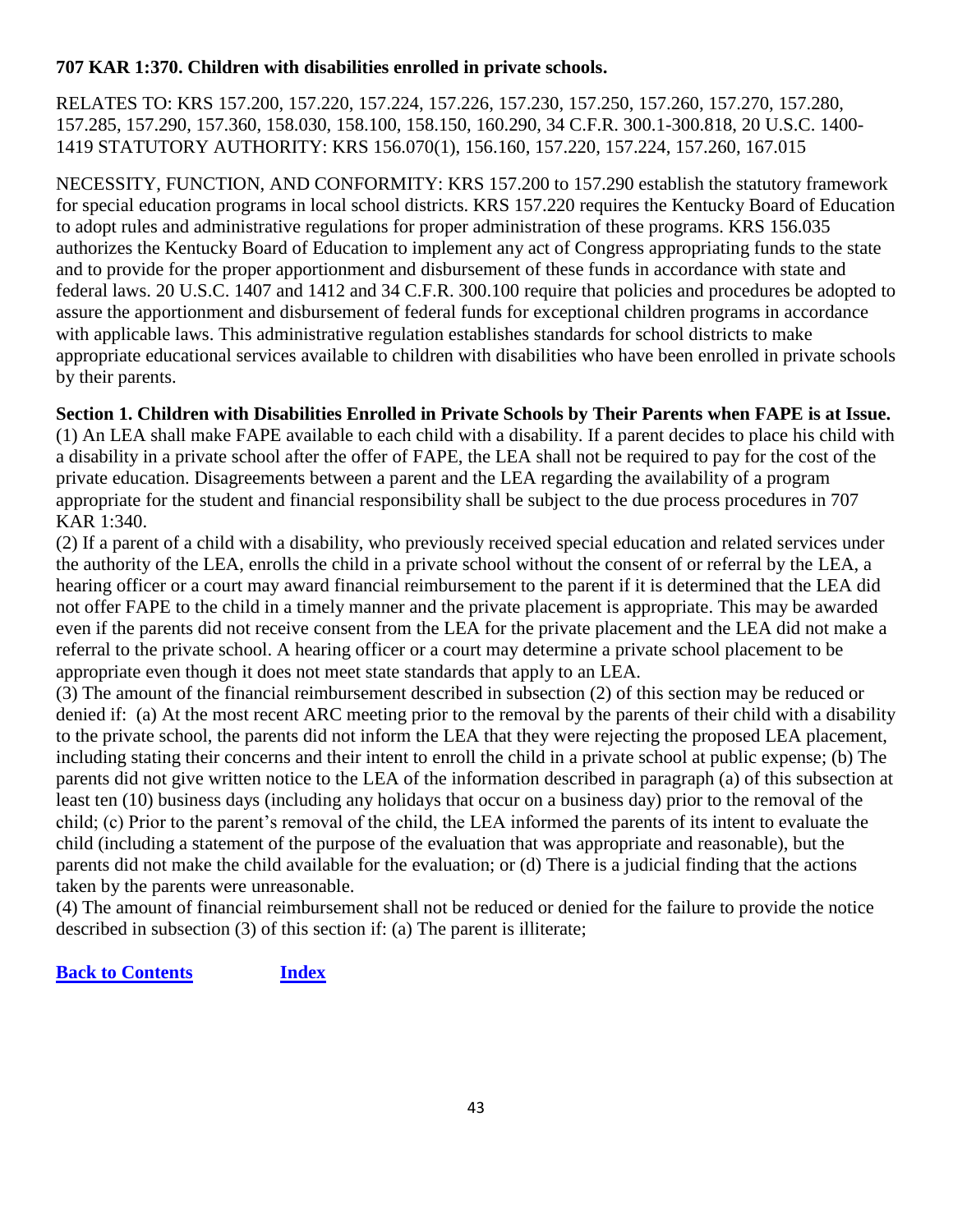(b) Compliance with the notice requirement would likely result in physical or serious emotional harm to the child; (c) The school prevented the parent from providing the notice; or (d) The parent had not received notice from the LEA of his obligation to provide this notice.

**Section 2. Child Find for Children with Disabilities Enrolled by Their Parents in Private School.** (1) An LEA shall locate, identify, and evaluate all private school children with disabilities, including school children attending private, religious schools within the boundaries of the LEA. These activities shall be comparable to the activities to locate, identify, and evaluate children with disabilities in the public schools. An LEA in which private schools are located shall include parentally-placed private school children who attend those schools but reside in a state other than Kentucky in the LEA's child find activities.

(2) The LEA shall maintain in its records and provide to KDE: (a) The number of children evaluated under this section; (b) The number of children determined to be children with disabilities under this section; and (c) The number of children served under this section.

(3) An LEA shall consult with appropriate representatives of the private schools on how to carry out these activities.

(4) Child find activities shall be completed in a time period comparable to that for other students attending public school in the LEA. An LEA shall not consider the costs, including the cost of individual evaluations incurred by the LEA's child find activities, in meeting its obligation under Section 4(3) of this administrative regulation.

**Section 3. Parental Consent.** (1) If a parent of a child who is parentally placed in a private school does not provide consent for the initial evaluation or the reevaluation or a parent fails to respond to such a request, the LEA: (a) Shall not use the procedures in 707 KAR 1:340 for mediation, dispute resolution meeting, or a due process hearing; (b) Shall not be required to consider the child as eligible for services under this administrative regulation; and (c) Shall document its attempts to obtain parental consent which may include records of telephone calls, copies of correspondence, records of home or place of employment visits, and the results of these efforts.

**Section 4. Basic Requirements.** (1) A LEA shall provide special education and related services to parentally placed private school children with disabilities in accordance with the procedure found in Section 5 of this administrative regulation, to the extent consistent with the number and location of these children enrolled in private schools located within the school district boundaries.

(2) A service plan shall be developed and implemented for each private school child with a disability who has been designated by the LEA to receive special education and related services under Section 5 of this administrative regulation.

(3) To meet this requirement, a LEA shall spend a proportionate amount of the federal money it receives under the IDEA pursuant to 34 C.F.R. 300.133. This amount shall be determined after the LEA has completed its child find activities and submitted a child count figure to KDE. This child count shall be conducted on December 1 of each year.

**Section 5. Consultation.** (1) A LEA shall consult in a meaningful and timely fashion with private school representatives, and parents or representatives of parents of parentally-placed school children withBack to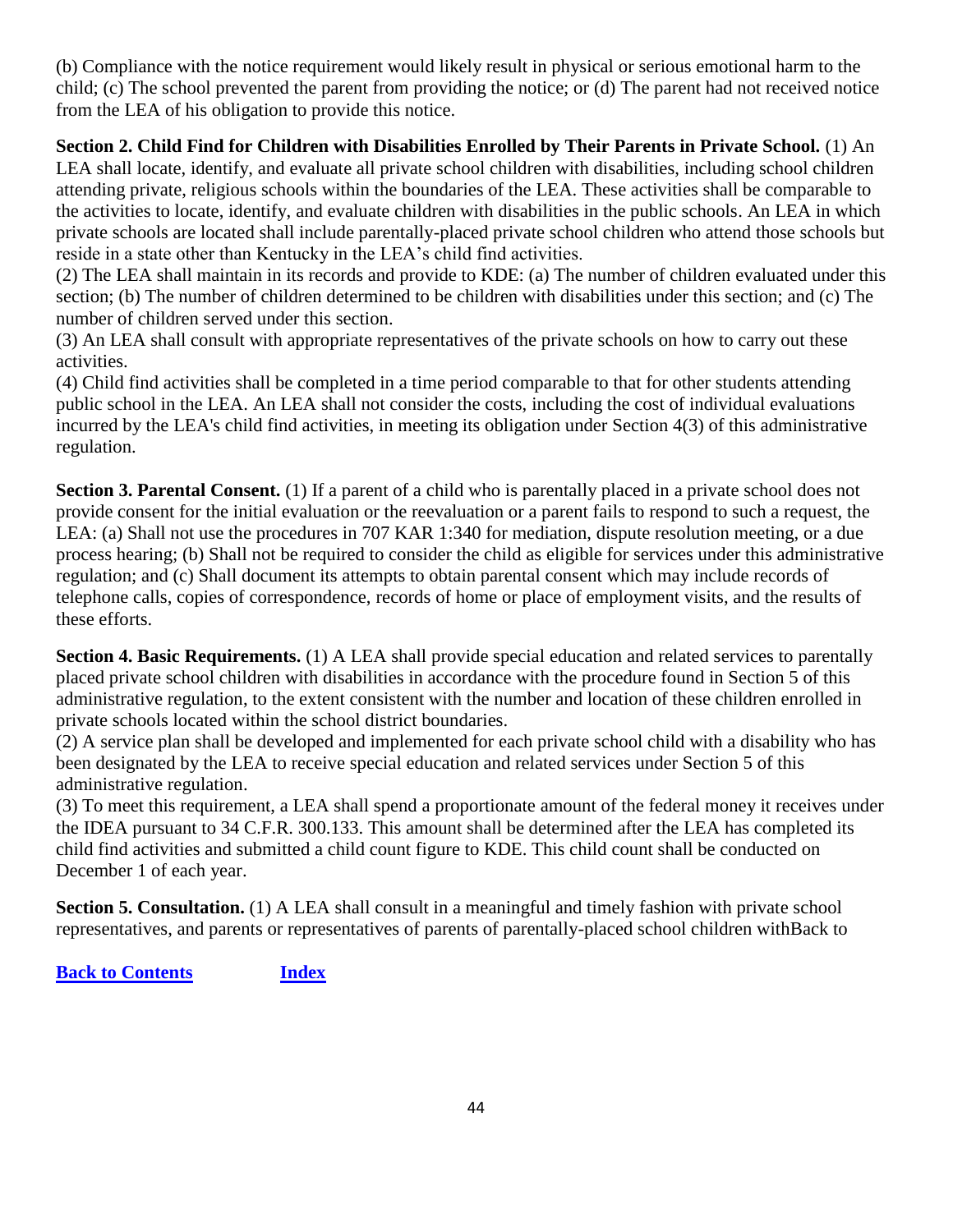disabilities during the design and development of special education and related services regarding the following: (a) The child find process, including how children suspected of having a disability can participate equitably and how parents, teachers, and private school officials will be informed of the process; (b) The determination of the proportionate share of federal funds, including how calculated; (c) How the consultation process will operate throughout the school year to ensure that parentally-placed children with disabilities identified through the child find process can meaningfully participate in special education and related services; (d) How, where, and by whom special education and related services will be provided including:

1. A discussion of the types of services, including direct services and alternate service delivery methods; 2. How special education and related services will be apportioned if funds are not sufficient to serve all parentally placed private school students with disabilities; and

3. How and when those decisions will be made; and (e) How the LEA will provide a written explanation to the private schools of the reasons why the LEA chose not to provide services directly or through a contract, if the LEA disagrees with the views of the private school representatives.

(2) When timely and meaningful consultation has occurred, the LEA shall obtain a written affirmation signed by the representatives of the private schools. If a private school does not provide the affirmation within a reasonable period of time, the LEA shall forward the documentation of the consultation process to the KDE.

**Section 6. Services Provided.** (1) An LEA shall ensure that services provided under a services plan shall be provided by personnel meeting the same standards as personnel providing services in the public school, except private school teachers that provide services under a service plan shall not have to meet the highly-qualified special education teacher requirements of 20 U.S.C. 1401(10).

(2) Private school children with disabilities may receive a different amount of services than children with disabilities in public schools. There shall be no individual right to special education and related services, but the student shall receive the services provided in the service plan in light of the services the LEA has determined to provide.

(3) A private school child with a disability who has been designated to receive services shall have a services plan that describes the specific special education or related services that the LEA will provide in light of the services the LEA has determined to provide private school children with disabilities through the process in Section 5 of this administrative regulation.

(4) The services plan shall, to the extent appropriate: (a) Meet the requirements of an IEP under 707 KAR 1:320 with respect to the services provided; and (b) Be developed, reviewed, and revised consistent with the requirements to develop, review, and revise IEPs.

(5) Services delivered through a service plan shall be provided by: (a) Employees of the LEA; or (b) Through a contract with the LEA.

(6) Special education and related services provided through a service plan shall be secular, neutral, and nonideological.

**Section 7. Location of Services.** (1) A service to a private school child with a disability may be provided at a site determined by the LEA. If necessary for the child to benefit from or participate in the services provided under a services plan, the private school child with a disability shall be provided transportation: (a) From the child's school or the child's home to a site other than the private school; and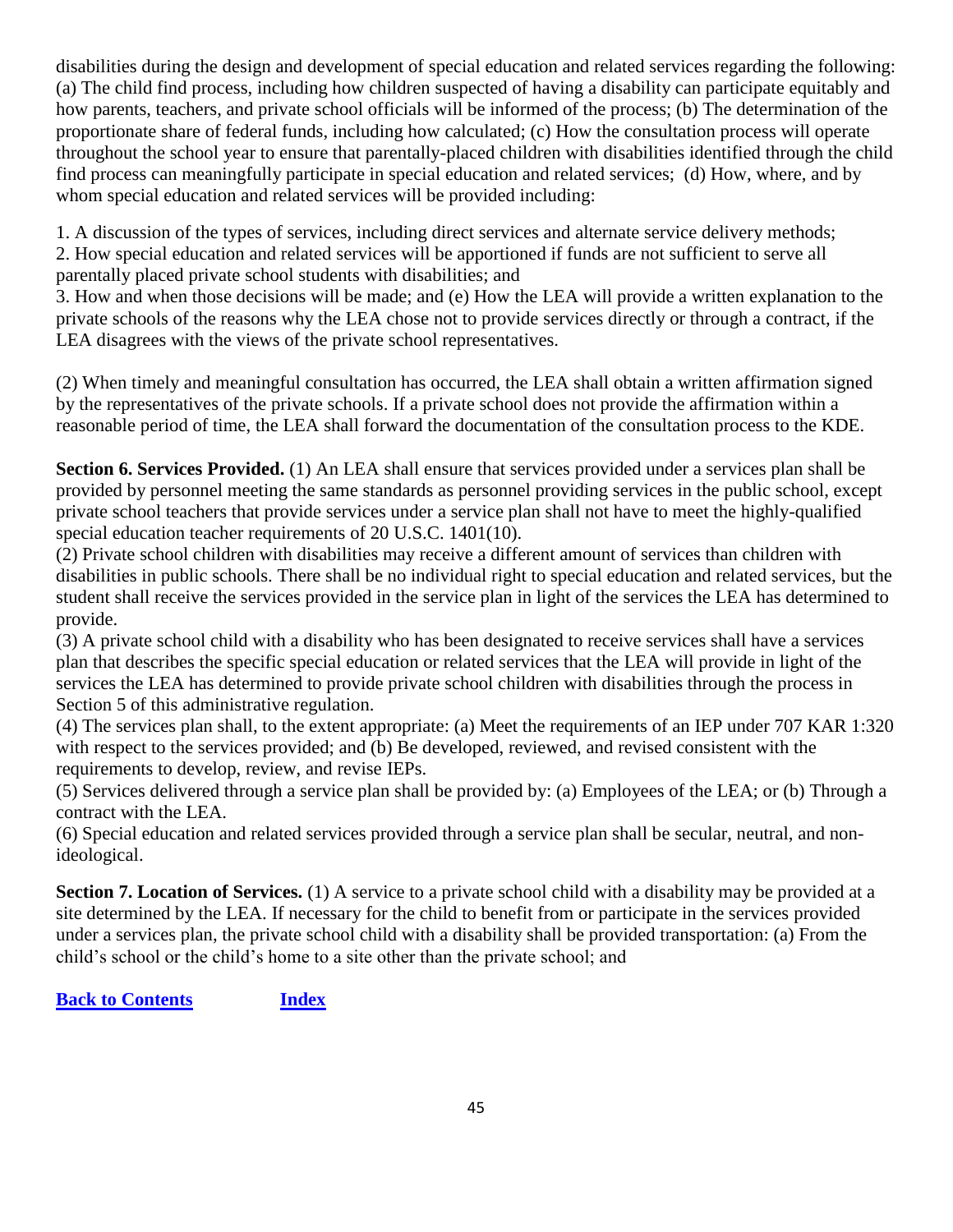(b) From the service site to the private school, or to the child's home, depending on the timing of the services. (2) An LEA shall not be required to provide transportation from the child's home to the private school. (3) The cost of transportation may be included in calculating the amount to be expended on private school children with disabilities.

**Section 8. Due Process Procedures.** (1) The due process procedures afforded to parents and children with disabilities described in 707 KAR 1:340, Sections 4, 6, 8, 9, 10, 11, 12 shall not apply to complaints that an LEA failed to meet the requirements of this administrative regulation, including the provision of services indicated on a services plan. However, these requirements may be the basis for a written formal complaint under 707 KAR 1:340, Section 7. The due process procedures described in 707 KAR 1:340 shall apply to complaints that an LEA failed to complete its responsibilities under child find for private school children with disabilities and its responsibilities to evaluate and determine eligibility for private school children with disabilities.

(2) A private school official has the right to submit a state written complaint to the LEA and the Kentucky Department of Education as outlined in 707 KAR 1:340, Section 7, for allegations that the LEA:

(a) Did not engage in timely and meaningful consultation; or (b) Did not give due consideration to the views of the private school official.

(3) If the private school official submits a state written complaint, the official shall provide the basis of the alleged noncompliance by the LEA.

(4) If the private school official is dissatisfied with the final decision of the Kentucky Department of Education, the official may submit a complaint to the Secretary of the United States Department of Education. If such a complaint is filed with the secretary, the Kentucky Department of Education shall forward the appropriate documentation to the Secretary.

**Section 9. Restrictions on Serving Nonpublic Students.** (1) An LEA shall not use funds under Part B of IDEA to finance the existing level of instruction in a private school or to otherwise benefit the private school. The LEA shall use the funds provided under IDEA to meet the special education and related services needs of private school children with disabilities but not for:

(a) The needs of a private school; or

(b) The general needs of the students enrolled in the private school.

(2) An LEA may use funds under Part B of IDEA to make public school personnel available in private schools to the extent necessary to provide services under a services plan and if those services are not normally provided by the private school.

(3) An LEA may use funds under Part B of IDEA to pay for the services of private school personnel to provide services under a services plan if the employee performs the services outside his regular hours of duty and the employee performs the services under the supervision and control of the LEA.

(4) The LEA shall keep title to and exercise continuing administrative control of all property, equipment, and supplies that the LEA acquires with funds under Part B of IDEA and uses for the benefit of private school children with disabilities. An LEA may place equipment and supplies in a private school for the period of time needed to provide the services.

(5) The LEA shall ensure that the equipment, and supplies placed in a private school are used only for Part B purposes and can be removed from the private school without remodeling the private school facility.

(6) The LEA shall remove equipment and supplies from the private school if the equipment and supplies are no longer needed for Part B purposes, or if removal is necessary to avoid unauthorized use of the equipment and supplies.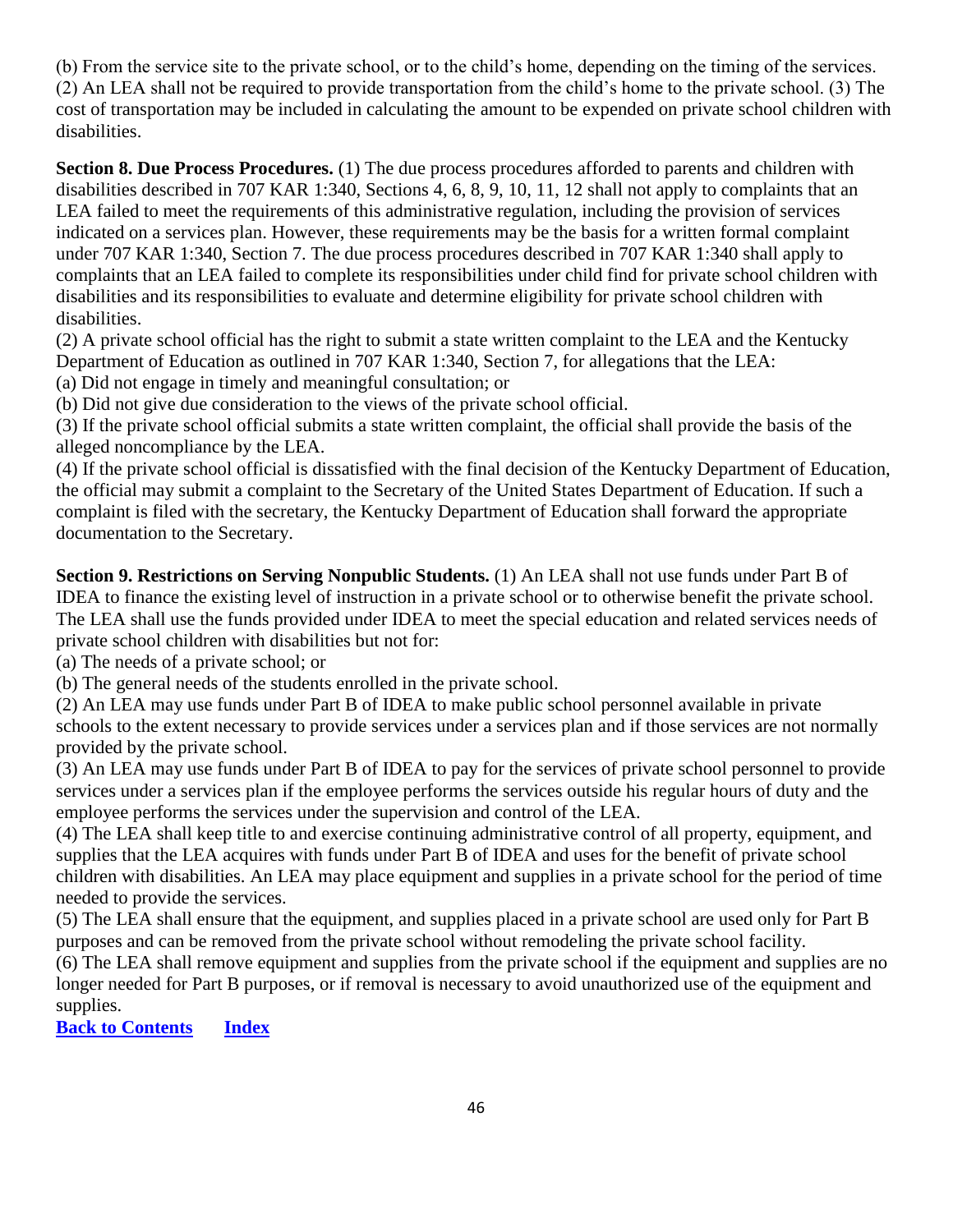(7) The LEA shall not use any funds under Part B of IDEA for repairs, minor remodeling, or construction of private school facilities. (26 Ky.R. 2146; Am. 27 Ky.R. 507; eff. 8-14-2000; 33 Ky.R. 3492; 34 Ky.R. 564; eff. 11-5-2007.)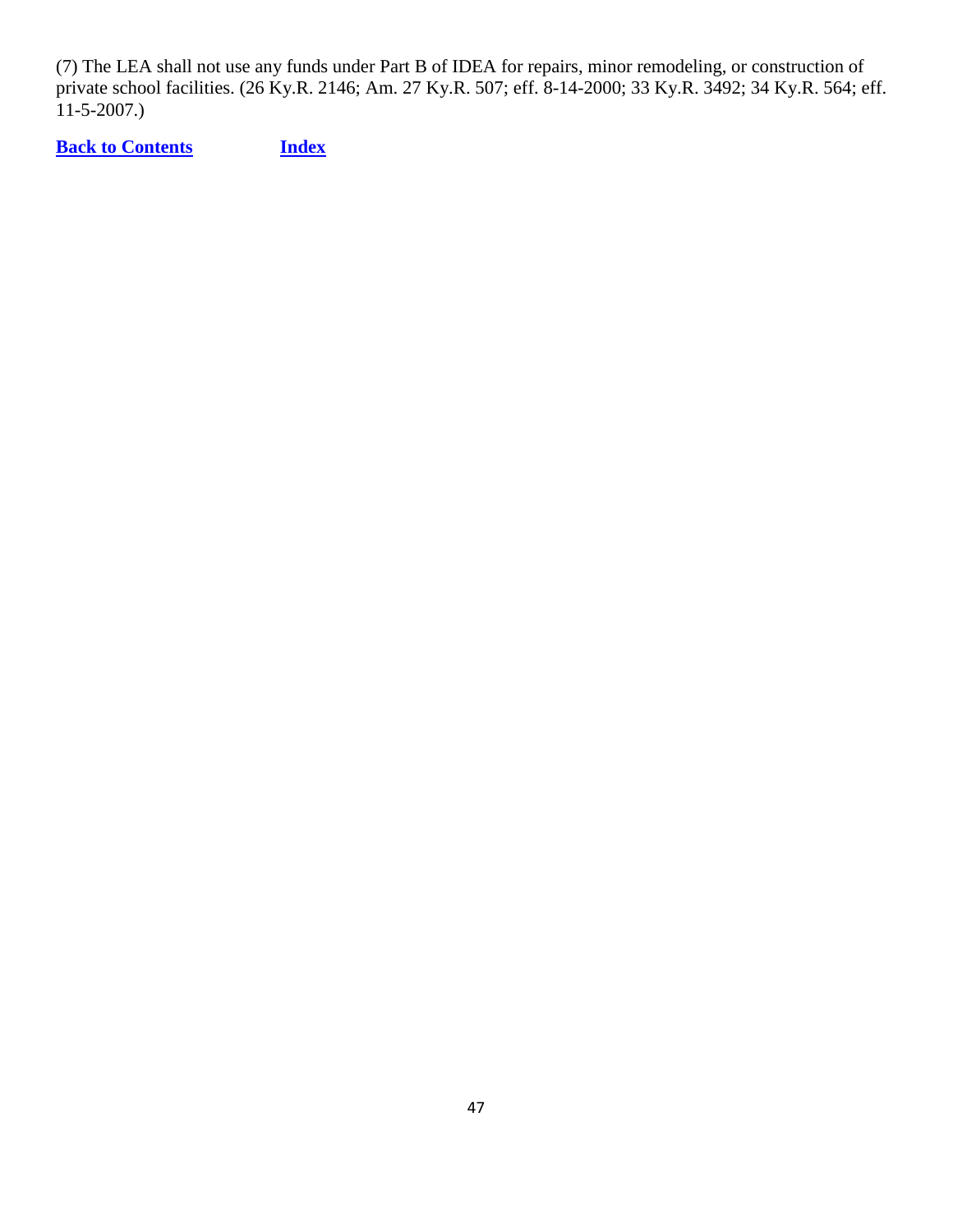# <span id="page-48-0"></span>**707 KAR 1:380. Monitoring and recovery of funds.**

RELATES TO: KRS 157.200, 157.220, 157.224, 157.226, 157.230, 157.250, 157.260, 157.270, 157.280, 157.285, 157.290, 157.360, 158.030, 158.100, 158.150, 160.290, 34 C.F.R. 300.1-300.818, 20 U.S.C. 1400- 1419 STATUTORY AUTHORITY: KRS 156.070(1), 156.160, 157.220, 157.224, 157.260, 167.015 NECESSITY, FUNCTION, AND CONFORMITY: KRS 157.200 to 157.290 establish the statutory framework for special education programs in local school districts. KRS 157.220 requires the Kentucky Board of Education to adopt rules and administrative regulations for proper administration of these programs. KRS 156.035 authorizes the Kentucky Board of Education to implement any act of Congress appropriating funds to the state and to provide for the proper apportionment and disbursement of these funds in accordance with state and federal laws. 20 U.S.C. 1407 and 1412 and 34 C.F.R. 300.100 require that policies and procedures be adopted to assure the apportionment and disbursement of federal funds for exceptional children programs in accordance with applicable laws. This administrative regulation establishes the procedures that will be followed by the Department of Education in the event it is necessary to take corrective action on behalf of children with disabilities.

**Section 1. Monitoring.** (1) The Kentucky Department of Education shall conduct monitoring of LEAs and other agencies that provide educational services to children with disabilities on a regular basis to determine compliance with federal and state requirements. Off-site monitoring shall include review of the following: (a) LEA'sA self-assessment;

(b) Reports, including count and data tables, and performance reports;

(c) Complaints and due process hearings;

(d) Finance reports; and

(e) Documentation indicating inclusion of children with disabilities in the assessment and accountability system.

(2) Off-site monitoring shall identify any areas of noncompliance that indicate the need for further investigation, including an on-site review.

(3) On-site monitoring may include:

(a) Review of individual children's records, including records of children served by private or state-operated schools;

(b) Interviews with staff;

(c) A survey of parents;

(d) Visits in schools and classrooms; and

(e) Other activities, including review of financial records.

(4) Following an off-site or on-site review, the Kentucky Department of Education shall issue a written report. Deficiencies specified in the report shall be the basis for the LEA to develop a corrective action plan (CAP) for review and approval by the Kentucky Department of Education. Prior to the development of the CAP, the LEA shall have the opportunity to submit additional information to verify or clarify issues related to the report. Each CAP shall be monitored and enforced by the Kentucky Department of Education.

(5) A CAP shall be submitted to the Kentucky Department of Education no later than thirty (30) business days after the LEA receives the report of noncompliance. The CAP shall include:

(a) A statement of the matter to be corrected; and

(b) The steps the LEA shall take to correct the problem and document compliance.

(6) Within thirty (30) business days of receiving the CAP, the Kentucky Department of Education shall notify the LEA of the status of the CAP. If the Kentucky Department of Education rejects the CAP, the LEA shall have fifteen (15) business days to submit a new CAP.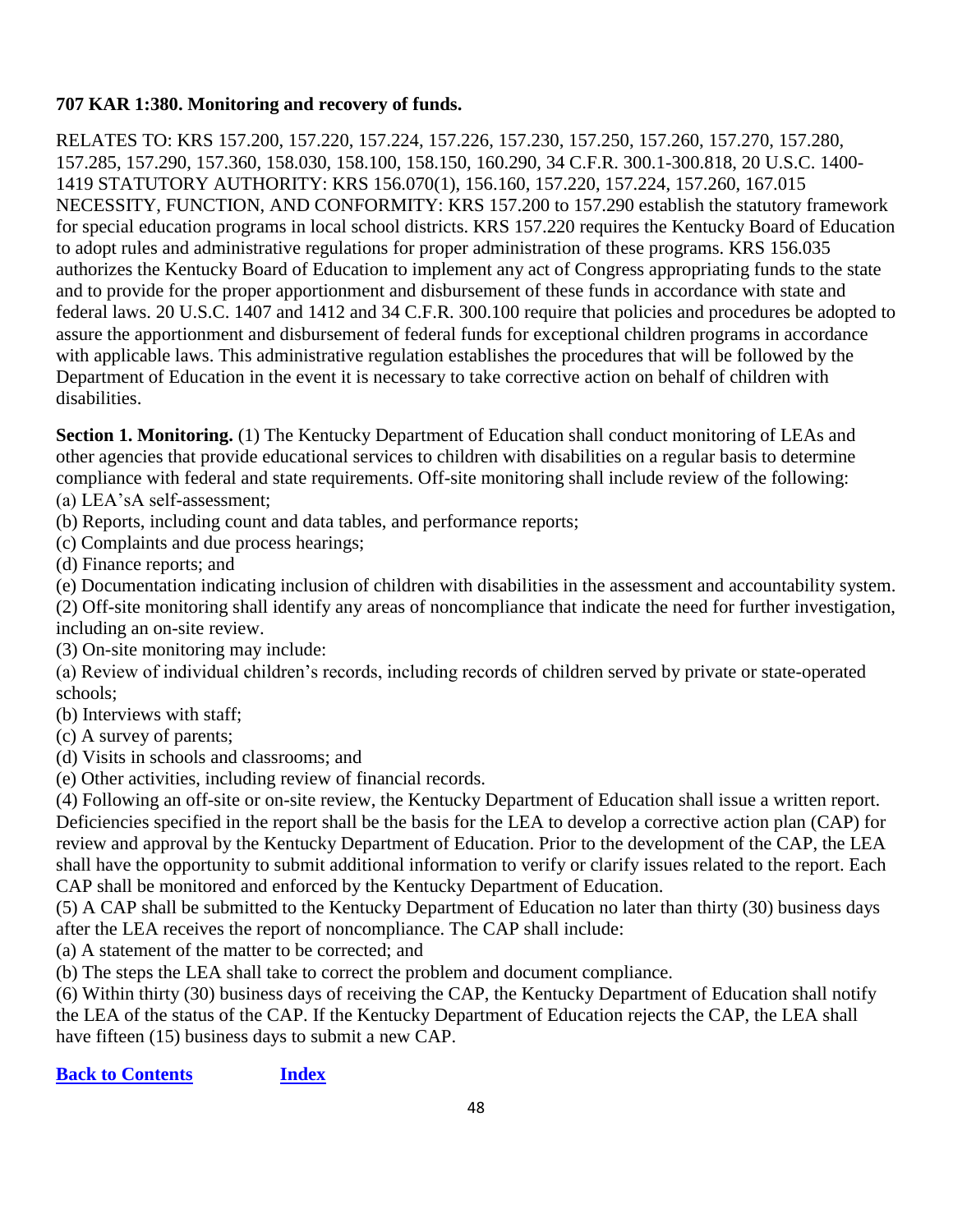(7) A CAP approved by the Kentucky Department of Education shall be monitored and shall be an official document requiring the LEA to meet the specified activities. The Kentucky Department of Education shall not initiate further sanctions during the time period specified in the CAP unless requested by the LEA. (8) Any noncompliance verified by monitoring shall be corrected within twelve (12) months from the date of the notification to the LEA of the noncompliance.

**Section 2. Special Education Program Found Noncompliant.** (1) The Kentucky Department of Education shall ensure that each LEA or other state agency responsible for providing the child's education complies with the LEA eligibility requirements contained in IDEA, 34 C.F.R. Part 300. To fulfill this obligation, the Kentucky Department of Education may implement the procedures established in this administrative regulation. (2) A special education program may be found noncompliant through deficiencies identified in:

(a) Off-site or on-site monitoring that were not corrected by a corrective action plan;

(b) A final decision issued in complaint investigations after appeals have been exhausted;

(c) Decisions issued in due process hearings or by the Exceptional Children Appeals Board that have become final after the appeal rights have been exhausted; or

(d) Review of other data routinely collected by the Kentucky Department of Education.

**Section 3. Causes for Imposing Sanctions.** (1) The Kentucky Department of Education shall employ progressive sanctions until compliance is achieved, if an LEA:

(a) Fails to comply with a CAP, including not implementing the activities in an approved CAP;

(b) Fails to comply with the final decision in a complaint investigation after appeals have been exhausted, or the decision of a due process hearing officer or the Exceptional Children Appeals Board that has become final after appeal rights have been exhausted;

- (c) Fails to manage the special education program in compliance with state and federal law;
- (d) Fails to manage funds in compliance with state and federal law;

(e) Obtains funds through deception including falsifying application information for the purpose of obtaining funds; or

(f) Has been brought before a court of competent jurisdiction and found in noncompliance with state and federal special education requirements after appeal rights have been exhausted.

(2) Sanctions may be imposed if an LEA fails or refuses to correct an identified deficiency. The Kentucky Department of Education shall give notice at least ten (10) schools days prior to initiating actions related to sanctions. The Kentucky Department of Education shall remain in contact with the appropriate LEA staff during the imposition of sanctions until the deficiencies are remedied.

**Section 4. Sanctions.** (1) The Kentucky Department of Education shall employ intensive assistance for at least a two (2) year period, including providing consultation, training, and technical assistance, or assigning a special education mentor, to remedy deficiencies and obtain voluntary compliance before imposing sanctions beyond a corrective action plan (CAP).

(2) The Kentucky Department of Education shall employ less severe sanctions before more severe sanctions until the LEA is in compliance. Progressive sanctions may include the following: (a) Conditional approval of IDEA funds. If verifiable progress is not made in implementing a CAP, conditional funding shall be imposed. Conditions and timelines for continuing to receive IDEA funds shall be stated in the application approval letter or an attachment. Conditional funding may be employed for more than one year before imposing the next sanction, unless the LEA fails or refuses to meet the conditions or timelines. This sanction shall be lifted when the Kentucky Department of Education verifies compliance;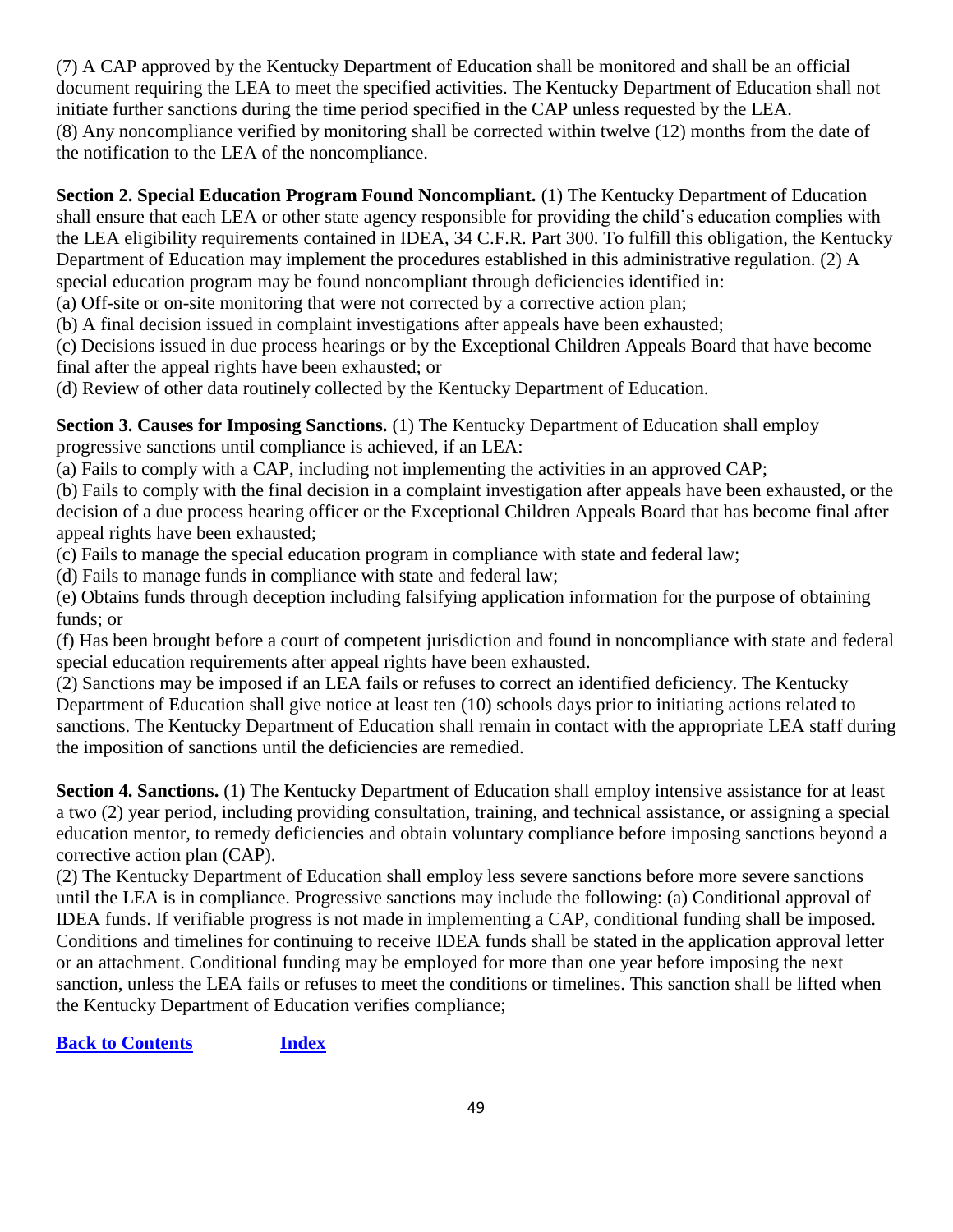(b) Withholding of payments of IDEA funds. If an LEA fails or refuses to meet the conditions or timelines in the conditional approval letter, IDEA funds may be withheld by the Kentucky Department of Education. The Kentucky Department of Education shall make no further payments to the LEA until the Kentucky Department of Education verifies that compliance has been achieved. If the LEA makes no effort to correct the deficiency within sixty (60) calendar days of withholding of IDEA funds, further sanctions may be imposed pursuant to appropriate provisions in KRS 156.132. Withholding shall remain in effect during the pendency of any additional sanctions;

(c) Withholding of Support Education Excellence in Kentucky (SEEK) add-on funds. SEEK add-on funds for exceptional children shall be withheld in trust as required in KRS 157.224. This sanction shall be lifted when the Kentucky Department of Education verifies compliance with substantive special education requirements; or (d) Other actions available under state and federal law shall be employed as circumstances warrant.

(3) The Kentucky Department of Education may conduct an off-site or on-site review to validate compliance.

**Section 5. Opportunity for a Hearing.** Prior to the withholding of IDEA or SEEK add-on funds, the LEA shall be provided notice and an opportunity for an administrative hearing in accordance with KRS Chapter 13B.

**Section 6. Child Count Audit.** (1) Child count figures submitted to the Kentucky Department of Education for the purpose of receiving funds under IDEA shall be subject to an audit validating the count. The Kentucky Department of Education shall conduct the child count audits prior to withholding funds pursuant to Section 4(2)(b) of this administrative regulation.

(2) If an LEA counts more children on its December 1 child count than are actually being served, or counts children who are ineligible to be counted for funding, the LEA shall reduce its child count or return the funds received for each misclassified child.

(3) The reduction may be initiated by:

(a) The LEA upon recognizing an error exists; or

(b) The Kentucky Department of Education through an on-site or off-site validation of the child count figures.

(4) Notice and an opportunity for a hearing under KRS Chapter 13B shall be provided before recovery of funds.

(5) Annually, the Kentucky Department of Education shall review and, as needed, select LEAs for a child count audit. An LEA may be selected for audit based on the following:

(a) Recurring noncompliances identified through off-site or on-site monitoring;

(b) Recurring substantiated complaints or final decisions from due process hearings or the Exceptional Children Appeals Board on similar issues;

(c) Failure to comply with a CAP within the specified timelines, or with the final decision in a complaint investigation after appeals have been exhausted, or with a hearing or appeal decision after appeals rights have been exhausted within specified timelines;

(d) Increases or decreases of total child counts, changes in categorical areas, or amendments to the original IDEA-B child count report that cannot be justified by district-supplied data like annual child count data and districtwide enrollment data or other district-supplied sources of data;

(e) Unusual child count data, such as, more than fifteen (15) percent of the total school population reported as having disabilities, no change in numbers from year to year, high numbers of low incidence populations, or unusually low percentages of children with disabilities when compared to similar LEAs; or

(f) Previous audits resulting in reductions in addition to the presence of any of the items listed in paragraphs (a) through (e) of this subsection.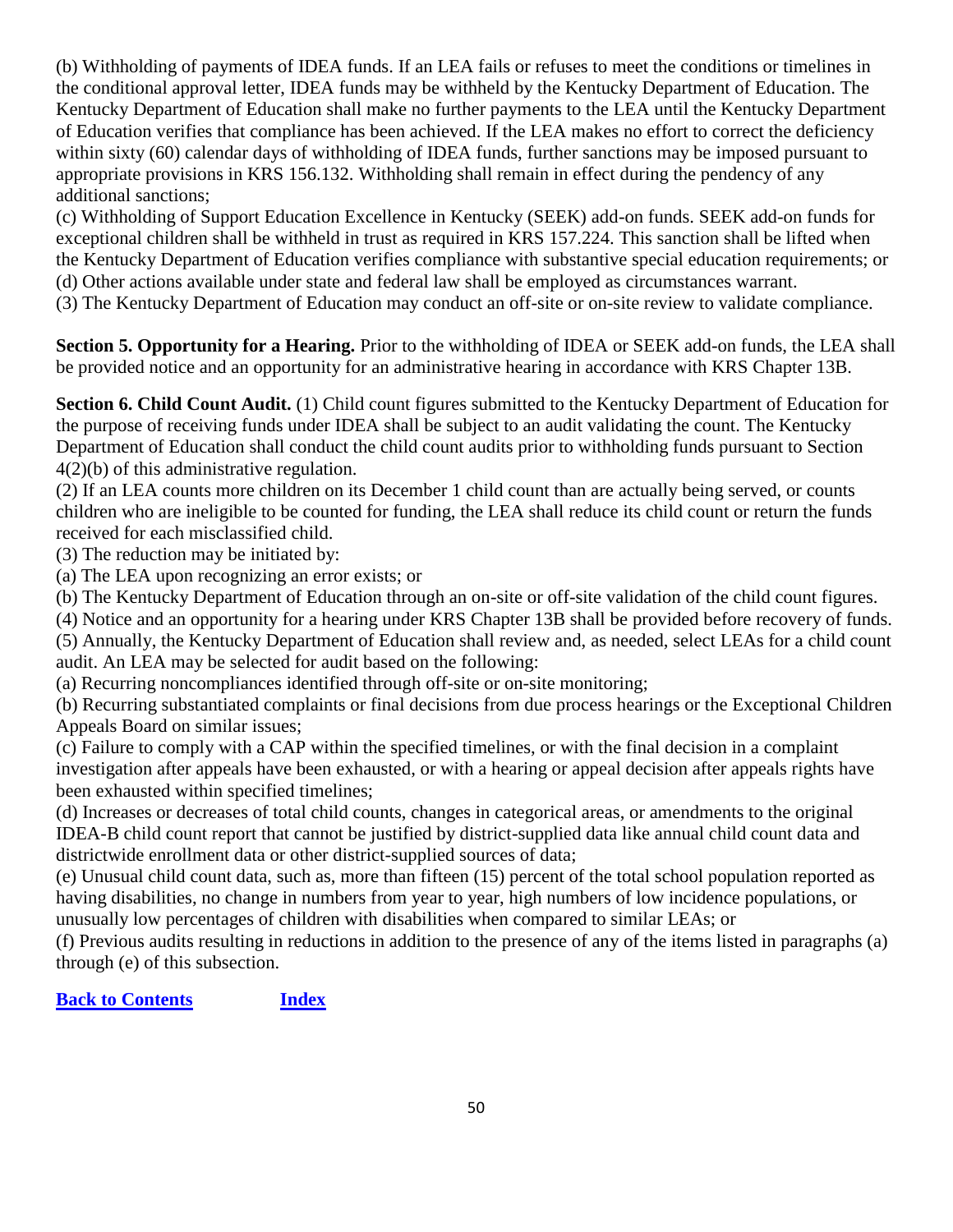(6) Prior to initiating a child count audit, the Kentucky Department of Education shall: (a) Notify the LEA in writing of the pending audit and request a roster of children by school, teacher, age, and individual disability category as reported on the specific count being audited; (b) Verify the number of children on the roster with the number reported on the LEA's child count; and (c) Randomly select from the roster the educational records to be audited.

(7) The Kentucky Department of Education shall conduct an on-site record review based on the standards in

707 KAR Chapter 1 and analyze the data collected to determine the number of records out of compliance.

(8) The Kentucky Department of Education shall prepare a draft audit report which includes:

(a) The reason for the child count audit;

(b) The date the audit was conducted;

(c) The total number of records reviewed;

(d) An analysis of the data obtained during the audit;

(e) The specific reductions by disability; and

(f) Notice that the LEA has thirty (30) business days from the date of the report to submit additional information for each child to demonstrate compliance.

(9) The LEA may request copies of the data collected and used to produce the findings in the audit report and submit additional information for each child to demonstrate compliance. If the LEA submits additional information to demonstrate compliance, the Kentucky Department of Education shall have thirty (30) business days from receipt of the information to review the documentation and issue a final report.

(10) Within thirty (30) business days of the date of the final audit report, if applicable, the LEA shall submit to the Kentucky Department of Education an amended child count report and a CAP to address deficiencies identified during the audit.

(11) The Kentucky Department of Education shall certify the reduced count and submit a correction to the U.S. Department of Education and the Kentucky Department of Education's Division of Finance.

(12) The IDEA grant award for the fiscal year affected shall be recalculated and:

(a) If the child count reduction affects the current year's project then the amount of the recovery shall be subtracted from the original allocation and shall not be sent to the LEA the following year;

(b) If the reduction in grant award is for a year in which funds have already been expended, the LEA's grant shall be reduced the following year by the reduced amount in a manner that shall not disrupt current delivery of instructional services; or

(c) If the reduction affects an application for the fiscal year, the LEA shall be notified of the reduction of the recalculated grant award for the following year.

(13) Follow-up audit. The Kentucky Department of Education shall conduct a follow-up audit at the time the CAP is scheduled for completion. The Kentucky Department of Education shall verify that deficiencies have been corrected. If the follow-up visit verifies that the LEA has completed all CAP activities and no areas of noncompliance are identified, the Kentucky Department of Education shall issue a final report. (26 Ky.R. 2148; Am. 27 Ky.R. 508; eff. 8-14-2000; 33 Ky.R. 3496; 34 Ky.R. 567; eff. 11-5-2007.)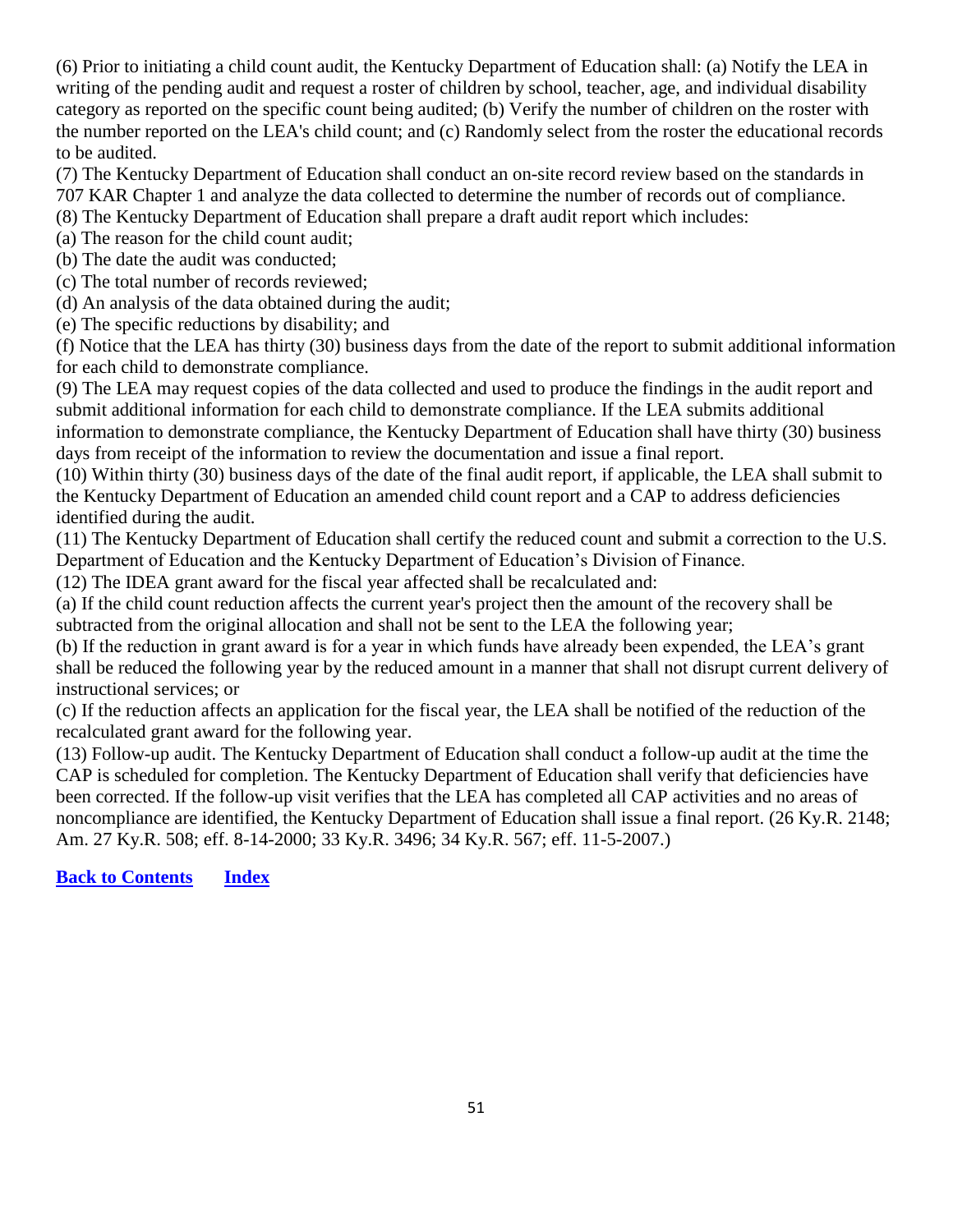#### <span id="page-52-0"></span>**A**

absence of language, 9 Abstract, 9, 10 academic, 4-7, 9, 12-20, 24, 24 access of the child to the general curriculum, 9, 15, 16, 24, 26, 41 Access Rights, 41 Accountability, 25, 27, 48 achievement, 6, 9, 15, 17, 18-20, 24, 25, 36, 39 acquired immune deficiency syndrome, 7 acute, 7 adapting, 2, 9 adaptive behavior, 5, 6, 18 Additional Procedures for Evaluating Children with Learning Disabilities, 4, 9, 20, 23, 40 adequate representation of the child, 31 Admissions and release committee, 3 adoptive parent, 7, 10, 31 adult correctional facility, 11 adult living, 9 adult services, 9 Advance appropriately toward attaining the annual goals intent of the IEP, 25 adverse effect, 3-7, 10 age of majority, 25, 32 age out, 17 alternate portfolio, 23 amendment, 41, 50 amputations,7 appeals, 32, 35, 37, 49, 50 appropriate physical education, 12 Aptitude and achievement tests, 18 ARC, 3, 5, 8, 11, 12, 15-26, 28, 31, 34, 35, 36, 37, 39, 43 ARC meeting, 20 art, 4, 12 Assessment, 8, 15, 16, 18-20, 24,25, 27, 36, 48 assistive technology, 3, 12, 24 asthma, 7 at no cost to the parent, 5, 8, 9, 24, 26, 29, 33, 43, 44, 46 Athletics, 12

# **Index**

attend attendance at ARC by alternative means, 21 attendance, 8, 13, 22, 23, 28, 42 Attention, 7, 10 attorney, 34, 35, 40 audiology services, 8 autism, 3, 4

#### **B**

Basis of Knowledge, 37 behavior, 3 -6, 10, 13 -16, 18-20, 24, 36, 37, 40 benchmarks, 25, 27 biological, 7, 10, 31 biological or adoptive parent, 7, 10, 31 birth trauma, 9 blind, 4-7, 10, 21, 40 bodily functions, 8 bone tuberculosis, 7 Braille, 7, 10, 24 brain, 4, 9, 40 breathing, 8 burns, 8 business day, 3, 5, 43 **C** Cabinet for Families and Children, 10 calendar day, 5 CAP, 4, 45-50, 51 career, 12 CART, 6 Case Load for Resource Teachers, 4, 40 category of disability, 7, 16 cerebral palsy, 7 certificate of completion, 6 change in daily routines, 3 change in placement, 24, 28, 30, 35, 36, 37 chief state school officer, 27 child count, 44, 50, 51 Child find, 14, 44, 45, 46 child's rights age of majority, 25, 32 chronic, 7 civics and government, 4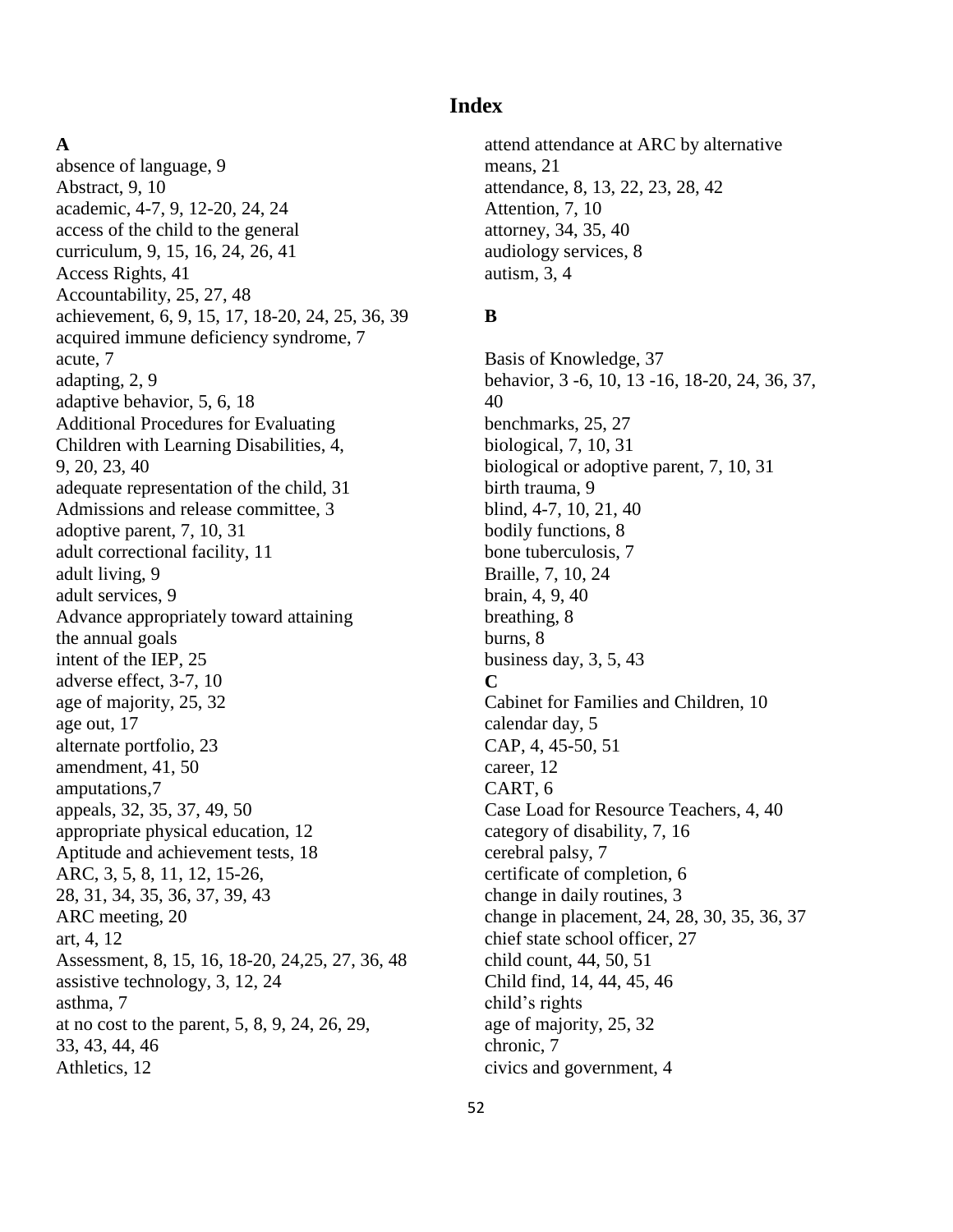Class size, 4, 40 classroom, 4, 9, 13, 16, 19 classroom-based observations, 15 clubfoot,7 clubs, 12 code of student conduct, 29, 30, 35-37 Cognition, 5, 10 cognitive, 6,10,16 Collaboration, 4 collaborative model caseload, 40 communication, 3,4,5,6,7, 9 15, 18, 24, 29 communicative status, 15 community, 9, 10 compensatory education, 33 Complaint, 4, 28, 30, 32, 33, 34, 35, 46, 49, 50 Compliance, 38, 26, 30, 33, 44, 48, 49, 50, 51 Confidentiality of information, 41, 42 conflicts with the interests of the child, 31 congenital, 7, 9 congenital anomaly, 7 Consent, 4, 15, 22, 23, 30, 40, 35, 38, 42, 43, 44 consultation private schools, 44, 45, 46 consumer and family science, 12 continuing and adult education, 9 continuum of alternative placements, 39 contractures, 7 Controlled substance, 4, 12, 17 Coordinated early intervening services, 14 Core academic subjects, 4 correctional facility, 11 Corrective action plan, 4, 8, 48, 49 correspondence, 24, 28, 30, 31, 34, 44 cortical, 10 cost of transportation, 46 private school service plan, 43 Council of Special Education Administrators, 2 counseling services, 8, 12 Course of study, 5, 6, 26 coursework, 5 court, 30, 31 -35, 41, 42, 43, 49, 53, 58

C-Print, 6 credit hours, 6 crime committed, 38 cued language transliteration, 6 cultural factors, 9, 19, 20 custody of the state, 30

### **D**

daily living skills, 9 dangerous weapon, 8, 10, 37 Day, 3, 5, 8, 22, 34, 43 deaf, 4-7, 21, 24, 40 deficits, 5, 6, 9, 19 Definitions, 3, 4 Department of Juvenile Justice, 10 depression, 5 developmental, 3-9, 15, 16, 24, 40 developmental aphasia, 9 diabetes, 7 diagnostic, 8, 19 Disagreements 43 disciplinary change in placement, 4, 23, 29, 35, 36, 38 discipline procedures, 26, 30, 35 discrepancy, 5 disease, 7 disorder, 7, 9 disproportionate representation, 14 Dispute Resolution, 30, 33-35, 41, 44 dispute resolution, 33-35, 41,44 district-wide assessment, 24, 25 Division of Exceptional Children Services, 2, 38 drug, 4, 37 due process hearing, 27-31, 33, 35, 40, 41-46, 48-50 dyscalculia, 9 Dysgraphia, 9 dyslexia, 9

### **E**

early identification, 8 early intervention program, 14, 23, 35 EBD,  $3-5$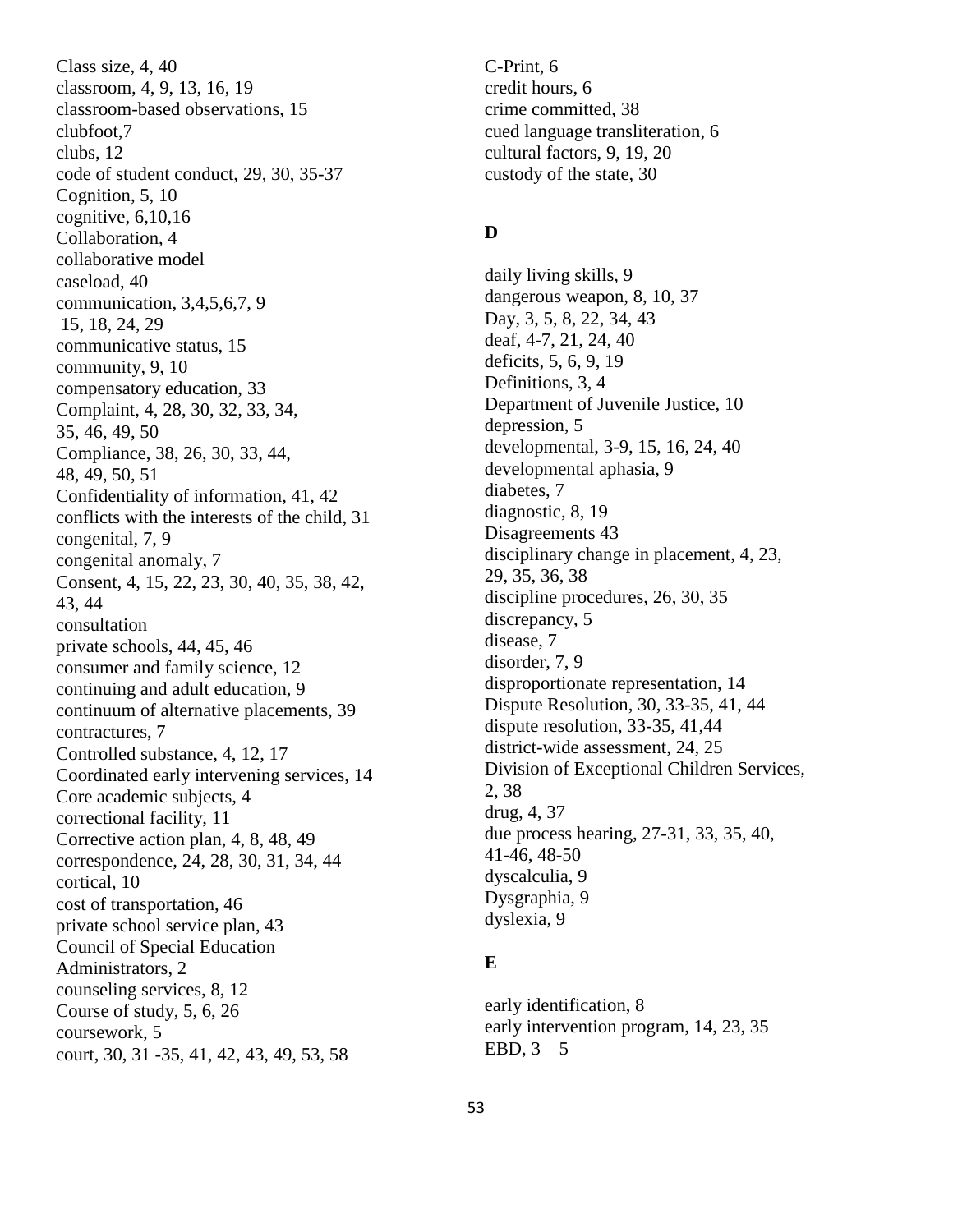economics, 4 educational record - 5, 13, 28, 41, 42, 51 eighth grade year, 26 eighteen (18) years old, 11, 42 Elementary and Secondary Education Act, 20 U.S.C. 6301,18 elementary school, 6 eligibility, 13, 15, 17, 18, 23, 26, 30, 46, 49 emergency shelters, 32 emotional status, 15 emotional-behavior disability, 5, 9, 19, 40 employment, 9, 12, 24, 26, 28, 30, 31, 34, 44 Enforcement, 5, 38, 42 English, 4, 7, 9, 18, 19, 20, 24 English language skills, 14 Environmental or economic disadvantage, 19 epilepsy, 7 equal opportunity for participation, 12 equipment 3, 46 ESY, 5, 12 ethnicity, 14 evaluation, 3, 6, 7, 8, 9, 13 - 20, 22, 24, 26, 28 - 38, 43, 44 Exceptional Children Appeals Board, 35, 49, 50 expelled, 11, 38 Extended School Year Services, 5, 12 extracurricular services, 12, 25, 39

# **F**

failed, 11, 30, 46 Family Educational Rights and Privacy Act, 5, 38, 42 FAPE, 5, 8, 11, 12, 24, 28, 29, 32, 33, 43 fears, 5 federal laws, 8 Fees, 42 Finance reports, 48 financial reimbursement disagreements over placement, hearings, 43 FMD, 6, 40 foreign language, 4 foster child, 31

foster parent, 7 fourteen (14) years, 23, 26 transition requirements, 23, 26 fractures, 7 Free appropriate public education, 5, 8, 11, 12, 24, 28, 29, 32, 33, 43 functional, 3, 6, 9, 10, 13, 15 - 17, 24, 25, 36, 40 functional behavioral assessment,36 Functional Mental Disability, 6, 40 functional vision loss, 10 functional vocational evaluation, 9

#### **G**

GED, 6 general curriculum, 9 15, 16, 22 - 26, 36, 39 geography, 4 goals, 4, 5, 8, 17, 20, 22, 23, 25 - 27, 36 good faith efforts, 27 grade level standards, 19 grade three, 14 graduation, 17 grandparent, 7 guardian, 7, 42

#### **H**

hard of hearing, 6, 24 harmful effects, 39 health, 4, 5, 6, 8, 12, 13, 40 Health services, 8 hearing, 9, 14, 16, 18 Hearing Aids, 11 hearing 4 - 6, 9, 15, 18 - 20, 24, 28 - 30, 33, 34, 38, 40 - 44, 49, 50 heart condition, 7 heightened alertness, 7 hemophilia, 7 high school diploma, 6, 12, 17 High school diploma, 6 history, 2 home, 8, 10, 12, 14, 24, 28, 30, 31, 34, 39, 44 - 46 homeless, 14, 31, 32 hospitals, 9, 39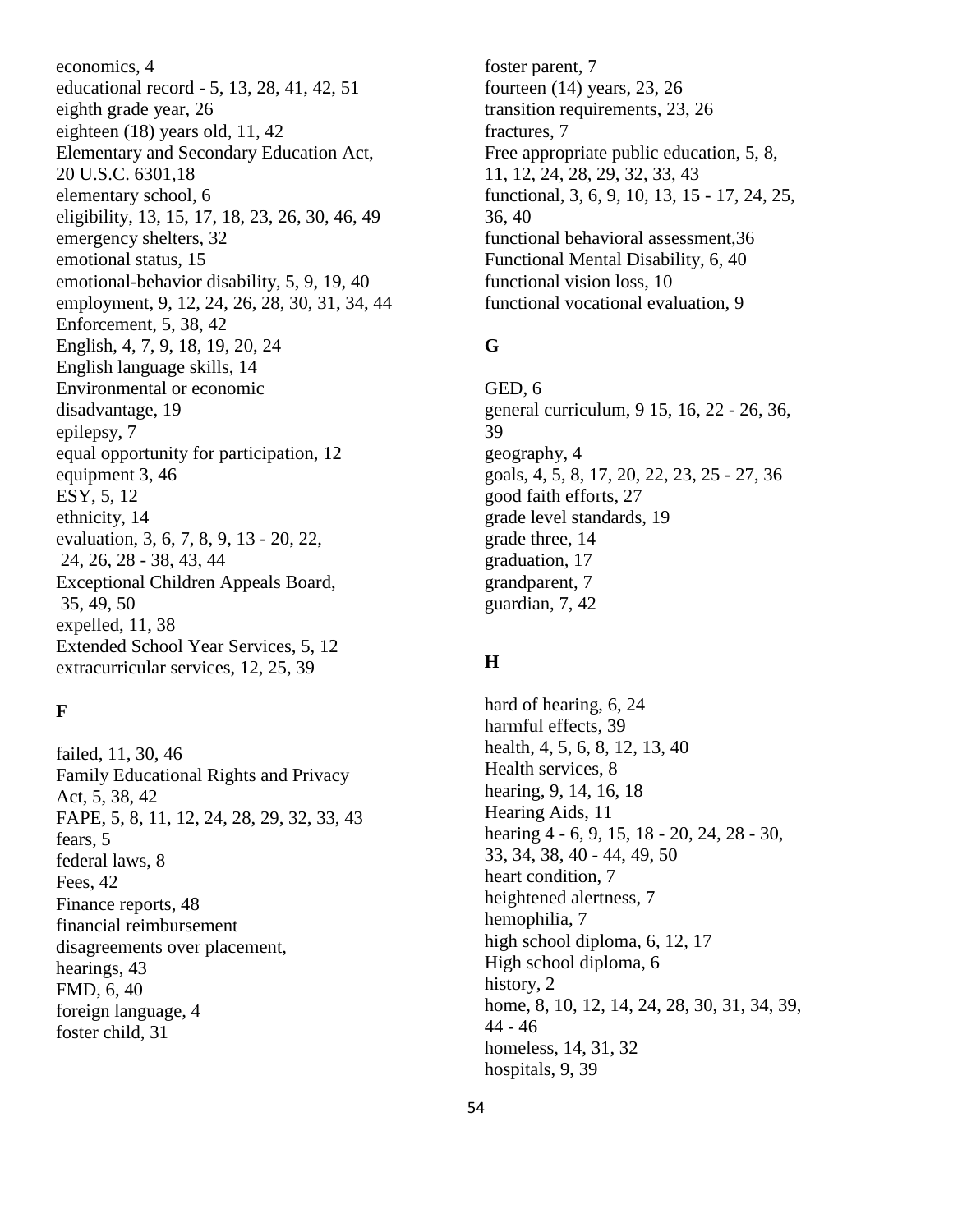**I** 

IDEA, 2 - 8, 14, 26, 32, 33, 35, 44, 46, 47, 49, 50, 51 IEP, 3, 6, 11, 12, 14 - 16, 18, 21 - 27, 31, 36, 39, 41 inclusion of children with disabilities in the assessment, 44, 48 Independent Educational Evaluation, 6, 28, 29 independent living, 9, 28, 29 Individualized Family Service Plan, 23 industrial arts, 11 Information processing, 10 initial referral, 29, 30 injury, 4, 8, 9, 37, 40 input from the parents, 16, 18, 23 institutions, 9, 29 instruction, 4, 5, 9, 10, 14, 15, 18 - 30, 39, 42, 46 intellectual development, 19, 20 intelligence, 5, 19, 20 interim alternative education setting,  $35 - 37$ interpersonal relationships, 5 interpreter, 6, 8, 24 intervention (pre-referral), 14 investigation, 4, 32, 48, 49, 50

# **J**

judicial order, 37

# **K**

KY Assoc. of School Administrators, 2 KY Board of Education, 2, 3, 11, 13, 14, 17, 21, 28, 39, 41, 43, 48, 52 KY Department of Education, 2, 4, 5, 8, 31 - 33, 35, 37 KY School for the Blind, 21 KY School for the Deaf, 21 Kindergarten, 14

# **L**

language, 4, 7, 9, 16, 18 LD, 4, 9, 18 - 21, 23, 40, lead poisoning, 7 least restrictive environment, 8, 12, 25, 35, 36, 38 leukemia, 7 limited alertness, 7 limited English, 7, 9, 15, 18, 19, 20, 24 Listening comprehension, 19 location (whether regular or special education, 23 Location of Services, 9, 25, 45 Location of the meeting, 23, 33

### **M**

make progress in the general curriculum intent of the IEP, 23 Manifestation Determination, 36, 37 manual, 14 mathematical, 9 mathematics, 4 McKinney-Vento Homeless Assistance Act, 29 McKinney-Vento Homeless Assistance Act, 42 U.S.C. 11431, 28 MD, 7 measurable annual goals, 22 measurable goals, 15 measures of behavior, 13 mediation, 30, 32, 33, 34, 44 medical device, 3, 8, 11 medically-diagnosed, 10 meeting invitation, 23 Memory, 10 mental disability, 4, 6, 7, 9, 18, 19, 40 mentor, 2, 9, 49 methodology, 9, 28 migrant children, 14 modifications, 16, 21, 25, 36 behavioral, 36 modifications in the general curriculum, 39 monitor, 8, 19 Monitoring, 4, 7, 48, 49, 50 Monitoring and recovery of funds, 48 motor, 5, 9, 10 15 19 20 motor impairment, 19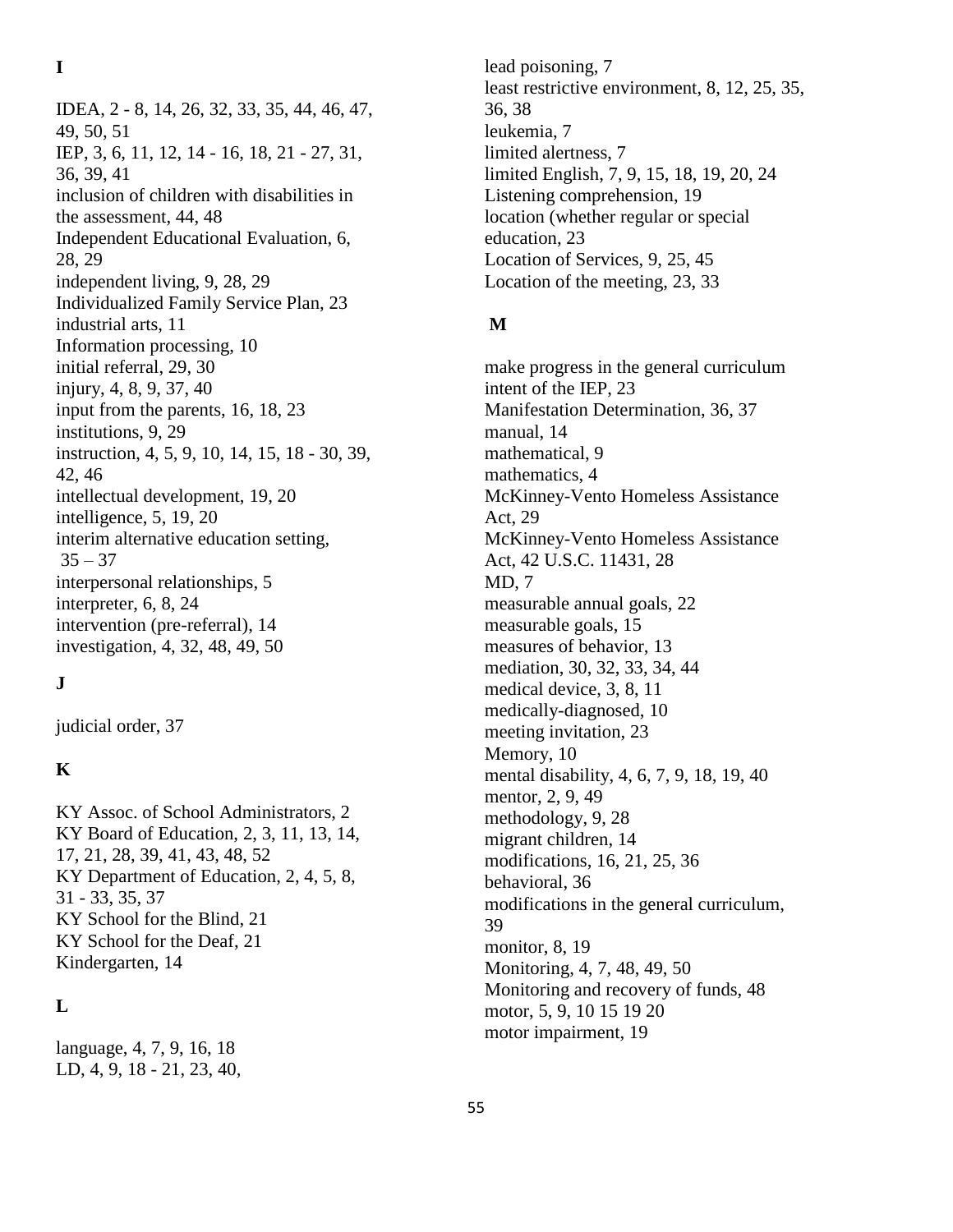multiple data sources, 19 multiple disabilities, 4, 7, 40

music, 12 mutually agreed on time and place, 23, 28

# **N**

native language, 7, 15, 24 Native language, 7 native language of the parent, 19 nephritis, 7 no cost to the parents, 8, 24 nonacademic, 12, 25 39 noncompliance, 4, 45, 48, 49, 51 , 55 nondisabled children, 9, 25, 39 nonmedical care, 11 nonprogrammatic, changes, 21, 22 nonverbal, 3 norm-referenced,5 not residing with the child's parent, 30 Notice to Parents, 23, 28, 29, 33, 34,35, 38, 43, 49, 50, 51 nutrition, 8

# **O**

objectives, 9, 25, 26, 27 observation, 19, 20 occupational, 8 Off-site monitoring, 48 OHI, 4, 7 on-site monitoring, 4, 44, 45, 46 opportunities for direct instruction, 22 Opportunity for a Hearing sanctions, withholding funds, 46 Oral expression, 17 oral transliteration services, 6 orientation and mobility, 8, 10 orthopedic impairment, 4, 7 Other health impairment, 4, 7, 37 other methods to ensure participation, 24 over identification, 13 **P**  Parent, 4, 8, 15 - 17, 20, 22, 23, 26, 30, 31, 33, 34-38, 41 - 44

parent counseling, 8 Parent Participation, 23, 28 parent's home, 24, 28, 30, 31, 34 parent's removal of the child, 43 Parental input, 18 parental rights have been terminated, 10 parents, 2, 5, 7, 8, 9, 13, 15, 16, 20, 22 - 32,34 - 38,41 - 46, 48 partial day, 8 Participating agency, 8, 26 participation in appropriate activities 25 payment for services, 11 IEP services based on research, 25 perceptual, 9, 10 periodic reports on the progress, 25 Personally identifiable information, 8, 42 physical factors, 16, 44 Physical condition, 18 physical education, 12 Physical functions, 10 physical symptoms, 5 Placement decisions, 37, 39 policies and procedures, 3, 11, 14, 18, 21, 27,38, 41, 43, 48 poliomyelitis, 7 positive behavioral interventions, 24 post-school activities, 9 postsecondary, 8, 9, 17, 23, 26 postsurgical maintenance, 11 preschool, 6, 14, 23, 25, 35 present levels of academic achievement, 16, 24 private residential educational program, 11 private school, 6, 8, 21, 26, 41, 43 ,44, 45, 46, 47 Problem-solving, 10 procedural safeguards, 28, 29, 30, 37 professional judgment, 5 professional personnel, 24 program modifications, 24, 35 Program of Studies, 5, 9, 12, 15, 19, 25 Program Options, 12 programming, 11 progress in the general curriculum, 15, 24, 25 progressive loss of vision, 10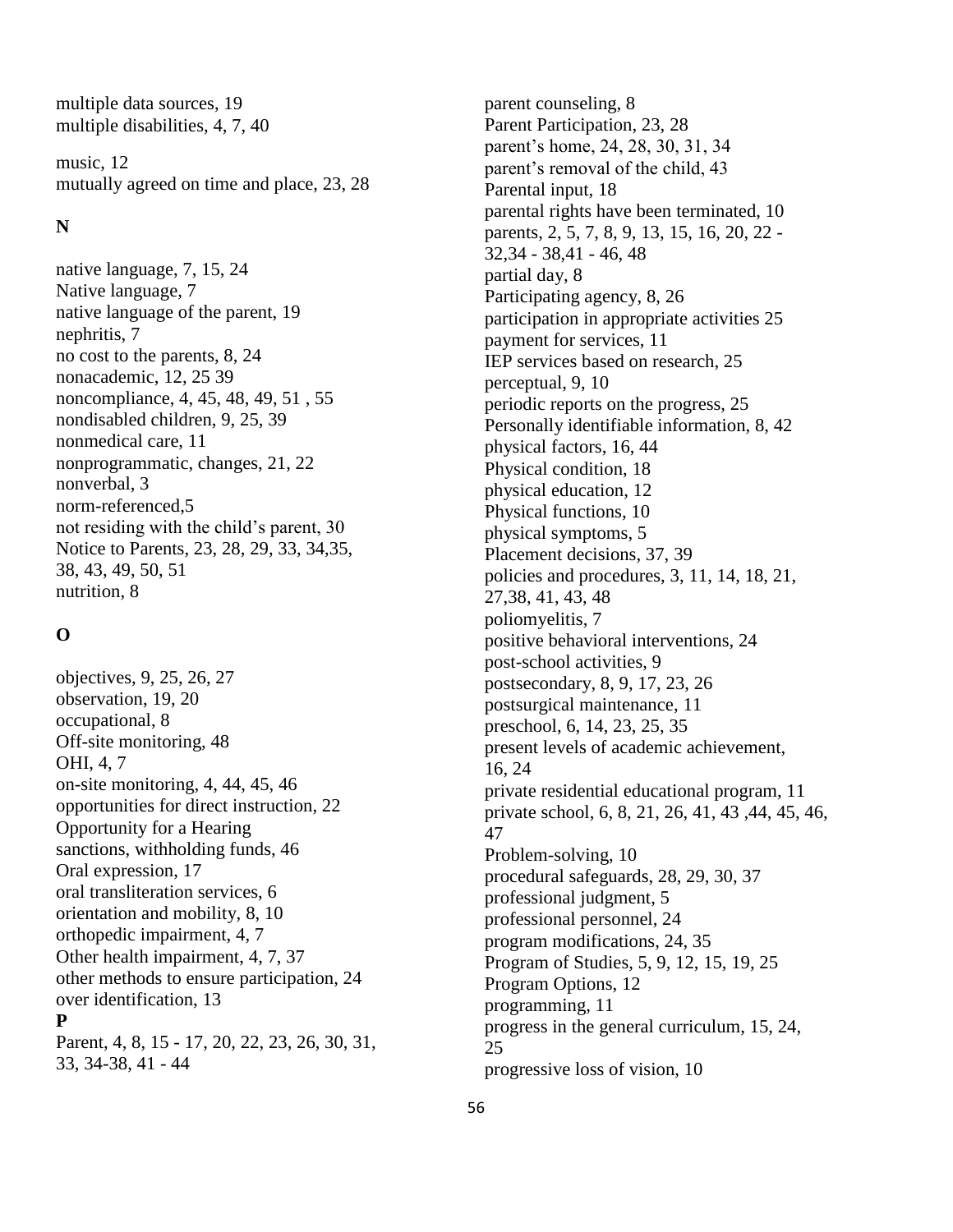Progressive sanctions, 49 Prohibition of Mandatory Medication, 12 proportionate share of federal funds, 45 psychological services, 8, 5 psychosocial impairment, 5, 9 public expense, 5, 8, 28, 29, 43

# **Q**

Qualified personnel, 8, 15, 20

#### **R**

race, 13 reading, 4, 9, 18, 19, 24 Reading comprehension, 19 Reading fluency skills, 19 real-time translation, 6 Reasonable efforts to obtain voluntary compliance, 8 reasoning, 9, 10 Record of Access, 42 record of its attempts, 23, 28, 30 records, 4, 5, 13, 23, 24, 26, 27, 28, 30, 31, 34, 37, 38, 40, 41, 42, 48, 44, 46, 51 Records on More than One (1) Child, 41 Records Regarding Migratory Children, 13 Recreational activities, 8, 12 reevaluation, 14, 15, 16, 17, 30, 31, 44 referral, 8, 14, 15, 20, 29, 30, 43 Referrals to agencies, 12 referring a child to, a private school or facility, 26 refused initial services, 38 refused to consent, 38 regular classes, 25, 39, 40 regular classroom, 4, 19 regular diploma, 17 regular education, 2, 9, 14, 15, 19, 20, 22, 39 regular education teacher, 2, 21, 22, 24 regular physical education, 12 rehabilitation counseling, 8 related services, 4, 5, 8, 9, 12, 14 - 16, 18, 20 - 23, 27, 43 - 46

Related services personnel, 21 repetitive activities, 2 Reporting to Law Enforcement, 37 Reports KCMP, 47 represent the child, 29, 30, 31 Representation of Children, 27 representatives from the early intervention program, 22 request by a parent, 29 Request for a Due Process Hearing, 33 research-based instruction, 9, 15 Residential Placement, 11 residing within its district's boundaries, 11 resistance to environmental change, 3 resolution meeting, 30, 34, 35, 41, 44 resolve the complaint, 32, 34 resource classes, 4, 40 respond to the complaint, 32 Response to scientific, research-based interventions, 18 Restrictions on Serving Nonpublic Students, 46 retained, 11 rheumatic fever, 7 right of the parents, 16 rights of the child, 42 rights of the parents have been terminated, 30 room and board, 11 routine checking, 8 **S** 

Safeguards, 28, 29, 30, 37, 39, 42 safety issue, 23, 27 Sanctions, 2, 8, 49, 50 school, 5, 8, 22 school health services, 8 school psychologist, 19 science, 4, 12 screenings, 15, 18 secondary, 6, 7, 17, 18, 40 self-assessment, 48 self-help, 5 sensory, 3, 5, 10, 15 Serious bodily injury, 8, 37 services and modifications listed on the IEP, 25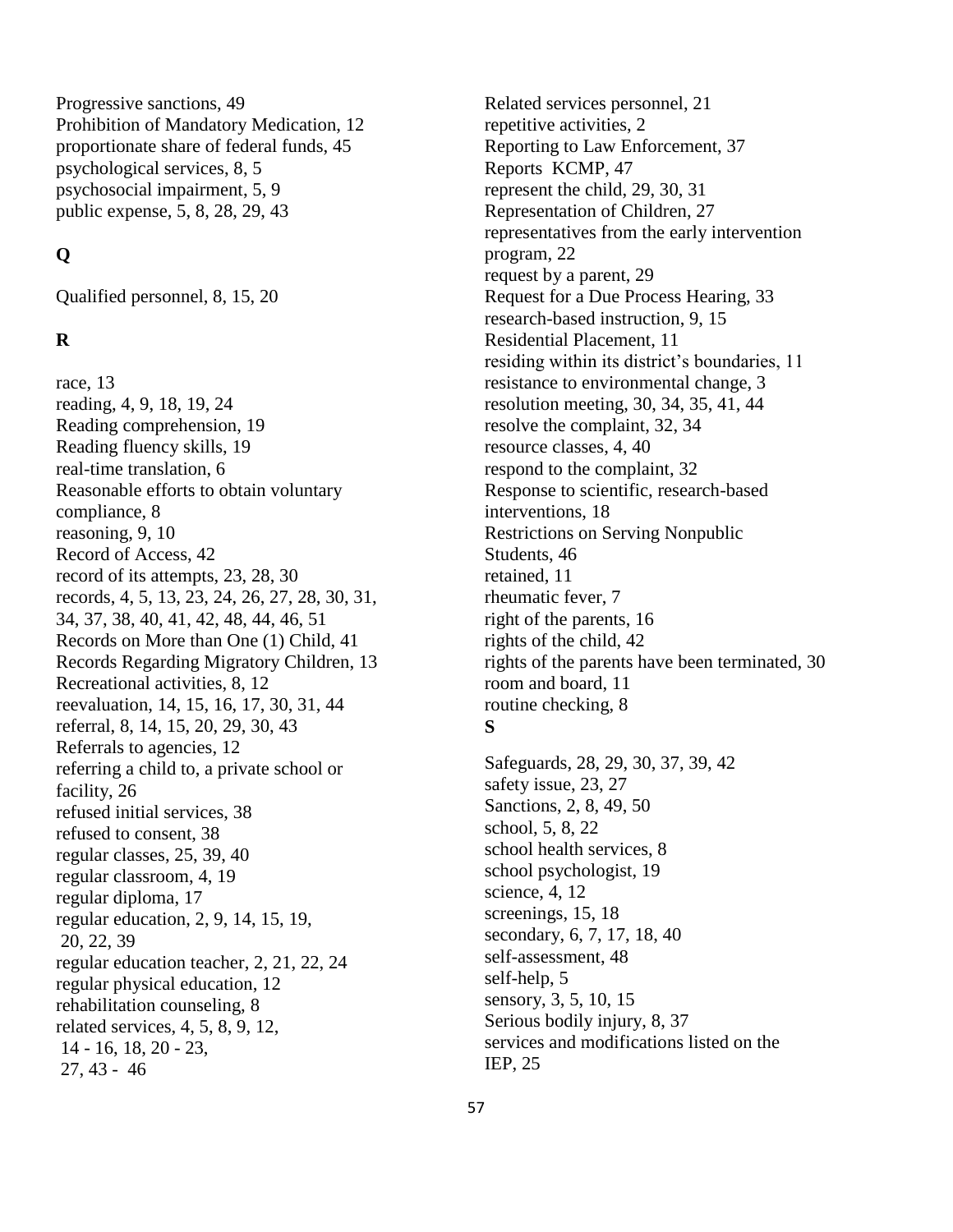Services plan, 22 43 44 short-term objectives, 25 sickle cell anemia, 7 sign language, 6, 7 sixteen 40 postsecondary transition needs, 21 social interaction, 3 social competence, 5 social interaction, 3 Social or cultural background, 18 social work services, 7 social-emotional, 5, 17, 19 social security, 8 speaking skills, 15 special class setting, 4 Special classes, 4, 39 40 special education, 2 - 9, 11 - 16, 18, 20 - 26, 28, 35, 37, 38 - 41, 43, 44 - 46, 48 - 50 Special Education Mentor, 2, 9, 49 special education provider, 2, 21, 22, 45 special education teacher, 2, 21, 22, 45 Special interest groups, 12 special interpreting services, 6 Special schools, 39 specially designed instruction, 4, 5, 9, 15, 18, 19, 21, 22, 26, 27, 30 specific learning disability, 4, 9, 18, 19, 20, 23, 40 speech, 4, 6, 7 - 10, 19, 40 standard deviations, 5, 6 standard error of measure, 18 standardized test, 15 State Advisory Panel, 2 state assessments, 16 state custody, 14 state-operated schools, 48 statewide assessment, 27 stepparent, 7 street outreach programs, 32 strengths of the child, 24 student progress, 15, 20 stuttering, 9 subrogated by a court parent rights, 30, 31 supplemental aids and svc, 9, 12, 24,24, 38 supplies, private school, 46 supportive services, 8 supports, 9, 21, 24 supports for school personnel, 22 included in IEP, 25 surgically implanted devices, 7, 11 surrogate parent, 8, 31, 32 suspected disability, 15, 22 suspended, 11, 35, 38

### **T**

tactile exploration, 10 TBI, 8 Teacher recommendations, 18 technical assistance, 3, 8, 33, 49 Technical assistance activities, 33 technical education, 12 technically sound instruments, 16 telephone calls, 23, 26, 28, 30, 31, 34, 44 temporary surrogate parents, 32 ten (10) consecutive schools days, 22, 35, 36, 37, 42 terminated by a court parent rights, 27 termination of a child's eligibility, 15 Tests, 15, 16, 18, 29, 31 therapeutic recreation, 8 therapy, 8 timelines, 4, 22, 26, 29, 33, 34, 45, 49, 50 Tourette's syndrome, 7 Training, 3, 8, 9, 10, 26, 42, 49 transcription services, 6 transfer from other school districts, 16 transition, 8, 19, 23, 25, 28 transition planning conferences, 14 transition services, 8, 9, 14, 23, 25, 28, 26, 32, 40, 45, 46 transitional shelters, 32 transportation, 8, 9, 12, 45, 46 Transportation, 12 traumatic brain injury, 9 travel training, 9, 10 (formerly Community Based Instruction)